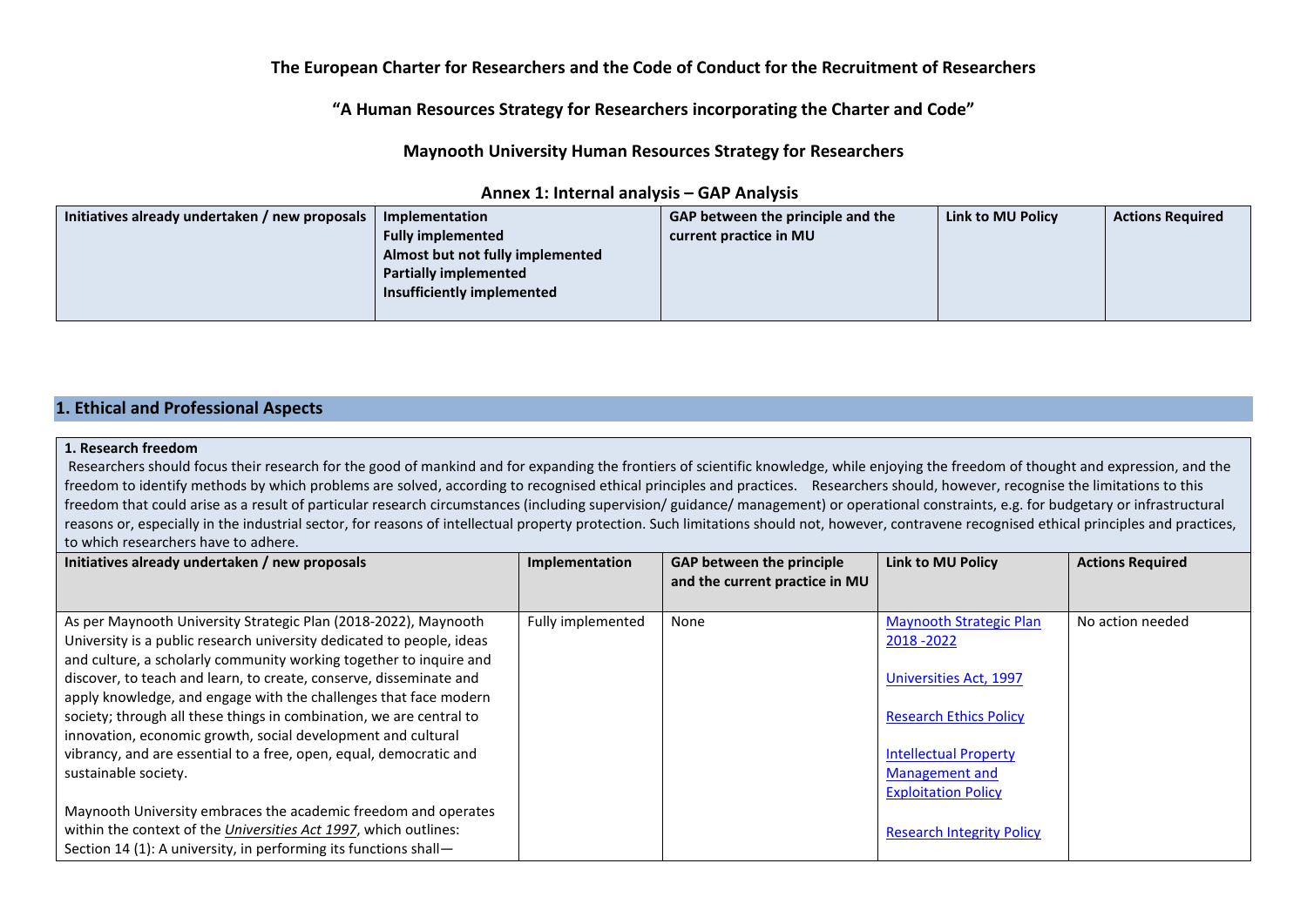| (a) have the right and responsibility to preserve and promote the                                      |  | <b>National Policy Statement</b> |  |
|--------------------------------------------------------------------------------------------------------|--|----------------------------------|--|
| traditional principles of academic freedom in the conduct of its<br>internal and external affairs, and |  | on ensuring Research             |  |
| (b) be entitled to regulate its affairs in accordance with its                                         |  | Integrity                        |  |
| independent ethos and traditions and the traditional principles of                                     |  |                                  |  |
| academic freedom, and in doing so it shall have regard to $-$ (i) the                                  |  |                                  |  |
| promotion and preservation of equality of opportunity and access, (ii)                                 |  |                                  |  |
| the effective and efficient use of resources, and (iii) its obligations as                             |  |                                  |  |
| to public accountability. Section 14 (2): A member of the academic                                     |  |                                  |  |
| staff of a university shall have the freedom, within the law, in his or                                |  |                                  |  |
| her teaching, research and any other activities either in or outside the                               |  |                                  |  |
| university, to question and test received wisdom, to put forward new                                   |  |                                  |  |
| ideas and to state controversial or unpopular opinions and shall not be                                |  |                                  |  |
| disadvantaged, or subject to less favourable treatment by the                                          |  |                                  |  |
| university, for the exercise of that freedom.                                                          |  |                                  |  |
|                                                                                                        |  |                                  |  |
| MU is committed to ensuring the highest standards of integrity in all                                  |  |                                  |  |
| aspects of its research as outlined in the Research Integrity Policy and                               |  |                                  |  |
| has endorsed the National Policy Statement on Ensuring Research                                        |  |                                  |  |
| Integrity in Ireland.                                                                                  |  |                                  |  |

# **2. Ethical Principles**

Researchers should adhere to the recognised ethical practices and fundamental ethical principles appropriate to their discipline(s) as well as to ethical standards as documented in the different national, sectoral or institutional Codes of Ethics.

| Initiatives already undertaken / new proposals                        | Implementation       | GAP between the principle and<br>the current practice in MU | <b>Link to MU Policy</b>         | <b>Actions Required</b>         |
|-----------------------------------------------------------------------|----------------------|-------------------------------------------------------------|----------------------------------|---------------------------------|
|                                                                       |                      |                                                             |                                  |                                 |
| Researchers at Maynooth University have a duty to adhere to the       | Almost but not fully | Research Integrity and Research                             | <b>MU Research Ethics Policy</b> | 2.1 Ensure all                  |
| highest ethical standards when conducting research. Such research     | implemented          | Ethics Training is not compulsory                           |                                  | researchers complete            |
| may be of a biomedical, animal or a social scientific nature, it can  |                      |                                                             | <b>Maynooth University</b>       | Research Integrity and          |
| involve quantitative methods or qualitative approaches such as        |                      |                                                             | <b>Research Protocols for</b>    | <b>Research Ethics Training</b> |
| participant-observation or surveying or interviewing participants. In |                      |                                                             | <b>Compliance with Human</b>     |                                 |
| all cases, it is important that the research is designed to give full |                      |                                                             | <b>Rights Principles and</b>     |                                 |
| consideration to the ethical implications of any proposed project.    |                      |                                                             | <b>Codes of Conduct</b>          |                                 |
| Maynooth University Research Ethics Policy outlines best practice     |                      |                                                             |                                  |                                 |
| and current regulations and legislation regarding research involving  |                      |                                                             | <b>Research Integrity Policy</b> |                                 |
| human participants and vertebrate animals. The MU Research Ethics     |                      |                                                             |                                  |                                 |
| Committee oversees policy and process with regard to research         |                      |                                                             | <b>Child Protection Policy</b>   |                                 |
| involving human participants which is required to undergo ethical     |                      |                                                             |                                  |                                 |
| approval either at institution or departmental level.                 |                      |                                                             |                                  |                                 |
|                                                                       |                      |                                                             |                                  |                                 |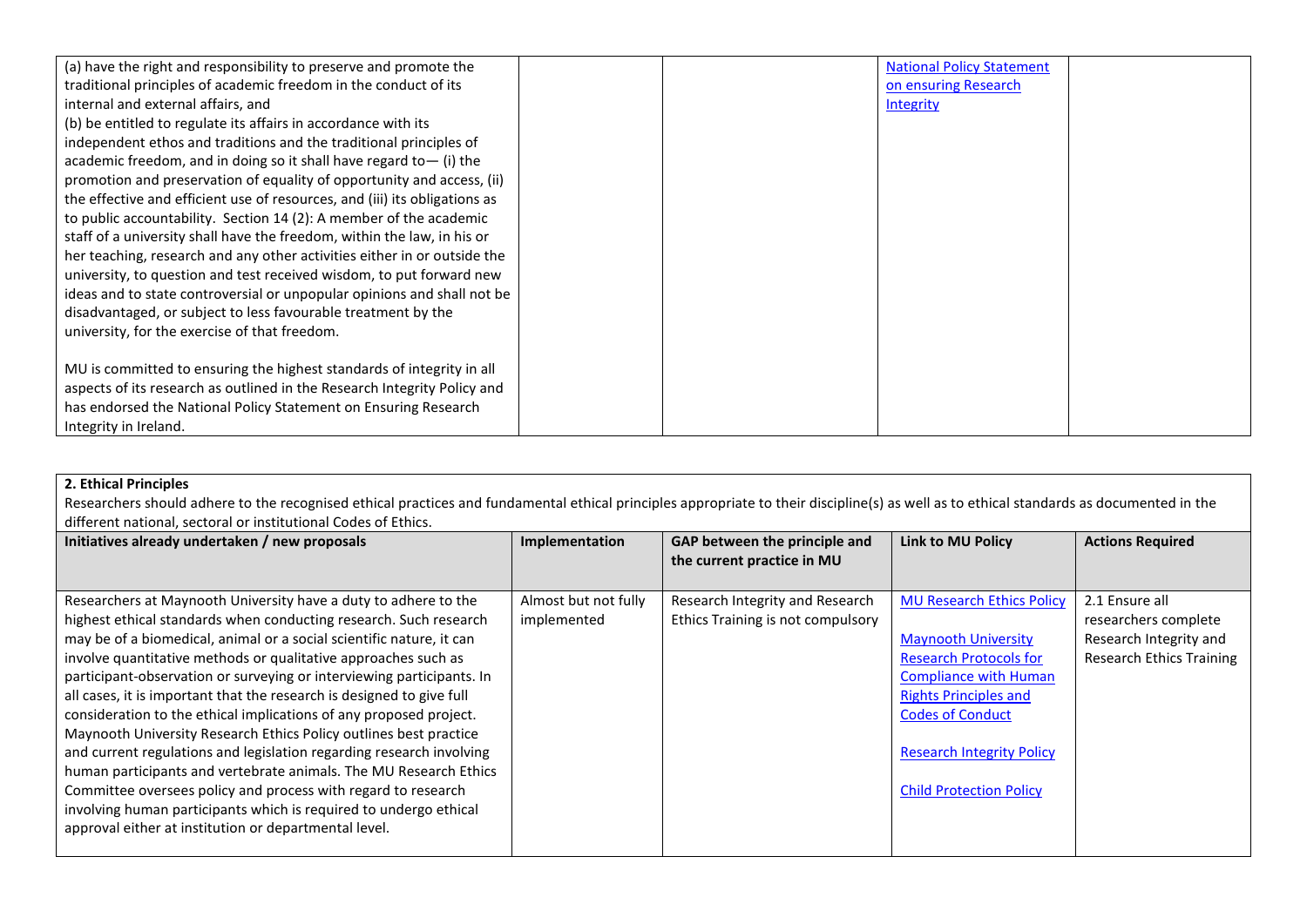| Maynooth University ethical reviews are carried out by two sub-       |  | Policy on research                 |  |
|-----------------------------------------------------------------------|--|------------------------------------|--|
| committees of the University, specific to the very different needs of |  | involving Blood and Tissue         |  |
| different types of research.                                          |  | <b>Samples</b>                     |  |
| • The Biomedical & Life Sciences Research Ethics                      |  |                                    |  |
| Subcommittee(BSRESC) has expertise covering all aspects of            |  | Research and                       |  |
|                                                                       |  |                                    |  |
| biomedical/animal/life sciences research.                             |  | Commercialisation                  |  |
| . The Social Research Ethics Subcommittee (SRESC) covers all aspects  |  | <b>Conflict of Interest Policy</b> |  |
| of social scientific research.                                        |  |                                    |  |
|                                                                       |  | <b>Maynooth Strategic Plan</b>     |  |
| The submission and review process is managed via the Research         |  | 2018 - 2022                        |  |
| Development's Office Research Information System in order to keep     |  |                                    |  |
|                                                                       |  |                                    |  |
| an accurate record of al protocols, enhance efficiency and to         |  |                                    |  |
| streamline the administrative aspects of the process.                 |  |                                    |  |
|                                                                       |  |                                    |  |
| Training is provided via the Research Skills Development Programme    |  |                                    |  |
| (RSDP) offered by Research Development Office (RDO) and Graduate      |  |                                    |  |
|                                                                       |  |                                    |  |
| Studies Office (GSO) to ensure researchers are aware of the           |  |                                    |  |
| requirement and aspects of Ethical Training.                          |  |                                    |  |
|                                                                       |  |                                    |  |
| Training in Research Integrity is available online through the        |  |                                    |  |
| Epigeum Research Integrity module and via Research Practice &         |  |                                    |  |
|                                                                       |  |                                    |  |
| Integrity module (GST4) (RSDP).                                       |  |                                    |  |
|                                                                       |  |                                    |  |

## **3. Professional responsibility**

Researchers should make every effort to ensure that their research is relevant to society and does not duplicate research previously carried out elsewhere. They must avoid plagiarism of any kind and abide by the principle of intellectual property and joint data ownership in the case of research carried out in collaboration with a supervisor(s) and/or other researchers. The need to validate new observations by showing that experiments are reproducible should not be interpreted as plagiarism, provided that the data to be confirmed are explicitly quoted. Researchers should ensure, if any aspect of their work is delegated, that the person to whom it is delegated has the competence to carry it out.

| Initiatives already undertaken / new proposals                      | Implementation       | GAP between the principle and<br>the current practice in MU | Link to MU Policy                  | <b>Actions Required</b>         |
|---------------------------------------------------------------------|----------------------|-------------------------------------------------------------|------------------------------------|---------------------------------|
|                                                                     |                      |                                                             |                                    |                                 |
| Maynooth University operates a Research Integrity Policy aligned to | Almost but not fully | Research Integrity Training not                             | <b>Research Integrity Policy</b>   | 3.1 Ensure all                  |
| the National Policy Statement on ensuring Research Integrity.       | implemented          | compulsory for staff.                                       |                                    | researchers complete            |
|                                                                     |                      |                                                             | <b>Code of Conduct for</b>         | Research Integrity and          |
| MU recognises the need and benefit of formally setting out its      |                      | Conflict of Interest Policy is                              | Employees,                         | <b>Research Ethics Training</b> |
| position on research integrity and good research practice.          |                      | currently under review                                      |                                    |                                 |
|                                                                     |                      |                                                             | <b>Conflict of Interest Policy</b> | 3.2 Conflict of Interest to     |
| Research integrity concerns the standards followed when conducting  |                      |                                                             |                                    | be approved and                 |
| research: in this, it differs from research ethics, which refer to  |                      |                                                             |                                    | published.                      |
|                                                                     |                      |                                                             |                                    |                                 |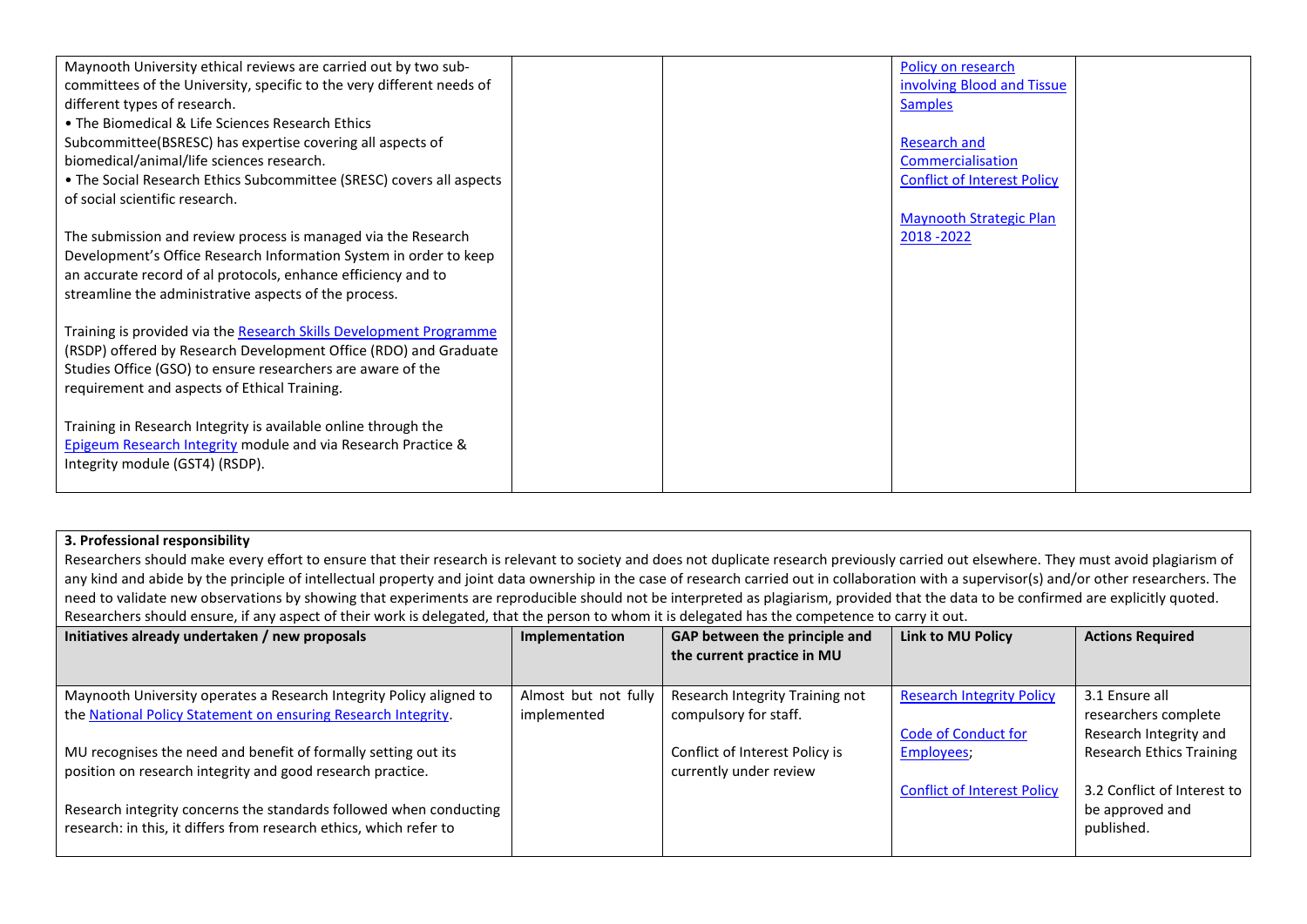| research's socio-ethical context (for further information please     | <b>Intellectual Property</b>      |
|----------------------------------------------------------------------|-----------------------------------|
| consult the Maynooth University Research Ethics Policy).             | Management and                    |
|                                                                      | <b>Exploitation Policy</b>        |
| In addition to the Research Integrity Policy and Code of Conduct for |                                   |
| Employees there are specific policies for:                           | Policy on Plagiarism;             |
| <b>Conflict of Interest Policy</b>                                   |                                   |
| Intellectual Property Management and Exploitation Policy             | <b>Regulations for</b>            |
| Policy on Plagiarism                                                 | <b>Postgraduate Research</b>      |
| Regulations for Postgraduate Research Degrees                        | <b>Degrees</b>                    |
| MU Code of Practice for Viva Voce Examinations                       |                                   |
| <b>Roles and Responsibilities</b>                                    | <b>MU Code of Practice for</b>    |
|                                                                      | <b>Viva Voce Examinations</b>     |
| Procedures for Managing Misconduct in research are outlined in the   |                                   |
| Research Integrity Policy                                            | <b>Roles and Responsibilities</b> |
|                                                                      |                                   |
|                                                                      |                                   |

# **4. Professional attitude**

Researchers should be familiar with the strategic goals governing their research environment and funding mechanisms, and should seek all necessary approvals before starting their research or accessing the resources provided. They should inform their employers, funders or supervisor when their research project is delayed, redefined or completed, or give notice if it is to be terminated earlier or suspended for whatever reason.

| Initiatives already undertaken / new proposals                       | Implementation    | GAP between the principle and | Link to MU Policy              | <b>Actions Required</b> |
|----------------------------------------------------------------------|-------------------|-------------------------------|--------------------------------|-------------------------|
|                                                                      |                   | the current practice in MU    |                                |                         |
|                                                                      |                   |                               |                                | No action needed        |
| The Research Development Office operates an approval process for     | Fully implemented | None                          | <b>Preparing Proposals;</b>    |                         |
| proposal preparation, contract review, submission and sign off.      |                   |                               | <b>Preparing your Budget:</b>  |                         |
| Researchers must notify the office of potential proposals via an     |                   |                               | <b>Operating your Research</b> |                         |
| online 'Intent to Submit' form on the Research Information System    |                   |                               | <b>Award and Compliance</b>    |                         |
| (RIS). The form covers all necessary details relating to the funding |                   |                               |                                |                         |
| opportunity and includes sign off by the PI to the following:        |                   |                               | <b>New Research Students</b>   |                         |
| - Terms and Conditions                                               |                   |                               | information and resources      |                         |
| - Space Requirements                                                 |                   |                               |                                |                         |
| <b>Financial Management</b>                                          |                   |                               | <b>Researcher Undertaking</b>  |                         |
| Compliance documents/retention of documents:                         |                   |                               |                                |                         |
| - Publicity requirements                                             |                   |                               |                                |                         |
| Other internal aspects such as teaching cover etc.,                  |                   |                               |                                |                         |
| - Naming convention on publications                                  |                   |                               |                                |                         |
|                                                                      |                   |                               |                                |                         |
| Staff are made aware of these processes at Staff Induction Sessions. |                   |                               |                                |                         |
| It is also an opportunity for new staff to meet members of the RDO   |                   |                               |                                |                         |
| and RDOF teams.                                                      |                   |                               |                                |                         |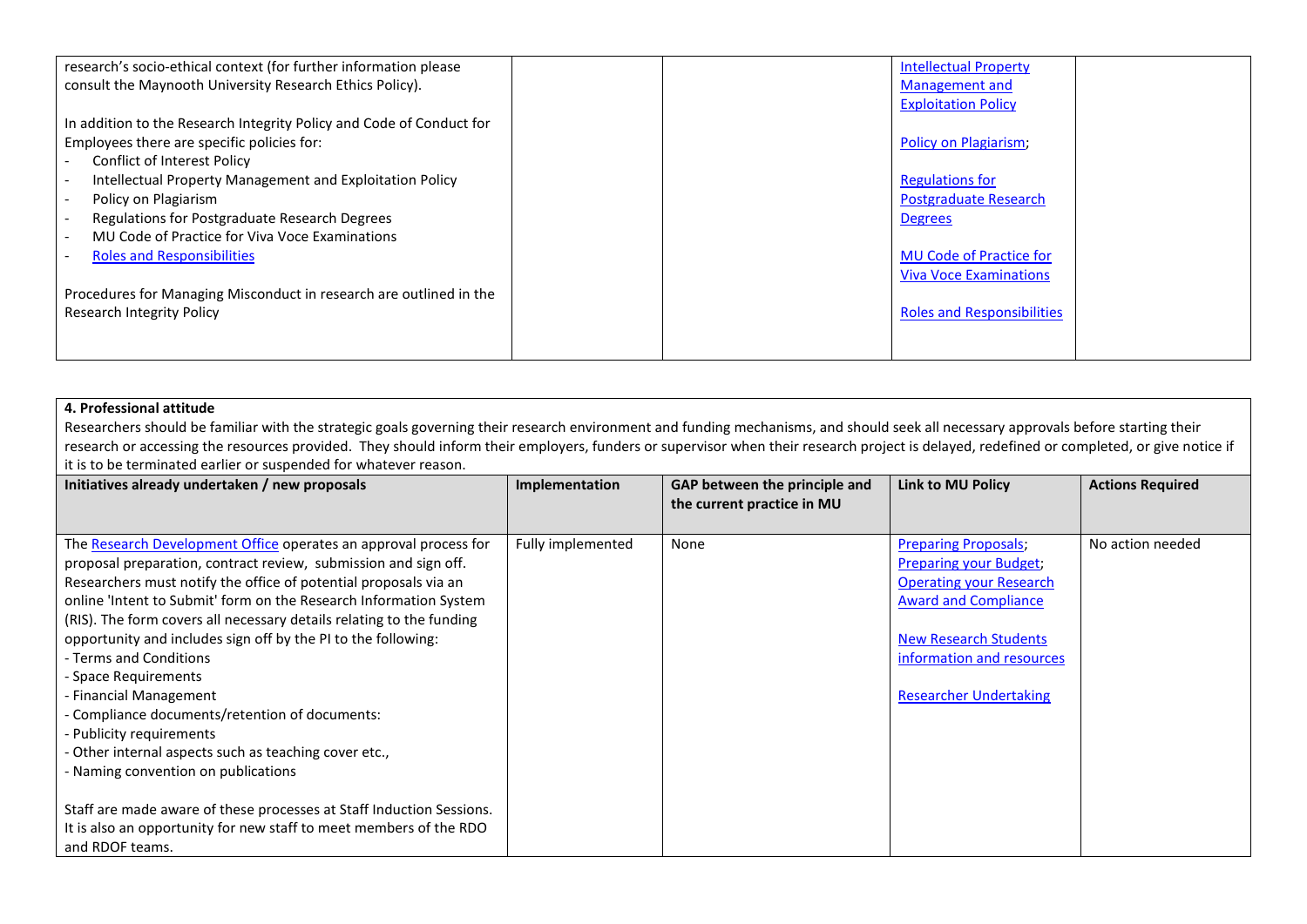| Staff are made aware of all terms and conditions, ethical, IP and<br>legal requirement of their awards at kick off and close out. |  |  |
|-----------------------------------------------------------------------------------------------------------------------------------|--|--|
| The Graduate Studies Offices offers a Research Students Handbook                                                                  |  |  |
| and Research Student Induction to inform all postgraduate research                                                                |  |  |
| student for the processes. Research Students (funded) complete a                                                                  |  |  |
| Funded Postgraduate Research Student Pack which contains:                                                                         |  |  |
| Research Agreement For Funded Research Students (to ensure                                                                        |  |  |
| awareness and adherence to all T&Cs of their funding                                                                              |  |  |
| programme)                                                                                                                        |  |  |
| <b>Research Stipend Form For Funded Research Students</b>                                                                         |  |  |
| <b>Researcher Undertaking</b>                                                                                                     |  |  |
| <b>Scholarship Tax Exemption form</b>                                                                                             |  |  |
|                                                                                                                                   |  |  |

## **5. Contractual and legal obligations**

Researchers at all levels must be familiar with the national, sectoral or institutional regulations governing training and/or working conditions. This includes Intellectual Property Rights regulations, and the requirements and conditions of any sponsor or funders, independently of the nature of their contract. Researchers should adhere to such regulations by delivering the required results (e.g. thesis, publications, patents, reports, new products development, etc) as set out in the terms and conditions of the contract or equivalent document.

| Initiatives already undertaken / new proposals                                                                                 | Implementation | GAP between the principle and<br>the current practice in MU | Link to MU Policy                   | <b>Actions Required</b> |
|--------------------------------------------------------------------------------------------------------------------------------|----------------|-------------------------------------------------------------|-------------------------------------|-------------------------|
|                                                                                                                                |                |                                                             |                                     |                         |
| The Research Development Office                                                                                                | Partially      | Consultancy policy due for                                  | <b>Intellectual Property</b>        | 5.1 Consultancy policy  |
| (https://www.maynoothuniversity.ie/research/research-                                                                          | implemented    | review.                                                     | Management and                      | due for review.         |
| development-office/research-funding) operates an approval process                                                              |                |                                                             | <b>Exploitation Policy [Sept</b>    |                         |
| for proposal preparation, contract review, submission and sign off.                                                            |                |                                                             | 2019]                               |                         |
| Researchers must notify the office of potential proposals via an                                                               |                |                                                             |                                     |                         |
| online 'intent to submit' form on the Research Information System                                                              |                |                                                             | <b>Conflicts of Interest Policy</b> |                         |
| (RIS). Staff are required to sign off on Terms and Conditions outlined                                                         |                |                                                             |                                     |                         |
| in RIS system. Staff are made aware of all terms and conditions,                                                               |                |                                                             | <b>Intellectual Property and</b>    |                         |
| ethical, IP and legal requirements at inductions training and at kick<br>off and close out meetings for their specific awards. |                |                                                             | <b>Exploitation Policy</b>          |                         |
|                                                                                                                                |                |                                                             | <b>Researcher Undertaking</b>       |                         |
| The Graduate Studies Offices offers a Research Students Handbook                                                               |                |                                                             |                                     |                         |
| and Research Student Induction to inform all postgraduate research                                                             |                |                                                             |                                     |                         |
| student for the processes. Research Students (funded) complete a                                                               |                |                                                             |                                     |                         |
| <b>Funded Postgraduate Research Student Pack which contains:</b>                                                               |                |                                                             |                                     |                         |
| <b>Research Agreement For Funded Research Students (to ensure</b>                                                              |                |                                                             |                                     |                         |
| awareness and adherence to all T&Cs of their funding programme                                                                 |                |                                                             |                                     |                         |
|                                                                                                                                |                |                                                             |                                     |                         |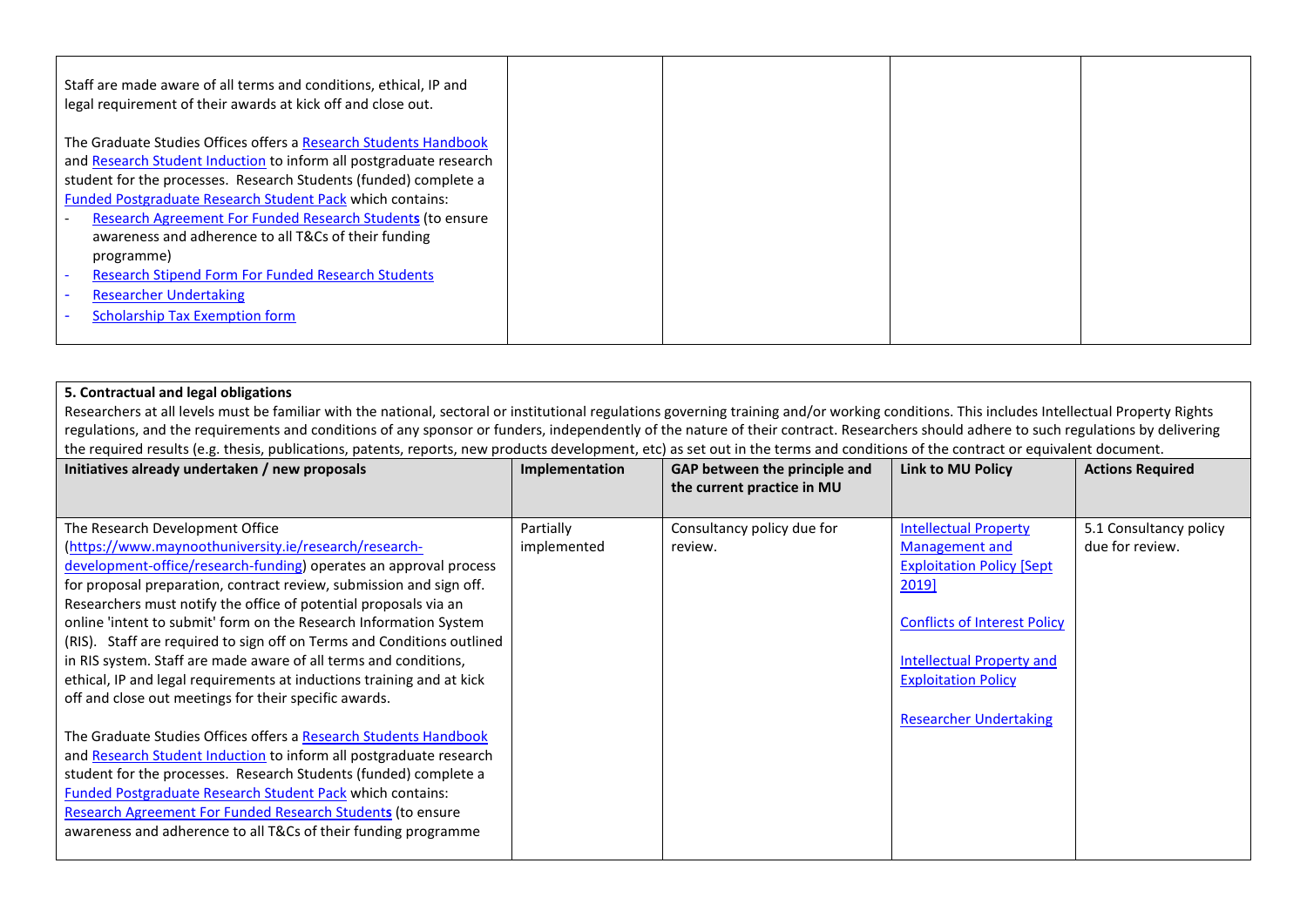| The University policies in place for Intellectual Property Management |  |  |
|-----------------------------------------------------------------------|--|--|
| and Exploitation, Campus Company Policy, Conflict of interest Policy  |  |  |
| and Inventions and Patents policy are managed by the                  |  |  |
| Commercialisation Office.                                             |  |  |

## **6. Accountability**

Researchers need to be aware that they are accountable towards their employers, funders or other related public or private bodies as well as, on more ethical grounds, towards society as a whole. In particular, researchers funded by public funds are also accountable for the efficient use of taxpayers' money. Consequently, they should adhere to the principles of sound, transparent and efficient financial management and cooperate with any authorised audits of their research, whether undertaken by their employers/funders or by ethics committees. Methods of collection and analysis, the outputs and, where applicable, details of the data should be open to internal and external scrutiny, whenever necessary and as requested by the appropriate authorities.

| Initiatives already undertaken / new proposals                                                                                                | Implementation    | GAP between the principle and<br>the current practice in MU | <b>Link to MU Policy</b>                                | <b>Actions Required</b> |
|-----------------------------------------------------------------------------------------------------------------------------------------------|-------------------|-------------------------------------------------------------|---------------------------------------------------------|-------------------------|
| The RDO informs researchers of their obligations regarding the T&Cs<br>of their awards, procurement, ethical considerations (See section 2)   | Fully implemented | None                                                        | <b>Routine Access to</b><br><b>Personal Information</b> | No action needed        |
| so that projects remain compliant throughout the (See sections 5&6)                                                                           |                   |                                                             |                                                         |                         |
| (https://www.maynoothuniversity.ie/research/research-<br>development-office/research-funding). This RDO Finance team are                      |                   |                                                             | <b>Contact with Third Parties</b>                       |                         |
| engaged in the financial management, control and administration of<br>research funding awarded to Maynooth University. The Office has         |                   |                                                             | <b>Data Protection Policy</b>                           |                         |
| overall responsibility for providing institutional support with the                                                                           |                   |                                                             | <b>HEA Student Data</b>                                 |                         |
| financial aspects, reporting, record retention and general compliance<br>aspects of all externally funded research awards and liaise with the |                   |                                                             | <b>Collection Notice</b>                                |                         |
| Finance Office regarding expenditure etc. The team assists                                                                                    |                   |                                                             | <b>Records Management</b>                               |                         |
| researchers through the financial, reporting and audit requirements<br>associated with their research awards.                                 |                   |                                                             | <b>Policy</b>                                           |                         |
|                                                                                                                                               |                   |                                                             | <b>Research Integrity Policy</b>                        |                         |
| In conjunction with RDO, annual compliance review of research                                                                                 |                   |                                                             |                                                         |                         |
| grants is conducted with Principal Investigators feeding into the                                                                             |                   |                                                             | <b>MU Research Ethics Policy</b>                        |                         |
| process as required.                                                                                                                          |                   |                                                             |                                                         |                         |
| In line with GDPR, Maynooth University has a Data Protection Office                                                                           |                   |                                                             | <b>Open Access Policy</b>                               |                         |
|                                                                                                                                               |                   |                                                             |                                                         |                         |
| which assists staff to in understanding the implications of GDPR and<br>offers an online training module on this.                             |                   |                                                             |                                                         |                         |
|                                                                                                                                               |                   |                                                             |                                                         |                         |

#### **7. Good practice in research**

Researchers should at all times adopt safe working practices, in line with national legislation, including taking the necessary precautions for health and safety and for recovery from information technology disasters, e.g. by preparing proper back-up strategies. They should also be familiar with the current national legal requirements regarding data protection and confidentiality protection requirements, and undertake the necessary steps to fulfil them at all times.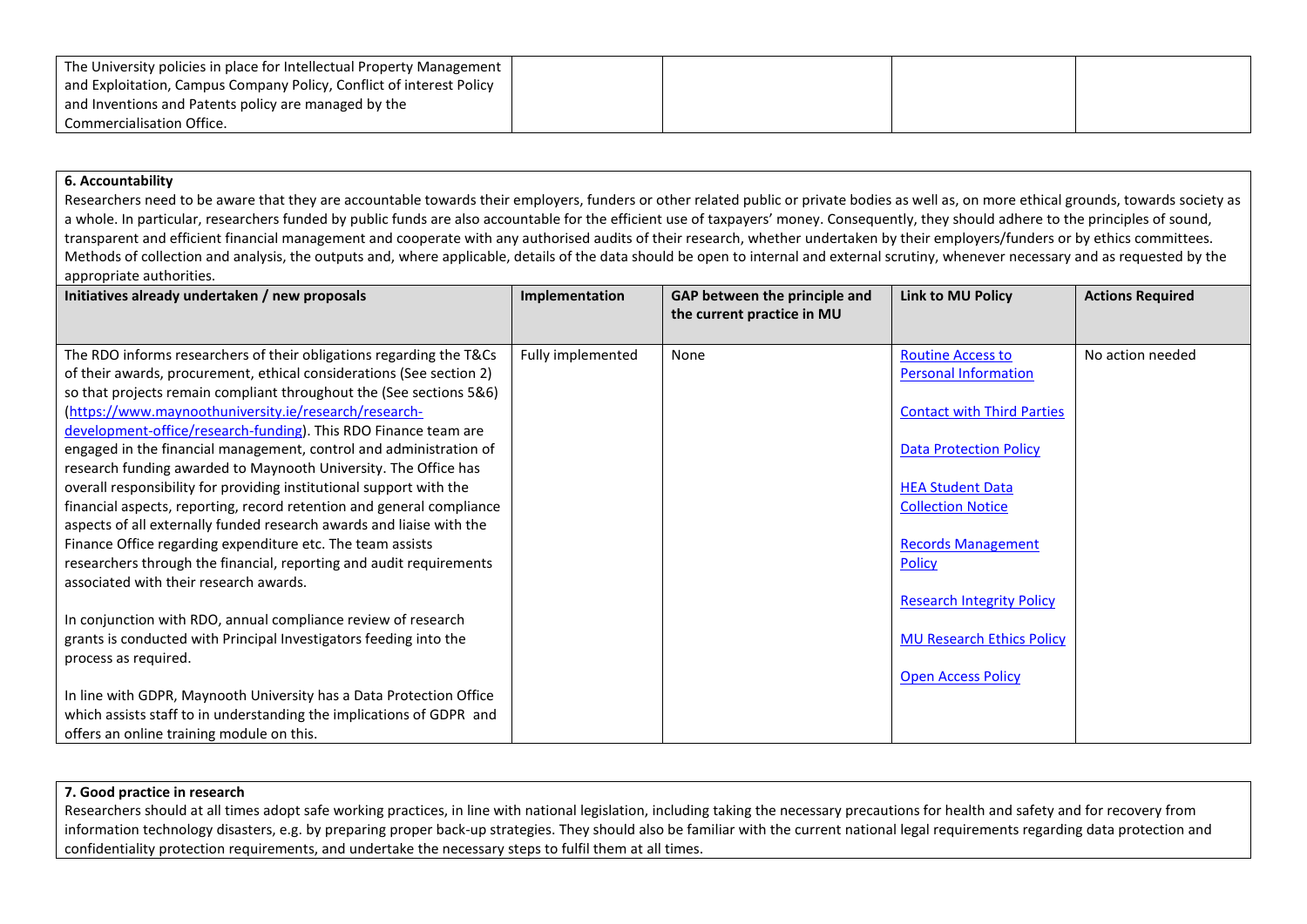| Initiatives already undertaken / new proposals                           | Implementation       | GAP between the principle and<br>the current practice in MU | <b>Link to MU Policy</b>         | <b>Actions Required</b>  |
|--------------------------------------------------------------------------|----------------------|-------------------------------------------------------------|----------------------------------|--------------------------|
|                                                                          |                      |                                                             |                                  |                          |
| The University operates a Health and Safety Office and a Health and      | Almost but not fully | Safety Policy Statement currently                           | <b>Safety Policy Statement</b>   | 7.1 Update Safety Policy |
| Safety Committee who meet at regular intervals during the year who       | implemented          | under review.                                               | (under review)                   | Statement.               |
| oversee the Health and Safety Unit. In addition, departments are also    |                      |                                                             |                                  |                          |
| required to hold their own health and safety statement specific to       |                      |                                                             | <b>Research Ethics Policy</b>    |                          |
| their disciplines and requirements e.g. Department of Biology Safety     |                      |                                                             |                                  |                          |
| Policies and Guidelines which includes chemical, carcinogen,             |                      |                                                             | <b>Policy Document on</b>        |                          |
| mutagen, reproductive toxin risk assessment, justification and record    |                      |                                                             | <b>Research involving Blood,</b> |                          |
| of use forms; chemical inventory; biological and equipment risk          |                      |                                                             | Tissue and/or other              |                          |
| assessment forms; equipment repair declaration forms and monthly         |                      |                                                             | biological samples from          |                          |
| lab safety audit.                                                        |                      |                                                             | human subjects                   |                          |
|                                                                          |                      |                                                             |                                  |                          |
| The University operates a series of data protection and management       |                      |                                                             | <b>Maynooth University</b>       |                          |
| policies in line with GDPR. IT Services have full range of guidelines    |                      |                                                             | <b>Research Protocols for</b>    |                          |
| and policies in relation to this. Information Security work with Data    |                      |                                                             | <b>Compliance with Human</b>     |                          |
| Protection and all departments who have their own technicians and        |                      |                                                             | <b>Rights Principles and</b>     |                          |
| advice on best practise.                                                 |                      |                                                             | <b>Codes of Conduct</b>          |                          |
|                                                                          |                      |                                                             |                                  |                          |
| The Research Ethics Process ensure all personal data is collected,       |                      |                                                             |                                  |                          |
| stored and destroyed in accordance with University Policy and in line    |                      |                                                             | <b>Data Protection Office</b>    |                          |
| with current legislation.                                                |                      |                                                             | <b>Policies</b>                  |                          |
|                                                                          |                      |                                                             |                                  |                          |
| MU is committed to ensuring the highest standards of integrity in all    |                      |                                                             | <b>Code of Conduct for Users</b> |                          |
| aspects of its research as outlined in the Research Integrity Policy and |                      |                                                             | of Computing Facilities          |                          |
| has endorsed the National Policy Statement on Ensuring Research          |                      |                                                             |                                  |                          |
| Integrity in Ireland.                                                    |                      |                                                             | <b>Responsibility Computing</b>  |                          |
|                                                                          |                      |                                                             | policy                           |                          |
| Confidentiality clauses are included in all research contracts,          |                      |                                                             |                                  |                          |
| contracts of employment and in the MU Research Undertaking Form.         |                      |                                                             |                                  |                          |
| Non-disclosure agreements are available and can be applied as            |                      |                                                             |                                  |                          |
| required.                                                                |                      |                                                             |                                  |                          |

| 8. Dissemination, exploitation of results                                                                                                                                                    |  |  |  |  |  |  |
|----------------------------------------------------------------------------------------------------------------------------------------------------------------------------------------------|--|--|--|--|--|--|
| All researchers should ensure, in compliance with their contractual arrangements, that the results of their research are disseminated and exploited, e.g. communicated, transferred into     |  |  |  |  |  |  |
| other research settings or, if appropriate, commercialised. Senior researchers, in particular, are expected to take a lead in ensuring that research is fruitful and that results are either |  |  |  |  |  |  |
| exploited commercially or made accessible to the public (or both) whenever the opportunity arises.                                                                                           |  |  |  |  |  |  |
| Initiatives already undertaken / new proposals<br>Link to MU Policy<br>GAP between the principle and<br>Implementation<br><b>Actions Required</b>                                            |  |  |  |  |  |  |
| the current practice in MU                                                                                                                                                                   |  |  |  |  |  |  |
|                                                                                                                                                                                              |  |  |  |  |  |  |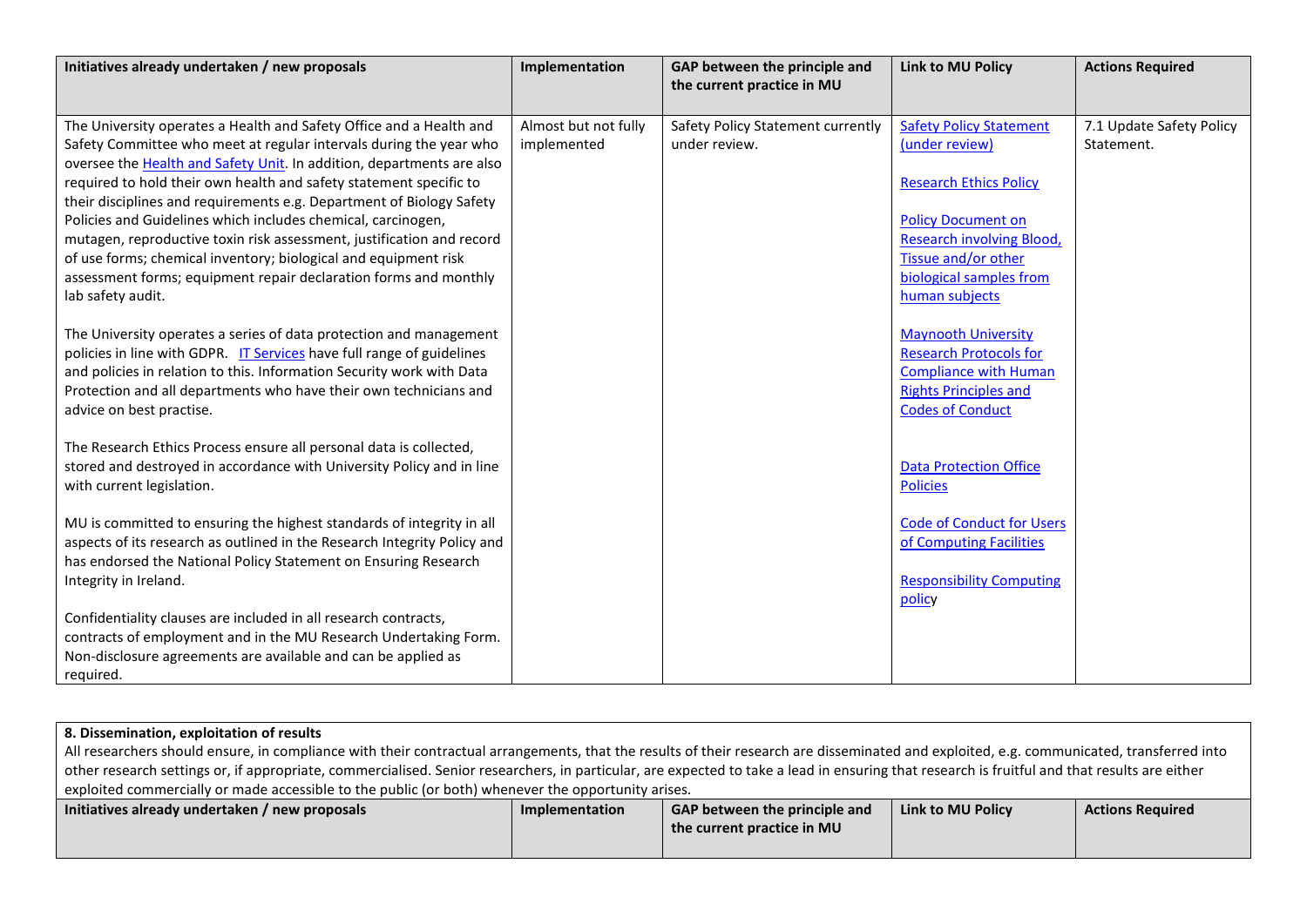| MU Research and Integrity Policy outlines the importance of            | Fully implemented | None | <b>MU Library MURAL</b>            | No action needed |
|------------------------------------------------------------------------|-------------------|------|------------------------------------|------------------|
| publication in academic research.                                      |                   |      |                                    |                  |
|                                                                        |                   |      | <b>RDO RIS</b> (log in required)   |                  |
| Maynooth University has developed and implemented a web-based          |                   |      |                                    |                  |
| platform - Research Information System (RIS); - that allows            |                   |      | MaynoothWorks                      |                  |
| researchers to maintain, update and publicise their research profiles  |                   |      |                                    |                  |
| including scholarly publications. RIS is linked to current online      |                   |      | <b>Maynooth University</b>         |                  |
| databases such as Web of Science and Scopus and also to the open       |                   |      | Policy on Open Access to           |                  |
| platform MURAL (Maynooth University Research Archive Library)          |                   |      | Research                           |                  |
| operated by MU library.                                                |                   |      |                                    |                  |
|                                                                        |                   |      | <b>Research integrity policy</b>   |                  |
| MU Library promotes a learning culture by acquiring, organising,       |                   |      |                                    |                  |
| disseminating and providing access to learning resources and           |                   |      | <b>Conflict of Interest policy</b> |                  |
| services in a congenial environment. The library supports teaching,    |                   |      |                                    |                  |
| learning, research and regional development by providing a customer    |                   |      | <b>Intellectual Property</b>       |                  |
| based service to our students, staff and stakeholders. The Library     |                   |      | Management and                     |                  |
| also facilitates training and guides for open access and open science, |                   |      | <b>Exploitation policy</b>         |                  |
| data management and research impact.                                   |                   |      |                                    |                  |
|                                                                        |                   |      |                                    |                  |
| MU Commercialisation Office is responsible for the                     |                   |      |                                    |                  |
| commercialisation of intellectual property arising from MU research    |                   |      |                                    |                  |
| and for the development of co-operation with industry and business.    |                   |      |                                    |                  |
| Maynooth Works is a state of the art Innovation and Incubation         |                   |      |                                    |                  |
| Centre. MaynoothWorks business innovation centre (BIC) supports a      |                   |      |                                    |                  |
| vibrant community where entrepreneurs develop their ideas and          |                   |      |                                    |                  |
| maximise their company's potential. As companies journey through       |                   |      |                                    |                  |
| the different stages of development, MaynoothWorks BIC provides a      |                   |      |                                    |                  |
| range of business supports and a mix of flexible facilities including  |                   |      |                                    |                  |
| bright modern offices, hot desk space, wet labs and meeting rooms.     |                   |      |                                    |                  |

# **9. Public engagement**

Researchers should ensure that their research activities are made known to society at large in such a way that they can be understood by non-specialists, thereby improving the public's understanding of science. Direct engagement with the public will help researchers to better understand public interest in priorities for science and technology and also the public's concerns.

| Initiatives already undertaken / new proposals | Implementation | <b>GAP between the principle and</b><br>the current practice in MU | Link to MU Policy | <b>Actions Required</b> |
|------------------------------------------------|----------------|--------------------------------------------------------------------|-------------------|-------------------------|
|                                                |                |                                                                    |                   |                         |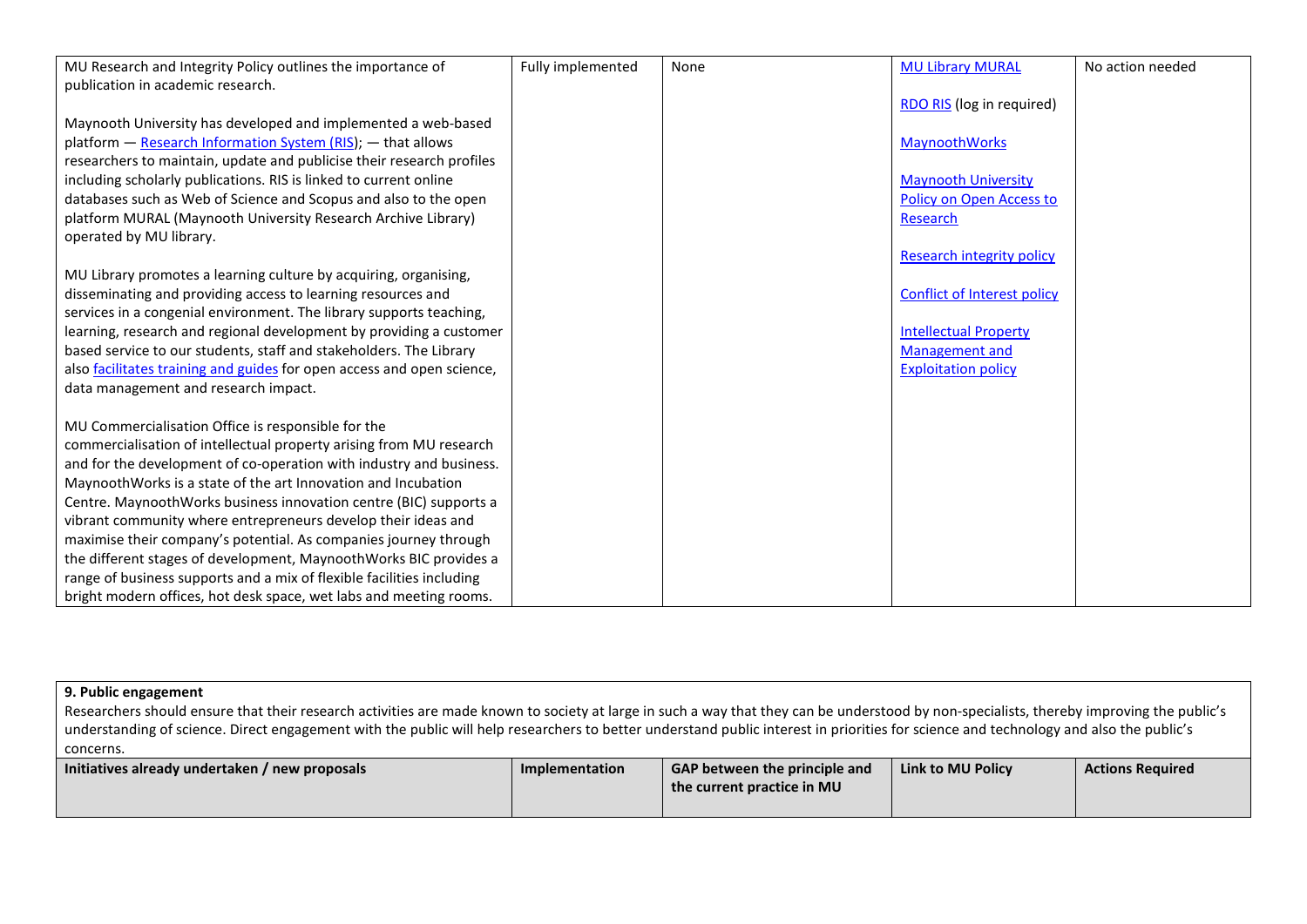| Responsibility for public engagement currently lies with the           | Almost but not fully | Greater awareness of training | 9.1 Increase the              |
|------------------------------------------------------------------------|----------------------|-------------------------------|-------------------------------|
| researcher. The Communications Office also carries out spotlight on    | implemented          | options on public engagement  | awareness of existing         |
| research stories are the liaison for RTE Brainstorm. RTE is Ireland's  |                      | required.                     | training options              |
| national broadcaster. RTE Brainstorm is a partnership                  |                      |                               | available to researchers      |
| between RTÉ and Irish third level institutions, University College     |                      |                               | that enable them to           |
| Cork, NUI Galway, University of Limerick, DCU, Technological           |                      |                               | communicate their             |
| University Dublin, Ulster University and Maynooth University where     |                      |                               | research to society at        |
| the academic and research community contribute to public               |                      |                               | large                         |
| debate, reflect on what's happening in the world around us and         |                      |                               |                               |
| communicate fresh thinking on a broad range of issues.                 |                      |                               | <b>Dissemination Training</b> |
|                                                                        |                      |                               | included as part of           |
| Annual MU Research Week (October each year) showcases research         |                      |                               | annual Research Week          |
| from across all disciplines and faculties and includes public sessions |                      |                               | events                        |
| and the Communication Office ensures outreach for this event           |                      |                               |                               |
|                                                                        |                      |                               |                               |
| Each year, MU issues a report on achievements in research and          |                      |                               |                               |
| innovation e.g. Maynooth University Research and Innovation Report     |                      |                               |                               |
| 2017/18                                                                |                      |                               |                               |
|                                                                        |                      |                               |                               |
| Researchers also submit proposals to Science Foundation Ireland for    |                      |                               |                               |
| their Discovery Science Programme which is a specific funding          |                      |                               |                               |
| scheme for dissemination and researchers take part in annual           |                      |                               |                               |
| National Science Week.                                                 |                      |                               |                               |
|                                                                        |                      |                               |                               |
| The RDO and some Institutes runs an internal funding scheme to         |                      |                               |                               |
| bring international conferences and speakers to Maynooth to            |                      |                               |                               |
| disseminate results (e.g. MU Conference and Workshop Fund).            |                      |                               |                               |
|                                                                        |                      |                               |                               |
| MU is a member of Campus Engage and our Vice President for             |                      |                               |                               |
| Research and Innovation is a member of its steering committee.         |                      |                               |                               |
|                                                                        |                      |                               |                               |
|                                                                        |                      |                               |                               |

# **10. Non discrimination**

| Employers and/or funders of researchers will not discriminate against researchers in any way on the basis of gender, age, ethnic, national or social origin, religion or belief, sexual |                |                                      |                   |                         |  |  |
|-----------------------------------------------------------------------------------------------------------------------------------------------------------------------------------------|----------------|--------------------------------------|-------------------|-------------------------|--|--|
| <sup>1</sup> orientation, language, disability, political opinion, social or economic condition.                                                                                        |                |                                      |                   |                         |  |  |
| Initiatives already undertaken / new proposals                                                                                                                                          | Implementation | <b>GAP between the principle and</b> | Link to MU Policy | <b>Actions Required</b> |  |  |
|                                                                                                                                                                                         |                | the current practice in MU           |                   |                         |  |  |
|                                                                                                                                                                                         |                |                                      |                   |                         |  |  |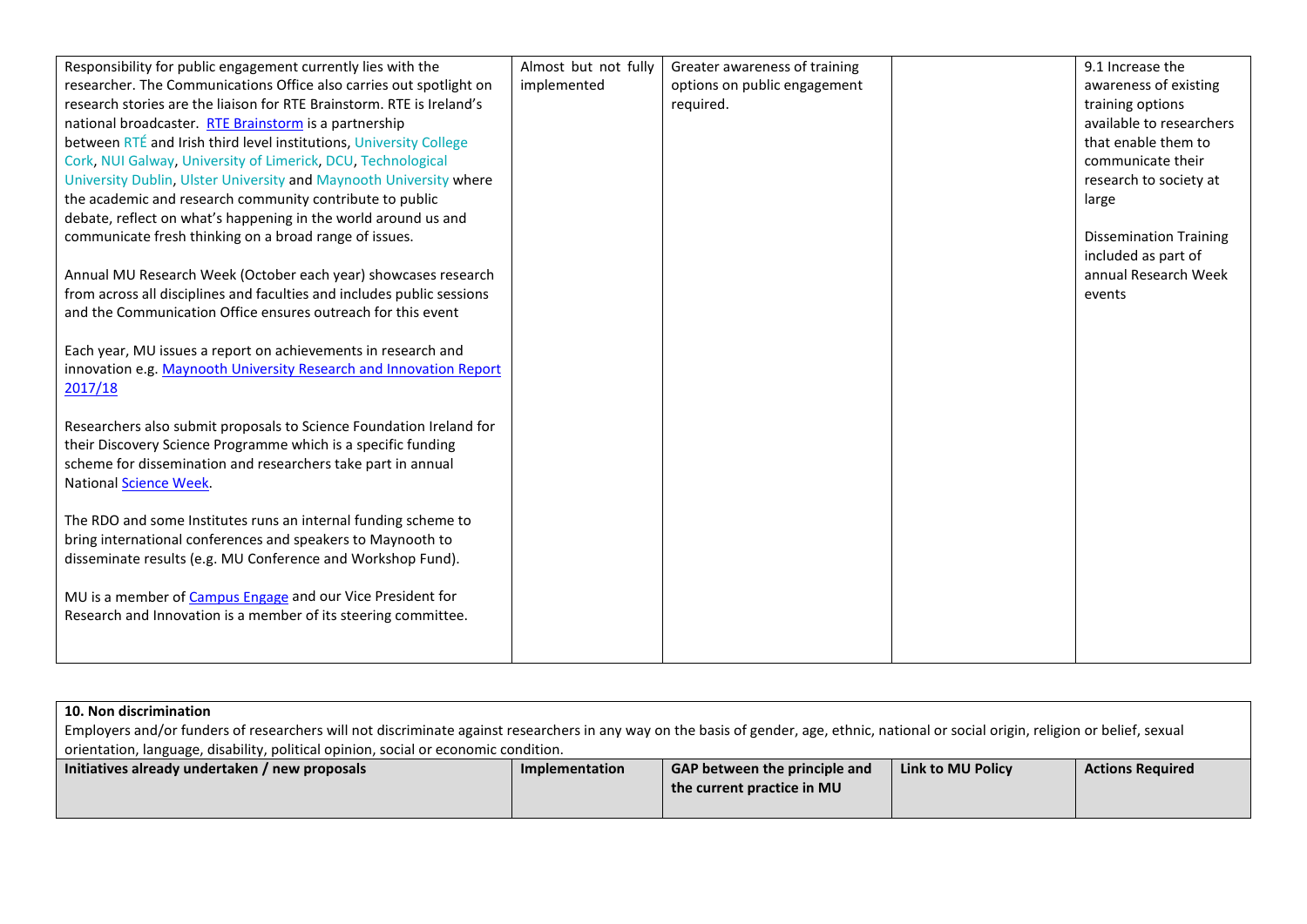| In accordance with national legislation, the University has developed   | Almost fully   | On-going actions of the MU       | <b>MU Strategic Plan;</b>              | 10.1 Universities of   |
|-------------------------------------------------------------------------|----------------|----------------------------------|----------------------------------------|------------------------|
| extensive policies to ensure that equal opportunities are available to  | implementation | Strategic Plan 2018 - 2022       |                                        | Sanctuary Status Award |
| both potential and existing staff. Equality, diversity, inclusion and   |                | specific to Equality, diversity, | <b>Recruitment &amp; Selection</b>     |                        |
| inter-culturalism is a central strategic goal of the MU Strategic Plan. |                | inclusion and inter-culturalism  | <b>Procedures</b>                      |                        |
| A newly created role of Vice-President for Equality and Diversity was   |                |                                  |                                        |                        |
| recently appointed [July 2019] with recruitment on-going for other      |                |                                  | <b>Maynooth University</b>             |                        |
| team members to support this function coming on line shortly.           |                |                                  | <b>Equality &amp; Diversity Policy</b> |                        |
| Numerous policies are held by MU in relation to Equality and            |                |                                  |                                        |                        |
| Diversity, Gender Identity and Expression and a Gender Action Plan.     |                |                                  | <b>Gender Identity and</b>             |                        |
|                                                                         |                |                                  | <b>Expression Policy and the</b>       |                        |
| Maynooth University is the national leader in university participation  |                |                                  | <b>Gender Identity and</b>             |                        |
| with highest proportions among universities in Ireland of Access        |                |                                  | <b>Expression Guidelines.</b>          |                        |
| students (22%). The Access Office provides extensive assistance via     |                |                                  | <b>Gender Action Plan for</b>          |                        |
| the Maynooth University Access Programme (MAP) which                    |                |                                  | 2018-2021                              |                        |
| encourages under-represented groups to enter third level and            |                |                                  |                                        |                        |
| provides these groups with support through their time at Maynooth.      |                |                                  | <b>Universities of Sanctuary</b>       |                        |
| These groups include under-represented school leavers, mature           |                |                                  |                                        |                        |
| students, students with disabilities and members of the Irish           |                |                                  | Launchpad; HEAR; DARE                  |                        |
| Traveller community. Additional programmes offered include              |                |                                  |                                        |                        |
| Launchpad                                                               |                |                                  |                                        |                        |
|                                                                         |                |                                  |                                        |                        |
| in 2018, MU was awarded an Athena SWAN Bronze Institution Award         |                |                                  |                                        |                        |
| in recognition of our progress, and our plans to accelerate change,     |                |                                  |                                        |                        |
| towards gender equality.                                                |                |                                  |                                        |                        |
|                                                                         |                |                                  |                                        |                        |
| MU has made a commitment as a a University of Sanctuary status to       |                |                                  |                                        |                        |
| welcome asylum seekers and refugees into the university community       |                |                                  |                                        |                        |
| and to foster a culture of inclusion for all.                           |                |                                  |                                        |                        |
|                                                                         |                |                                  |                                        |                        |
|                                                                         |                |                                  |                                        |                        |

| 11. Evaluation/ appraisal systems                                                                                                                                                                                                                                                                                                                                                                                                                                                                                                                                                                                                                                                                                                                                                                   |                |                                                             |                           |                         |
|-----------------------------------------------------------------------------------------------------------------------------------------------------------------------------------------------------------------------------------------------------------------------------------------------------------------------------------------------------------------------------------------------------------------------------------------------------------------------------------------------------------------------------------------------------------------------------------------------------------------------------------------------------------------------------------------------------------------------------------------------------------------------------------------------------|----------------|-------------------------------------------------------------|---------------------------|-------------------------|
|                                                                                                                                                                                                                                                                                                                                                                                                                                                                                                                                                                                                                                                                                                                                                                                                     |                |                                                             |                           |                         |
|                                                                                                                                                                                                                                                                                                                                                                                                                                                                                                                                                                                                                                                                                                                                                                                                     |                |                                                             |                           |                         |
|                                                                                                                                                                                                                                                                                                                                                                                                                                                                                                                                                                                                                                                                                                                                                                                                     |                |                                                             |                           |                         |
|                                                                                                                                                                                                                                                                                                                                                                                                                                                                                                                                                                                                                                                                                                                                                                                                     |                |                                                             |                           |                         |
|                                                                                                                                                                                                                                                                                                                                                                                                                                                                                                                                                                                                                                                                                                                                                                                                     |                |                                                             |                           |                         |
|                                                                                                                                                                                                                                                                                                                                                                                                                                                                                                                                                                                                                                                                                                                                                                                                     |                |                                                             |                           |                         |
|                                                                                                                                                                                                                                                                                                                                                                                                                                                                                                                                                                                                                                                                                                                                                                                                     |                |                                                             |                           |                         |
|                                                                                                                                                                                                                                                                                                                                                                                                                                                                                                                                                                                                                                                                                                                                                                                                     |                |                                                             |                           |                         |
| A Learning and Development Manager has been appointed to                                                                                                                                                                                                                                                                                                                                                                                                                                                                                                                                                                                                                                                                                                                                            | Partially      | At present there is no formal                               | MU Strategic Plan (2018 - | 11.1 Adopt the National |
| oversee the development of the HR Learning and Development                                                                                                                                                                                                                                                                                                                                                                                                                                                                                                                                                                                                                                                                                                                                          | implemented    | career progression framework.                               | 2022)                     | Researcher Career       |
| Employers and/or funders should introduce for all researchers, including senior researchers, evaluation/appraisal systems for assessing their professional performance on a regular basis<br>and in a transparent manner by an independent (and, in the case of senior researchers, preferably international) committee. Such evaluation and appraisal procedures should take due<br>account of their overall research creativity and research results, e.g. publications, patents, management of research, teaching/lecturing, supervision, mentoring, national or international<br>collaboration, administrative duties, public awareness activities and mobility, and should be taken into consideration in the context of career progression.<br>Initiatives already undertaken / new proposals | Implementation | GAP between the principle and<br>the current practice in MU | <b>Link to MU Policy</b>  | <b>Actions Required</b> |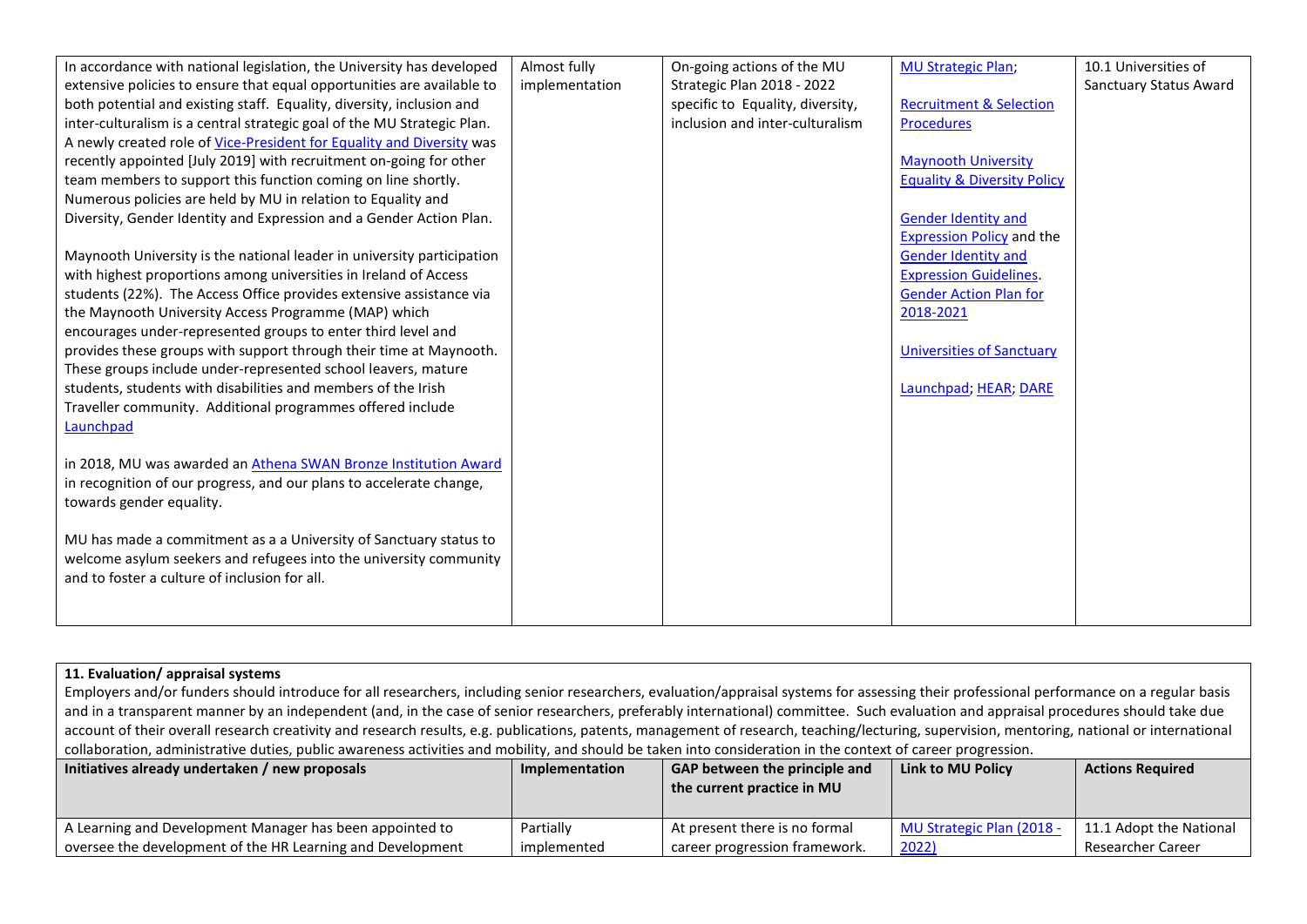| function. The new L&D team will deliver the University's training and |                                  |                             | Development &               |
|-----------------------------------------------------------------------|----------------------------------|-----------------------------|-----------------------------|
| development strategy in line with the stated objectives of the        | Currently, research projects and | New employees               | <b>Employment Framework</b> |
| "People and Organisation" section of the University's Strategic Plan  | professional performance is      |                             | (RCDEF) which is in the     |
| (2018-2022). Initial steps that have been taken towards achieving the | evaluated and appraised in an    | <b>Employee Recognition</b> | process of approval.        |
| goals of the strategy are as follows:                                 | informal manner. A formal,       | <b>Awards</b>               |                             |
| The Induction process has been enhanced and includes a variety of     | documented performance           |                             | 11.2 An aggregated          |
| online material, more regular orientation events, practical           | management development           | <b>Promotions Scheme</b>    | competency framework        |
| information, checklists and further opportunities to network with     | system and a probation policy    |                             | will be introduced to       |
| new colleagues.                                                       | are required.                    |                             | reflect the National        |
|                                                                       |                                  |                             | RCDEF.                      |
| The Employee Recognition Awards has been introduced to provide a      |                                  |                             |                             |
| formal process for the recognition, acknowledgement and               |                                  |                             |                             |
| celebration of exceptional achievements.                              |                                  |                             | 11.3 Develop a              |
|                                                                       |                                  |                             | probation policy.           |
| The Promotions scheme has been reviewed and a revised scheme          |                                  |                             |                             |
| has been approved by Governing Authority. A call for promotions will  |                                  |                             | 11.4. Support the           |
| be made in late 2019.                                                 |                                  |                             | introduction of a           |
|                                                                       |                                  |                             | mentoring programme         |
|                                                                       |                                  |                             | for early career stage      |
|                                                                       |                                  |                             | academic, research and      |
|                                                                       |                                  |                             | support staff.              |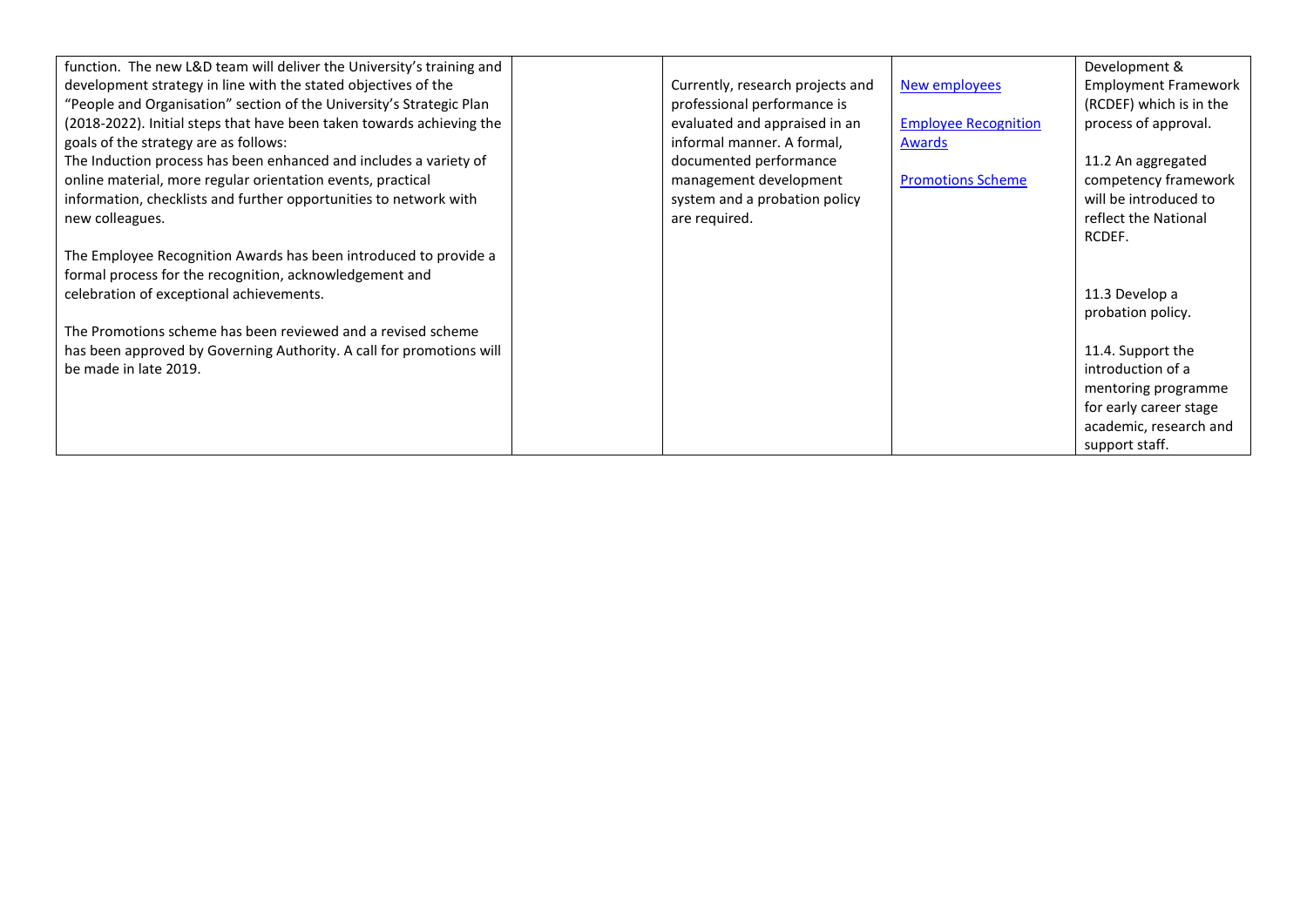**2. Recruitment and Selection – please be aware that the items listed here correspond with the Charter and Code. In addition, your organisation also needs to complete the checklist on Open, Transparent and Merit-Based Recruitment included below, which focuses on the operationalization of these principles.**

#### **12. Recruitment**

Employers and/or funders should ensure that the entry and admission standards for researchers, particularly at the beginning at their careers, are clearly specified and should also facilitate access for disadvantaged groups or for researchers returning to a research career, including teachers (of any level) returning to a research career. Employers and/or funders of researchers should adhere to the principles set out in the Code of Conduct for the Recruitment of Researchers when appointing or recruiting researchers.

| Initiatives already undertaken / new proposals                                                                                                                                                                                                                                                                                                                                                                                                                                                                        | Implementation           | GAP between the principle and<br>the current practice in MU                                                             | <b>Link to MU Policy</b>                                                                                                                       | <b>Actions Required</b> |
|-----------------------------------------------------------------------------------------------------------------------------------------------------------------------------------------------------------------------------------------------------------------------------------------------------------------------------------------------------------------------------------------------------------------------------------------------------------------------------------------------------------------------|--------------------------|-------------------------------------------------------------------------------------------------------------------------|------------------------------------------------------------------------------------------------------------------------------------------------|-------------------------|
| Maynooth University strives to be a truly inclusive university, where<br>scholarship and learning are enriched by the diversity of our<br>employees and students and endorsed the EU Charter for<br>Researchers in 2011 and implemented the Charter on Postdoctoral<br>Research<br>The Human Resources office provides clear Procedures on the<br>recruitment and selection of all employees. This ensures that                                                                                                       | Partially<br>implemented | Specific procedures on the<br>recruitment and selection of<br>researchers or research support<br>employees is required. | <b>Charter on Postdoctoral</b><br>Research<br><b>Recruitment Skills</b><br><b>Procedures</b><br><b>Equality and Diversity</b><br><b>Policy</b> | See 11.1 above          |
| researchers are recruited and selected on the basis of their relative<br>merits and that selection decisions are made following a fair,<br>consistent and equitable process which reflects the University's<br>Equality and Diversity policy, the Employment Equality Act 1998 and<br>other relevant legislation. Job descriptions for research roles are<br>developed using a generic research job description template.<br>Candidates are assessed on the criteria identified in the<br>advertisement for the post. |                          |                                                                                                                         | <b>Staff Vetting Policy</b>                                                                                                                    |                         |
| In July 2019, the Maynooth University Institutional review found that<br>hiring practices are consistent, equitable, and transparent, and that<br>procedures assure candidates' qualifications and values are aligned<br>with international norms. The processes are in line with ESG and QQI<br>standards for fairness and transparency.                                                                                                                                                                             |                          |                                                                                                                         |                                                                                                                                                |                         |
| The Graduate Studies office is responsible for administration of<br>policy for postgraduate studies at Maynooth University and the office<br>ensures clear admission standards for research students.                                                                                                                                                                                                                                                                                                                 |                          |                                                                                                                         |                                                                                                                                                |                         |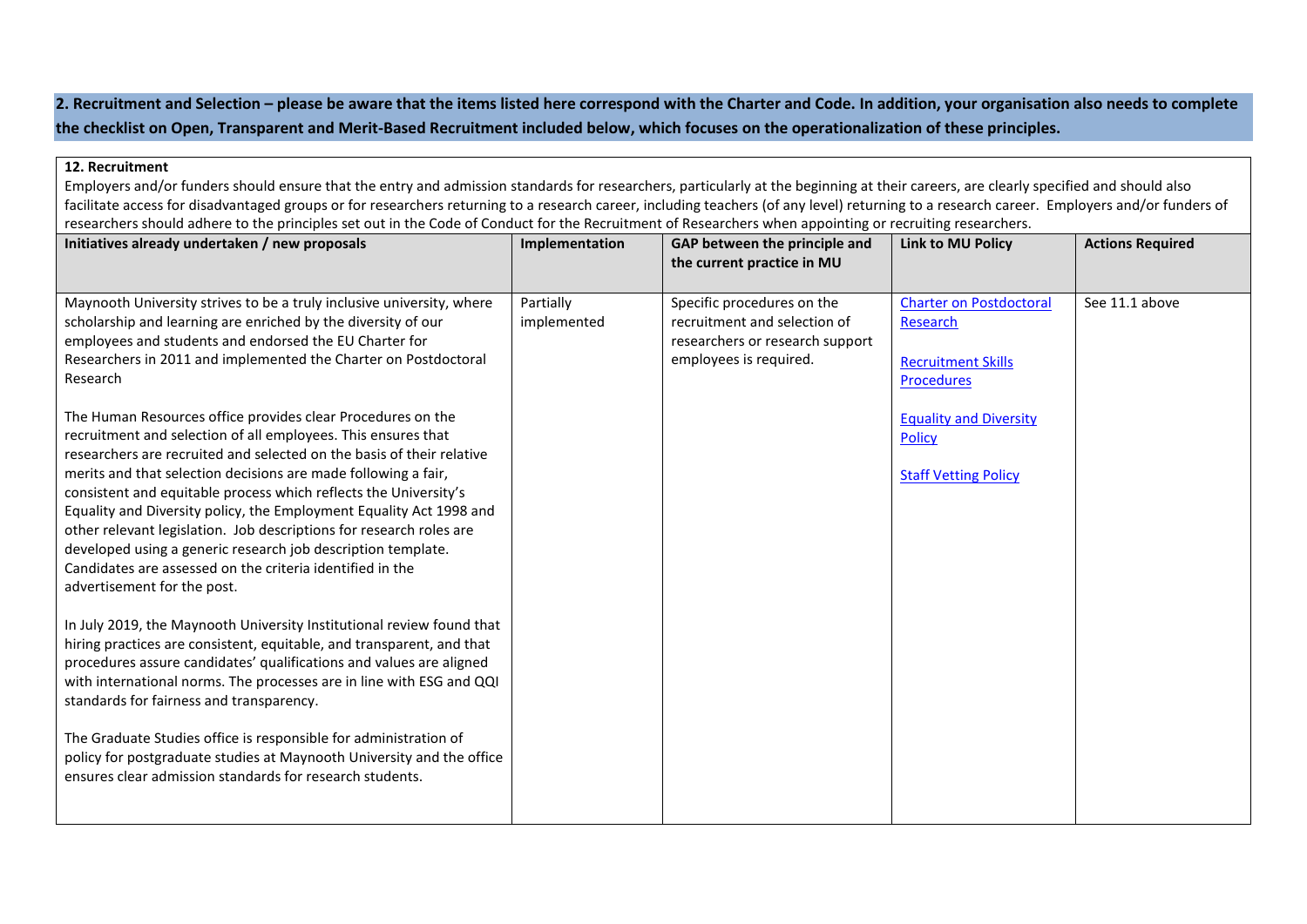### **13. Recruitment (Code)**

Employers and/or funders should establish recruitment procedures which are open, efficient, transparent, supportive and internationally comparable, as well as tailored to the type of positions advertised. Advertisements should give a broad description of knowledge and competencies required, and should not be so specialised as to discourage suitable applicants. Employers should include a description of the working conditions and entitlements, including career development prospects. Moreover, the time allowed between the advertisement of the vacancy or the call for applications and the deadline for reply should be realistic.

| Initiatives already undertaken / new proposals                             | Implementation | GAP between the principle and<br>the current practice in MU | <b>Link to MU Policy</b>         | <b>Actions Required</b> |
|----------------------------------------------------------------------------|----------------|-------------------------------------------------------------|----------------------------------|-------------------------|
| The University recognises the need for Departments and Research            | Almost fully   | Career development prospects                                | Come work with us                | 13.1 Continue to        |
| Institutes to be in a position to recruit research staff in as expeditious | implemented    | needs to be more visible to job                             |                                  | develop the HR website  |
| a manner as possible while adhering to best practice methods of            |                | applicants and current staff.                               | <b>Recruitment and Selection</b> | to include information  |
| recruitment and selection and in compliance with legislation. The HR       |                |                                                             | Procedures                       | on the following:       |
| office recommends that positions must be advertised for a minimum          |                |                                                             |                                  | - Researcher career     |
| of one week, ideally three weeks, to ensure an open, transparent and       |                |                                                             | eRecruitment-link                | framework               |
| competitive process.                                                       |                |                                                             |                                  | - Competency            |
|                                                                            |                |                                                             | <b>Research Skills</b>           | framework               |
| A generic job description template is used for all research roles. This    |                |                                                             | Development Programme            | - Central link for all  |
| template outlines the minimum requirements, principal duties and           |                |                                                             |                                  | Learning & Development  |
| skills required as well as the terms and conditions of the employment      |                |                                                             | <b>HR Learning and</b>           | opportunities for       |
| offered. The Recruitment team liaise with the Lead Researcher to           |                |                                                             | Development                      | Researchers, including  |
| establish additional detail regarding the duties or skills considered      |                |                                                             |                                  | eligibility criteria.   |
| necessary and relevant to the post.                                        |                |                                                             | <b>Academic Policies and</b>     |                         |
| Exceptions to the standard recruitment routes are where researchers        |                |                                                             | Procedures                       |                         |
| secure individual funding awards through the Irish Research Council        |                |                                                             | <b>Graduate Studies Forms</b>    |                         |
| and Marie Skłodowska Curie Actions and contracts of less than six          |                |                                                             |                                  |                         |
| months.                                                                    |                |                                                             | <b>Regulations for Post</b>      |                         |
|                                                                            |                |                                                             | <b>Graduate Research</b>         |                         |
| Information relating to statutory entitlements, employee benefits          |                |                                                             | <b>Degrees</b>                   |                         |
| and salary scales are available under the "come work with us" section      |                |                                                             |                                  |                         |
| on the HR website.                                                         |                |                                                             |                                  |                         |
|                                                                            |                |                                                             |                                  |                         |
| All research students adhere to the regulations of the University.         |                |                                                             |                                  |                         |
| Funded scholars must complete the research student pack.                   |                |                                                             |                                  |                         |
| Prior to submitting a formal application for admission into a              |                |                                                             |                                  |                         |
| postgraduate research programme, a student must consult with the           |                |                                                             |                                  |                         |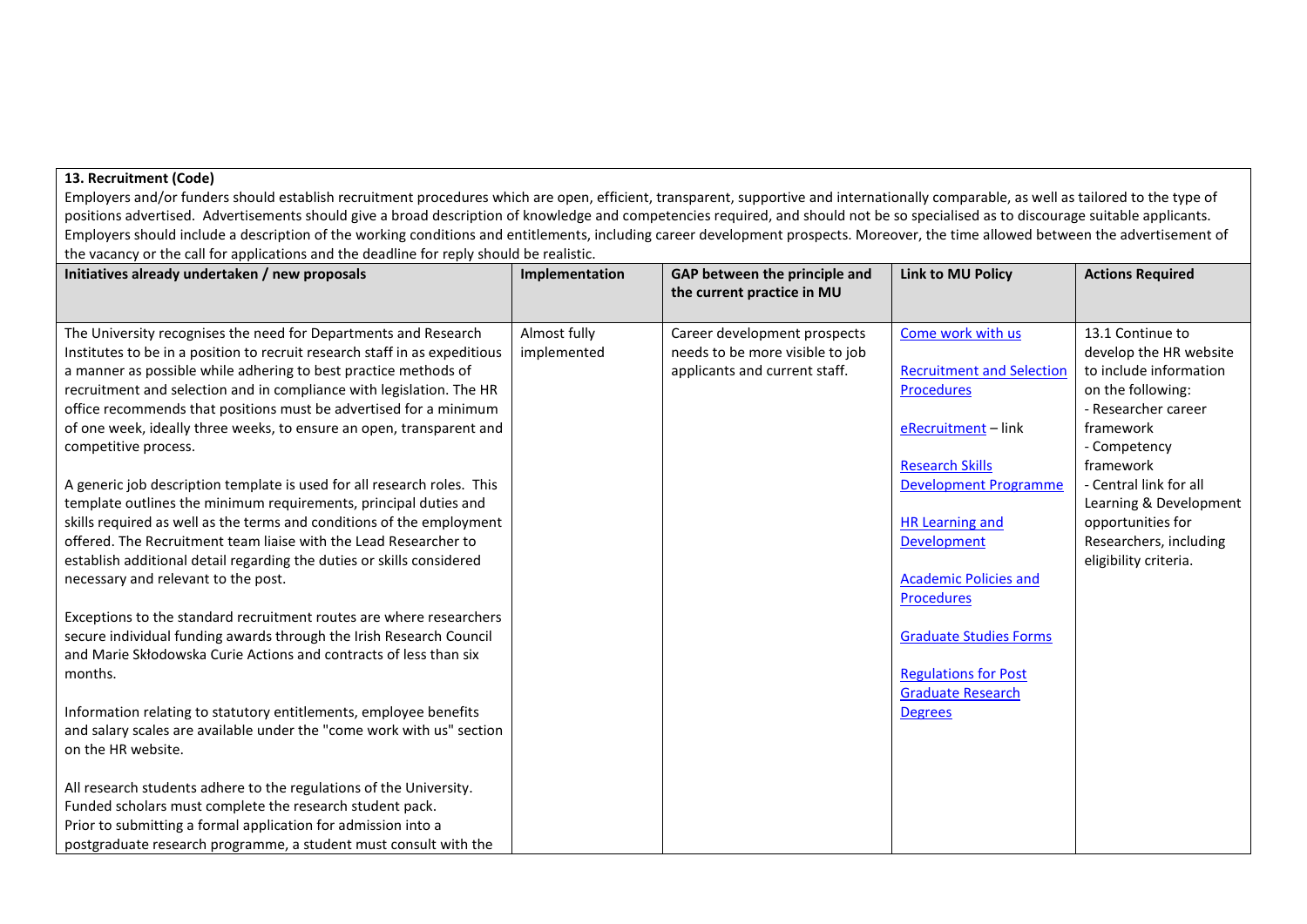| appropriate department/research institute and ascertain whether or |  |  |
|--------------------------------------------------------------------|--|--|
| not the department/research institute world accept his/her         |  |  |
| application. The selection and admission process is undertaken at  |  |  |
| departmental level.                                                |  |  |

## **14. Selection (Code)**

Selection committees should bring together diverse expertise and competences and should have an adequate gender balance and, where appropriate and feasible, include members from different sectors (public and private) and disciplines, including from other countries and with relevant experience to assess the candidate. Whenever possible, a wide range of selection practices should be used, such as external expert assessment and face-to-face interviews. Members of selection panels should be adequately trained.

| Initiatives already undertaken / new proposals                                                                                                                                                                                                                                                                                                                                                                                                                                                                                | Implementation                      | GAP between the principle and<br>the current practice in MU                                | <b>Link to MU Policy</b>                                                 | <b>Actions Required</b>                                                                                                 |
|-------------------------------------------------------------------------------------------------------------------------------------------------------------------------------------------------------------------------------------------------------------------------------------------------------------------------------------------------------------------------------------------------------------------------------------------------------------------------------------------------------------------------------|-------------------------------------|--------------------------------------------------------------------------------------------|--------------------------------------------------------------------------|-------------------------------------------------------------------------------------------------------------------------|
|                                                                                                                                                                                                                                                                                                                                                                                                                                                                                                                               |                                     |                                                                                            | <b>Recruitment Skills</b>                                                |                                                                                                                         |
| The HR office provides assistance and advice to those involved in<br>recruitment in Departments, Research Institutes and in managing the<br>recruitment of research staff. Maynooth University employees are<br>only eligible to participate in selection boards if they have completed<br>Recruitment Skills training. Unconscious Bias training is also provided                                                                                                                                                            | Almost but not fully<br>implemented | The composition of interview<br>panels for senior research posts<br>needs to be specified. | <b>Training</b><br><b>Recruitment and Selection</b><br><b>Procedures</b> | 14.1 Provide guidelines<br>for the composition of<br>panels for Senior<br>Research posts in the<br>MU Researcher Career |
| which aims to develop a greater understanding of how unconscious<br>bias can influence our interactions and decision making with<br>implications for equality of access and inclusion.                                                                                                                                                                                                                                                                                                                                        |                                     |                                                                                            |                                                                          | Framework                                                                                                               |
| University policy requires selection decisions to be made objectively<br>and not solely by the Lead Researcher. It is mandatory that not less<br>than one other individual who has knowledge of the research<br>position and area is involved in making decisions at short listing and<br>interview. Senior Research posts require specific selection panels and<br>approval by the Vice President of Research. Any Research post with<br>an expected salary of > €60 K needs approval from the University<br>Executive team. |                                     |                                                                                            |                                                                          |                                                                                                                         |
| The University recommends gender balance on all interview boards.                                                                                                                                                                                                                                                                                                                                                                                                                                                             |                                     |                                                                                            |                                                                          |                                                                                                                         |
| Candidates are short-listed for interview based on the criteria<br>identified in the advertisement for the post. Written applications and<br>CVs form the basis of the selection process. Although there is a<br>preference for face-to-face interviews, audio visual interviews are<br>also facilitated.                                                                                                                                                                                                                     |                                     |                                                                                            |                                                                          |                                                                                                                         |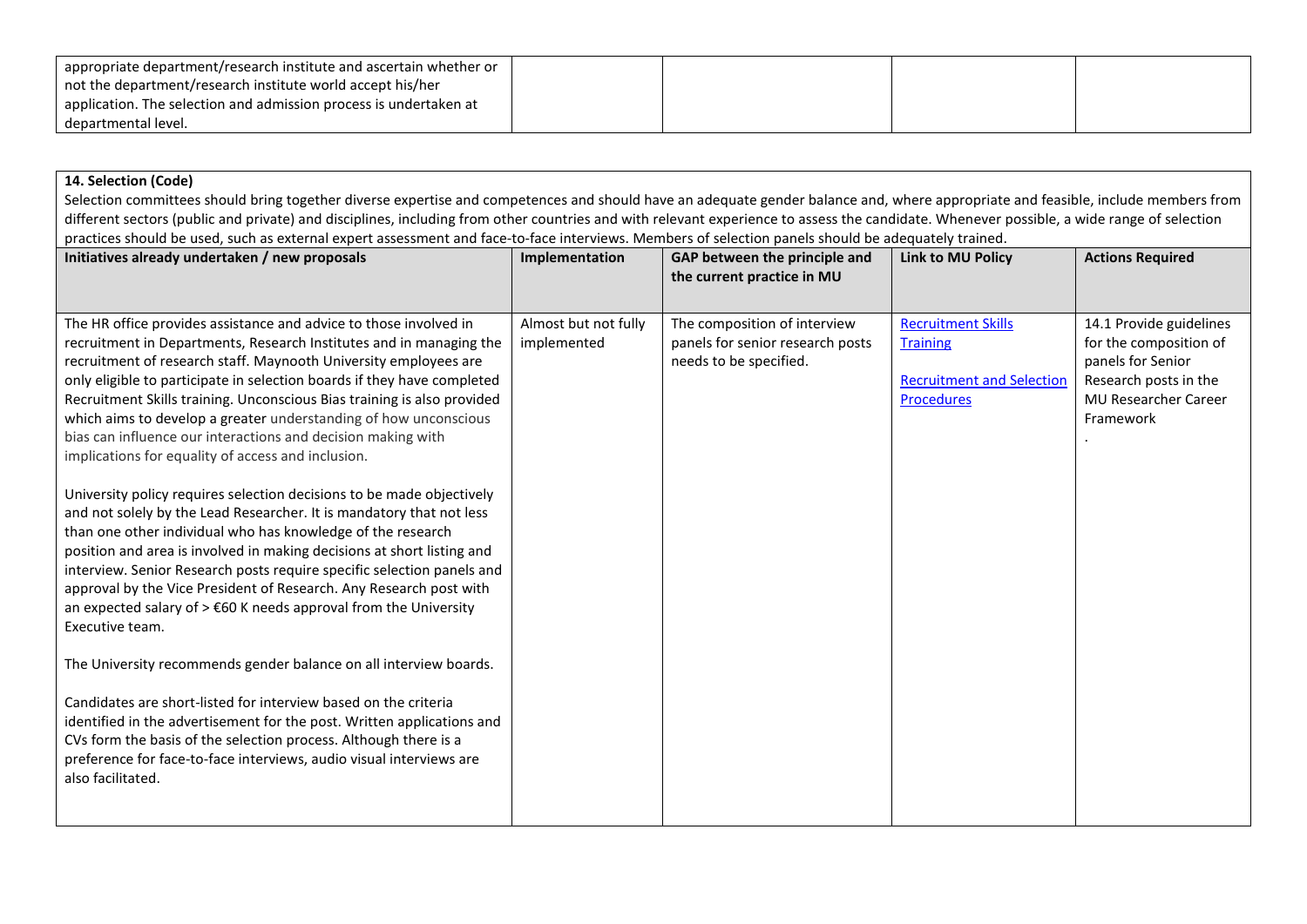### **15. Transparency (Code)**

Candidates should be informed, prior to the selection, about the recruitment process and the selection criteria, the number of available positions and the career development prospects. They should also be informed after the selection process about the strengths and weaknesses of their applications.

| Initiatives already undertaken / new proposals                                                                                                                                                                                                                                                                                                                                                                                                                                                                                                                                                                                                                                                                                                                                                       | Implementation    | GAP between the principle and<br>the current practice in MU | <b>Link to MU Policy</b>                                        | <b>Actions Required</b> |
|------------------------------------------------------------------------------------------------------------------------------------------------------------------------------------------------------------------------------------------------------------------------------------------------------------------------------------------------------------------------------------------------------------------------------------------------------------------------------------------------------------------------------------------------------------------------------------------------------------------------------------------------------------------------------------------------------------------------------------------------------------------------------------------------------|-------------------|-------------------------------------------------------------|-----------------------------------------------------------------|-------------------------|
| Initiatives already undertaken<br>The recruitment process is outlined in the eRecruitment Terms and<br>Conditions and must be agreed on submission of each application.<br>Selection criteria is detailed in the job description and relate<br>specifically to the requirements for the position. Applicants are<br>assessed based on the selection criteria identified for the post.<br>Particulars relating to the terms and conditions of employment,<br>including the number of positions available are included in the<br>advertisement for the post. Details of the selection board is<br>communicated to the applicants prior to interview. Declarations of<br>conflict of interest must be stated to the Chair and to the other<br>Board members before the shortlisting or interview stage. | Fully implemented | None                                                        | eRecruitment Terms and<br><b>Conditions</b> (login<br>required) | No action needed        |
| Rational for decisions are recorded following short listing and<br>selection board reports are completed and signed following<br>interview so that feedback can be provided to candidates on their<br>application. The HR office is responsible for providing feedback. Any<br>secondary/additional requests may be directed to the Chair of the<br>board.                                                                                                                                                                                                                                                                                                                                                                                                                                           |                   |                                                             |                                                                 |                         |

# **16. Judging merit (Code)**

The selection process should take into consideration the whole range of experience of the candidates. While focusing on their overall potential as researchers, their creativity and level of independence should also be considered. This means that merit should be judged qualitatively as well as quantitatively, focusing on outstanding results within a diversified career path and not only on the number of publications. Consequently, the importance of bibliometric indices should be properly balanced within a wider range of evaluation criteria, such as teaching, supervision, teamwork, knowledge transfer, management of research and innovation and public awareness activities. For candidates from an industrial background, particular attention should be paid to any contributions to patents, development or inventions.

| Initiatives already undertaken / new proposals                      | Implementation       | GAP between the principle and    | <b>Link to MU Policy</b>         | <b>Actions Required</b> |
|---------------------------------------------------------------------|----------------------|----------------------------------|----------------------------------|-------------------------|
|                                                                     |                      | the current practice in MU       |                                  |                         |
|                                                                     |                      |                                  |                                  |                         |
| Candidates are shortlisted against the agreed, mandatory and        | Almost but not fully | Provision of a career framework  | <b>Recruitment and Selection</b> | 16.1 Develop job        |
| desired selection criteria and the competencies outlined in the job | implemented          | including job descriptions based | <b>Procedures</b>                | description templates   |
| description. Further competencies which are deemed necessary and    |                      | on the National RCDEF which      |                                  | based on the National   |
| relevant to the post may be added. Candidates are evaluated and     |                      | outlines the range of experience |                                  | <b>RCDEF</b> to further |
| ranked based on the selection criteria.                             |                      | / qualifications / level of      |                                  | enhance the current     |
|                                                                     |                      |                                  |                                  | selection process.      |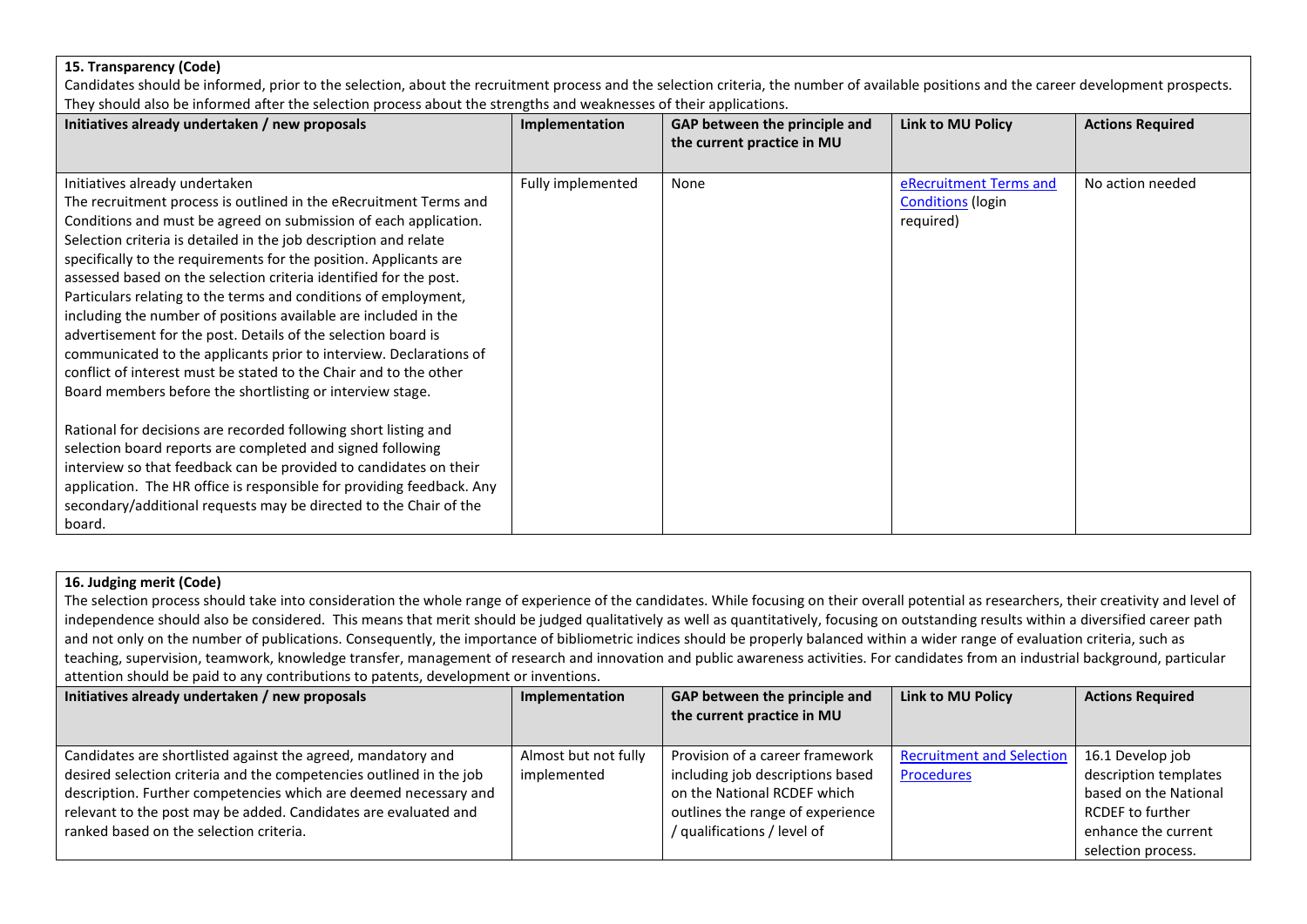|  | for each<br>red.<br>re<br>endence<br>11 I U F<br>. |  |
|--|----------------------------------------------------|--|
|  | ነ career stage<br>rese                             |  |

## **17. Variations in the chronological order of CVs (Code)**

Career breaks or variations in the chronological order of CVs should not be penalised, but regarded as an evolution of a career, and consequently, as a potentially valuable contribution to the professional development of researchers towards a multidimensional career track. Candidates should therefore be allowed to submit evidence-based CVs, reflecting a representative array of achievements and qualifications appropriate to the post for which application is being made.

| Initiatives already undertaken / new proposals                                                                                                                                                                                                                                                                                                                                                                  | Implementation    | GAP between the principle and<br>the current practice in MU | Link to MU Policy                              | <b>Actions Required</b> |
|-----------------------------------------------------------------------------------------------------------------------------------------------------------------------------------------------------------------------------------------------------------------------------------------------------------------------------------------------------------------------------------------------------------------|-------------------|-------------------------------------------------------------|------------------------------------------------|-------------------------|
| The assessment of candidates is evidenced by the Curriculum Vitae<br>submitted by the prospective candidate, performance at interview<br>and if applicable to the position, additional interview requirements<br>such as presentations or skill-based tasks specific for the post.<br>Qualifications and experience should be in line with selection criteria<br>as outlined in the advertised job description. | Fully implemented | None                                                        | <b>Recruitment and Selection</b><br>Procedures | No action needed        |

## **18. Recognition of mobility experience (Code)**

Any mobility experience, e.g. a stay in another country/region or in another research setting (public or private) or a change from one discipline or sector to another, whether as part of the initial research training or at a later stage of the research career, or virtual mobility experience, should be considered as a valuable contribution to the professional development of a researcher.

| Initiatives already undertaken / new proposals                                                                                                                                                                                                                                                                                                                    | Implementation                      | GAP between the principle and<br>the current practice in MU | <b>Link to MU Policy</b>              | <b>Actions Required</b>                                    |
|-------------------------------------------------------------------------------------------------------------------------------------------------------------------------------------------------------------------------------------------------------------------------------------------------------------------------------------------------------------------|-------------------------------------|-------------------------------------------------------------|---------------------------------------|------------------------------------------------------------|
| The University is committed to remove barriers to researcher<br>mobility as far as possible, it conducts fair, open and internationally<br>competitive selection processes. It aims to facilitate researcher<br>movement between countries, between various Irish higher<br>education institutions, and between academia and enterprise.                          | Almost but not fully<br>implemented | None                                                        | Recruitment & Selection<br>Procedures | 18.1 Process for<br>recognition of<br>intersector mobility |
| The current recruitment and selection process allows the addition of<br>competencies which are deemed necessary and relevant to the post.<br>If mobility experience is deemed to be one of the criteria necessary<br>for the post then it will be considered by the board of assessors in<br>the same manner as the other criteria and scored accordingly in line |                                     |                                                             |                                       |                                                            |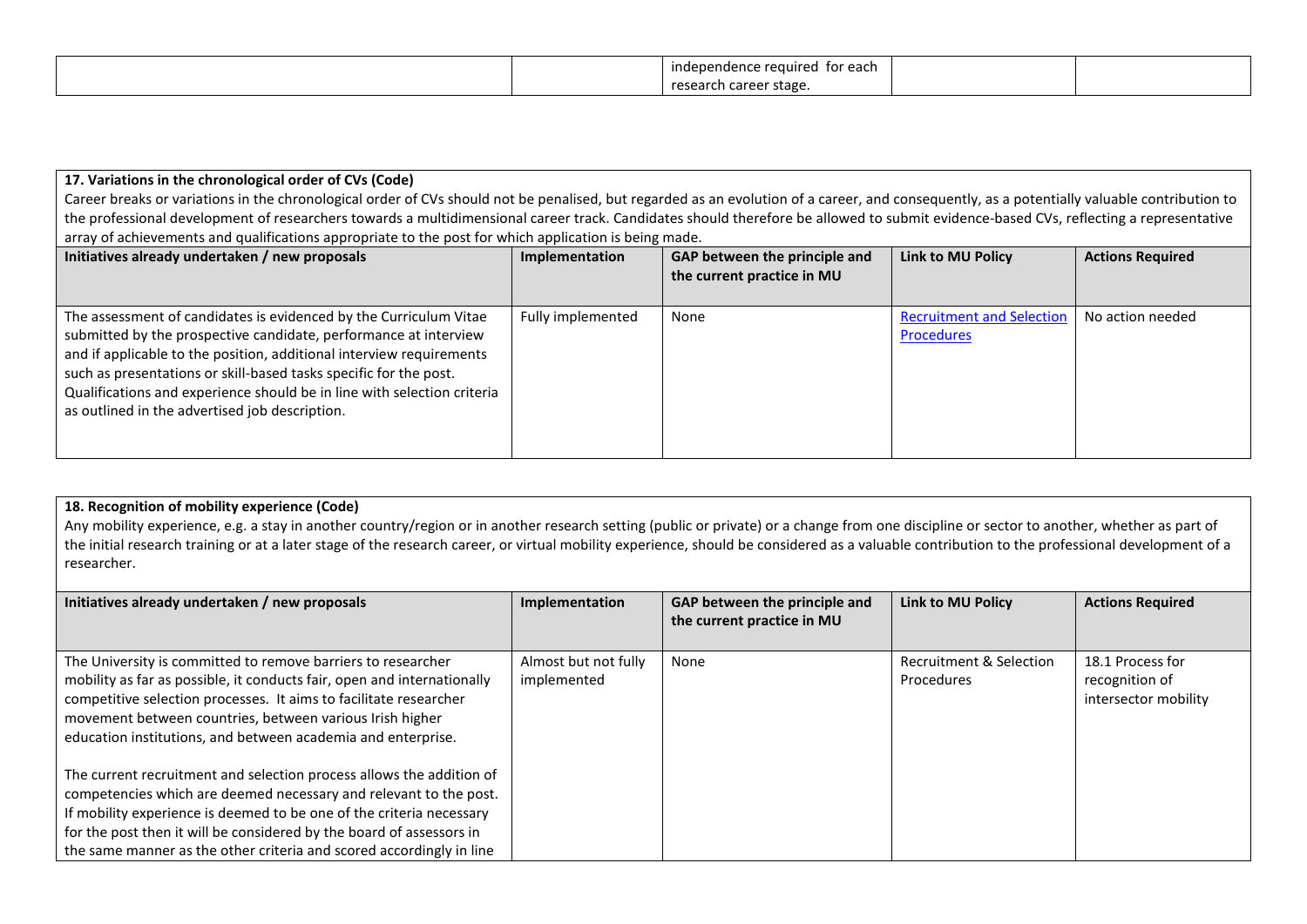| with the recruitment procedure based on experience for the $\overline{ }$ |  |  |
|---------------------------------------------------------------------------|--|--|
| competency.                                                               |  |  |
| Mobility is encouraged and facilitated at postgraduate level when it      |  |  |
| enhances the research and learning experience.                            |  |  |

**19. Recognition of qualifications (Code)**

Employers and/or funders should provide for appropriate assessment and evaluation of the academic and professional qualifications, including nonformal qualifications, of all researchers, in particular within the context of international and professional mobility. They should inform themselves and gain a full understanding of rules, procedures and standards governing the recognition of such qualifications and, consequently, explore existing national law, conventions and specific rules on the recognition of these qualifications through all available channels.

| Initiatives already undertaken / new proposals                                                                                                                                                                                                                                                                                                                                                                                                                                | Implementation    | GAP between the principle and<br>the current practice in MU | <b>Link to MU Policy</b>                                        | <b>Actions Required</b> |
|-------------------------------------------------------------------------------------------------------------------------------------------------------------------------------------------------------------------------------------------------------------------------------------------------------------------------------------------------------------------------------------------------------------------------------------------------------------------------------|-------------------|-------------------------------------------------------------|-----------------------------------------------------------------|-------------------------|
| Qualification requirements are outlined on the job descriptions.<br>Qualifications and equivalencies are considered i.e., certain<br>applicants may have International qualifications which will be<br>assessed for suitability.                                                                                                                                                                                                                                              | Fully implemented | None                                                        | eRecruitment Terms and<br><b>Conditions (login</b><br>required) | No action needed        |
| Currently, physical proof of qualification is not requested. However,<br>the eRecruitment Terms & Conditions, which are accepted by<br>applicants on submission of their application, requires confirmation<br>that personal information is accurate and stipulates that if any of the<br>information provided in the application is deemed false or<br>inaccurate, the University reserves the right to withdraw any offer of<br>employment or to terminate your employment. |                   |                                                             |                                                                 |                         |

# **20. Seniority (Code)**

The levels of qualifications required should be in line with the needs of the position and not be set as a barrier to entry. Recognition and evaluation of qualifications should focus on judging the achievements of the person rather than his/her circumstances or the reputation of the institution where the qualifications were gained. As professional qualifications may be gained at an early stage of a long career, the pattern of lifelong professional development should also be recognised.

| Initiatives already undertaken / new proposals                                                                                                                                                                                                                                                                                                                                                             | Implementation    | GAP between the principle and<br>the current practice in MU | <b>Link to MU Policy</b>                                                                            | <b>Actions Required</b> |
|------------------------------------------------------------------------------------------------------------------------------------------------------------------------------------------------------------------------------------------------------------------------------------------------------------------------------------------------------------------------------------------------------------|-------------------|-------------------------------------------------------------|-----------------------------------------------------------------------------------------------------|-------------------------|
| It is University policy that selection/rejection criteria, both job and<br>person specific, relate only to the requirements of the job. They are<br>the sole basis of candidate assessment. While qualifications are<br>required for all posts, equivalencies may be considered i.e. certain<br>applicants may not have completed qualifications within Ireland so<br>alternatives may be deemed suitable. | Fully implemented | None                                                        | <b>Recruitment Skills</b><br><b>Procedures</b><br><b>MU Equality and Diversity</b><br><b>Policy</b> | No action needed        |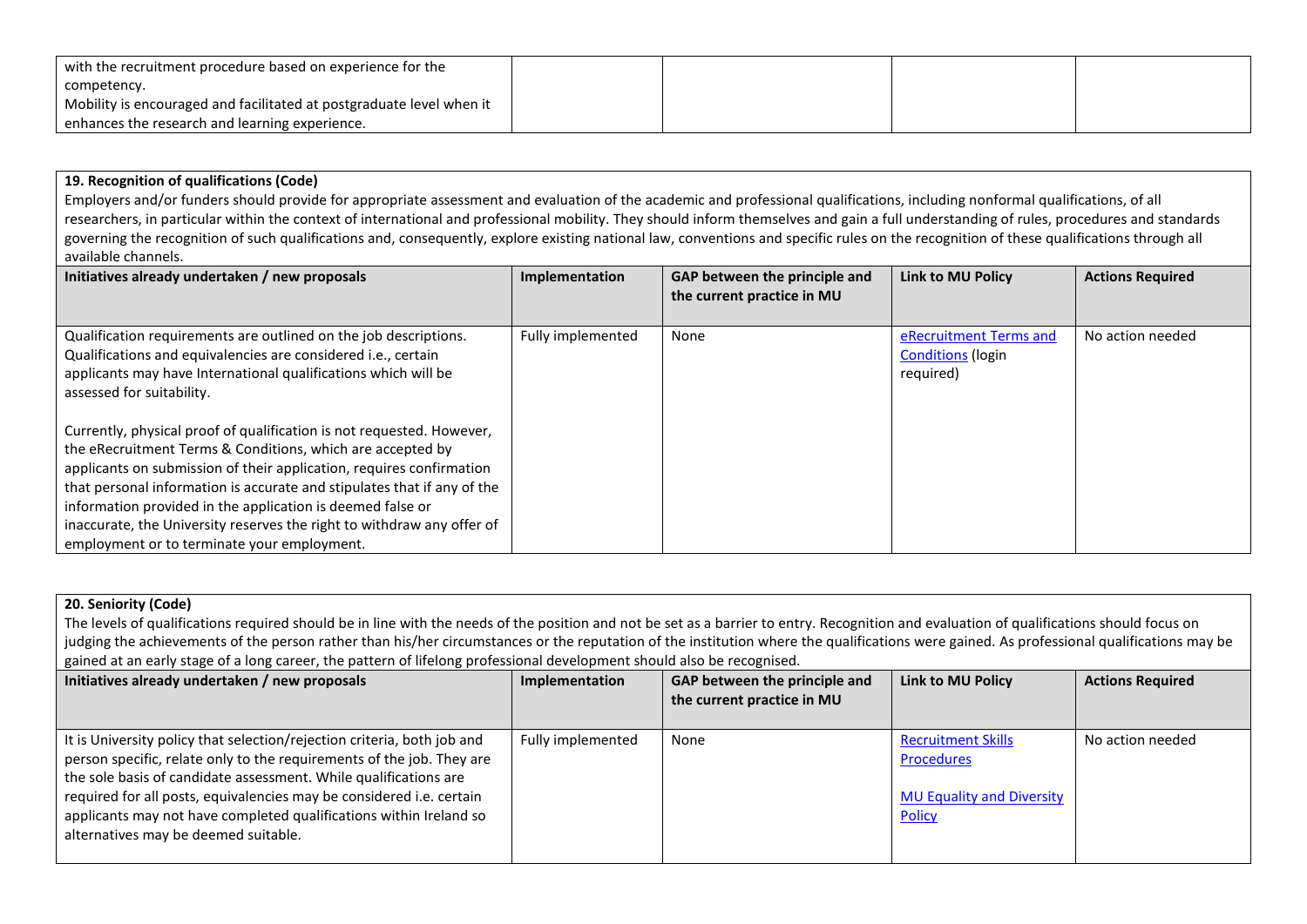| The setting of selection criteria, short-listing, interviewing, and    |  |  |
|------------------------------------------------------------------------|--|--|
| selection shall, in general, follow the recommendations set out in the |  |  |
| Maynooth University Recruitment and Selection Procedures and shall     |  |  |
| be conducted in a manner compliant with the Equality and Diversity     |  |  |
| policy, the Employment Equality Act 1998 and other relevant            |  |  |
| legislation.                                                           |  |  |

# **21. Postdoctoral Appointments (Code)**

Clear rules and explicit guidelines for the recruitment and appointment of postdoctoral researchers, including the maximum duration and the objectives of such appointments, should be established by the institutions appointing postdoctoral researchers. Such guidelines should take into account time spent in prior postdoctoral appointments at other institutions and take into consideration that the postdoctoral status should be transitional, with the primary purpose of providing additional professional development opportunities for a research career in the context of long-term career prospects.

| Initiatives already undertaken / new proposals                         | Implementation | GAP between the principle and   | <b>Link to MU Policy</b>           | <b>Actions Required</b> |
|------------------------------------------------------------------------|----------------|---------------------------------|------------------------------------|-------------------------|
|                                                                        |                | the current practice in MU      |                                    |                         |
|                                                                        |                |                                 |                                    |                         |
| Maynooth University endorsed the EU Charter for Researchers in         | Partially      | Provision of a career framework |                                    | 21.1 Adopt the          |
| 2011 and implemented the Charter on Postdoctoral Research which        | implemented    | which provides                  | <b>Charter on Postdoctoral</b>     | recommendations of the  |
| recognises the roles and requirements for researchers.                 |                | recommendations on the          | Research                           | National RCDEF on the   |
| Postdoctoral phase is as an early stage career role and is a period of |                | maximum duration and            |                                    | maximum duration and    |
| training and development where the researcher gains practical          |                | objectives of appointments of   | <b>Recruitment &amp; Selection</b> | objectives of           |
| experience working under the direction of a Lead Researcher.           |                | postdoctoral researchers.       | <b>Procedures</b>                  | appointments            |
| The Postdoctoral/Senior Postdoctoral phase has an expected             |                |                                 |                                    |                         |
| duration that lasts generally up to a maximum of six years, inclusive  |                |                                 | <b>Research scales</b>             |                         |
| of postdoctoral experience gained elsewhere. The University            |                |                                 |                                    |                         |
| provides a programme of learning and career development                |                |                                 |                                    |                         |
| opportunities, to enable Postdoctoral researchers to acquire the       |                |                                 |                                    |                         |
| skills and experience necessary to become independent researchers      |                |                                 |                                    |                         |
| or to pursue careers outside of the university in private industry or  |                |                                 |                                    |                         |
| other areas of the public sector.                                      |                |                                 |                                    |                         |
| The next stages in the research career path are Research Fellow and    |                |                                 |                                    |                         |
| Senior Research Fellow, these roles are typically independent where    |                |                                 |                                    |                         |
| the researcher has an opportunity to manage his/her research           |                |                                 |                                    |                         |
| programme and in many cases is the recipient of an independent         |                |                                 |                                    |                         |
| funding award that covers the cost of their salary or has been         |                |                                 |                                    |                         |
| appointed by the University following a competitive process.           |                |                                 |                                    |                         |
| Progress through the levels in the research career path is through     |                |                                 |                                    |                         |
| open competition which is a transparent process that is based on       |                |                                 |                                    |                         |
| research excellence and merit. The University strives to offer as much |                |                                 |                                    |                         |
| security of employment as possible and to ensure the optimum           |                |                                 |                                    |                         |
| duration of contract is determined at the outset.                      |                |                                 |                                    |                         |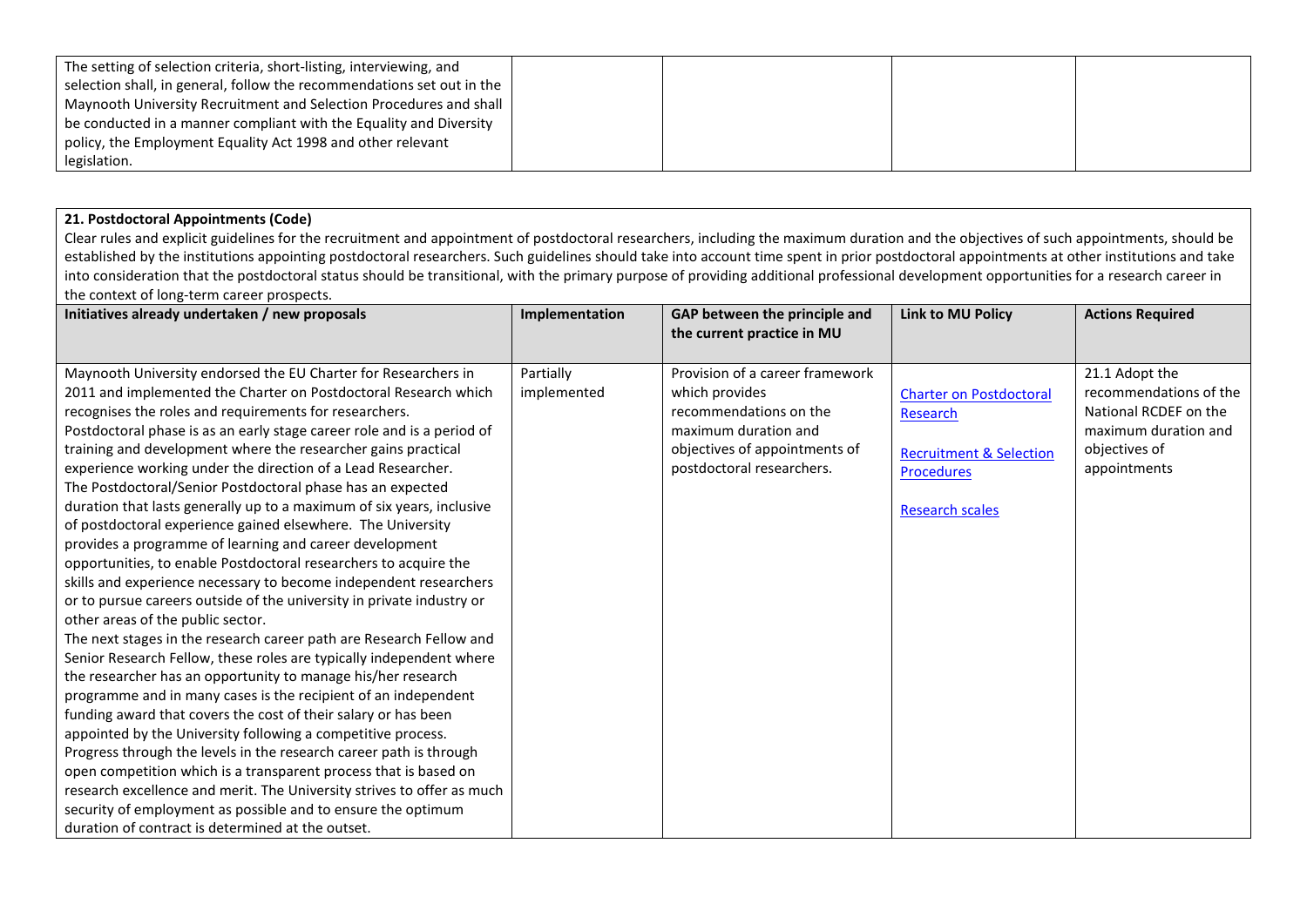#### **22. Recognition of the profession**

All researchers engaged in a research career should be recognised as professionals and be treated accordingly. This should commence at the beginning of their careers, namely at postgraduate level, and should include all levels, regardless of their classification at national level (e.g. employee, postgraduate student, doctoral candidate, postdoctoral fellow, civil servants).

| Initiatives already undertaken / new proposals                                                                                                                                                                                                                                                                                                                                                                                                                                                                                                                                                                                                                                                                                                                                                                                          | Implementation           | GAP between the principle and<br>the current practice in MU          | <b>Link to MU Policy</b>                     | <b>Actions Required</b>                                       |
|-----------------------------------------------------------------------------------------------------------------------------------------------------------------------------------------------------------------------------------------------------------------------------------------------------------------------------------------------------------------------------------------------------------------------------------------------------------------------------------------------------------------------------------------------------------------------------------------------------------------------------------------------------------------------------------------------------------------------------------------------------------------------------------------------------------------------------------------|--------------------------|----------------------------------------------------------------------|----------------------------------------------|---------------------------------------------------------------|
|                                                                                                                                                                                                                                                                                                                                                                                                                                                                                                                                                                                                                                                                                                                                                                                                                                         |                          |                                                                      |                                              |                                                               |
| At Maynooth University all research employees and students are<br>recognised as professionals and are treated accordingly at all stages<br>of their careers. The different levels and phases of research are<br>recognised in current recruitment practices. Progress through the<br>levels in the research career path is through open competition which<br>is a transparent process that is based on research excellence and<br>merit.<br>There are a variety of options for researchers to undertake<br>professional and skills development. Courses covering personal<br>development and professional skills development are offered<br>through HR, the Centre for Learning and Teaching and the Research<br>Development office. The Graduate Studies office offers professional<br>development opportunities to research students. | Partially<br>implemented | Clear career frameworks and<br>progression pathways are<br>required. | <b>Charter on Postdoctoral</b><br>Researcher | See<br>(RCDEF) and<br>11.1<br>(competencies)<br>11.2<br>above |

### **23. Research environment**

Employers and/or funders of researchers should ensure that the most stimulating research or research training environment is created which offers appropriate equipment, facilities and opportunities, including for remote collaboration over research networks, and that the national or sectoral regulations concerning health and safety in research are observed. Funders should ensure that adequate resources are provided in support of the agreed work programme.

| Initiatives already undertaken / new proposals                        | Implementation       | GAP between the principle and  | <b>Link to MU Policy</b>            | <b>Actions Required</b>   |
|-----------------------------------------------------------------------|----------------------|--------------------------------|-------------------------------------|---------------------------|
|                                                                       |                      | the current practice in MU     |                                     |                           |
|                                                                       |                      |                                |                                     |                           |
| Maynooth University strives to support the scholarly work of all:     | Almost but not fully | Gain a better understanding of | <b>MU Strategic Plan</b>            | 23.1 Undertake a culture  |
| students, early-career researchers and established scholars and to    | implemented          | organisational culture.        |                                     | survey with an            |
| ensure that the university attracts and supports talented researchers |                      |                                | <b>Employee Wellbeing at</b>        | accompanying process for  |
| and provides them with the environment, mentorship and                |                      |                                | <u>MU</u>                           | implementing action plans |
| leadership to succeed.                                                |                      | Mechanisms where staff can     |                                     | based on results/findings |
|                                                                       |                      | support each other.            | <b>Health &amp; Safety Training</b> |                           |
| The University's strategic plan which contains a dedicated section on |                      |                                |                                     | 23.2 Introduce an events  |
| Research and Innovation aims to provide dedicated space, time and     |                      | Health and wellbeing events.   |                                     | calendar which will       |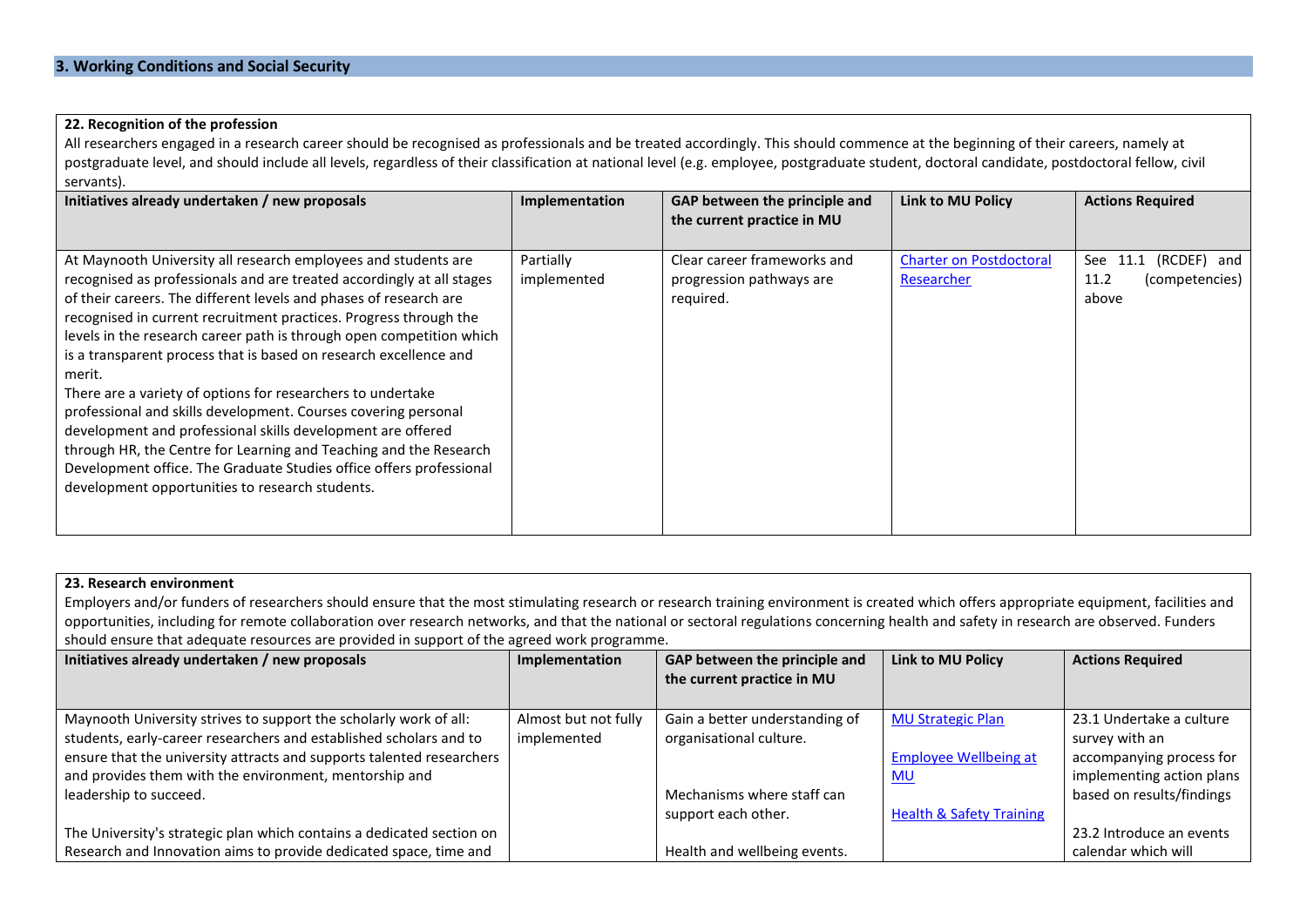| infrastructure for research, to support major research programmes<br>and grants, to foster interdisciplinarity, to stimulate and nurture the<br>development of research groups.<br>Staff Induction and Research Student Induction is available to all new<br>staff and research students and covers all aspects of research<br>regulations and processes.                                                                                                                                                                                                 | provide for the scheduled<br>support of cross<br>departmental discussions,<br>knowledge sharing, well-<br>being awareness and<br>professional/departmental<br>showcasing. |
|-----------------------------------------------------------------------------------------------------------------------------------------------------------------------------------------------------------------------------------------------------------------------------------------------------------------------------------------------------------------------------------------------------------------------------------------------------------------------------------------------------------------------------------------------------------|---------------------------------------------------------------------------------------------------------------------------------------------------------------------------|
| The Employee Recognition awards were introduced in 2018 to<br>recognise colleagues for their exceptional work in areas of teaching,<br>research, administrative and professional services.<br>The Health & Safety Office provides guidance to the greater<br>university population to help ensure compliance with health and<br>safety legislation. The Office provides safety training in order to<br>ensure that the activities of the University do not pose an undue risk<br>to the health and safety of staff, students and all other third parties. | 23.3 Provision of<br>enhanced employee<br>engagement, health and<br>wellbeing events and<br>programmes.                                                                   |

#### **24. Working conditions**

Employers and/or funders should ensure that the working conditions for researchers, including for disabled researchers, provide where appropriate the flexibility deemed essential for successful research performance in accordance with existing national legislation and with national or sectoral collective-bargaining agreements. They should aim to provide working conditions which allow both women and men researchers to combine family and work, children and career. Particular attention should be paid, inter alia, to flexible working hours, parttime working, tele-working and sabbatical leave, as well as to the necessary financial and administrative provisions governing such arrangements.

| Initiatives already undertaken / new proposals                           | Implementation       | GAP between the principle and   | <b>Link to MU Policy</b>        | <b>Actions Required</b>  |
|--------------------------------------------------------------------------|----------------------|---------------------------------|---------------------------------|--------------------------|
|                                                                          |                      | the current practice in MU      |                                 |                          |
|                                                                          |                      |                                 |                                 |                          |
| Maynooth University is committed to ensuring that people who are         | Almost but not fully | Further people management       | <b>Equality and Diversity</b>   | 24.1 Develop and deliver |
| capable of effective performance in the posts which they hold or to      | implemented          | training is required which will | <b>Policy</b>                   | a cluster of new         |
| which they aspire are not disadvantaged or discriminated against by      |                      | lead to a greater awareness     |                                 | Leadership Programmes    |
| reason of having a disability as outlined in the Maynooth University     |                      | amongst managers of their       | <b>Employee Wellbeing</b>       | aligned to Career Stage. |
| Equality and Diversity Policy.                                           |                      | responsibilities in relation to |                                 |                          |
|                                                                          |                      | supporting and managing         | <b>Annual Leave</b>             | 24.2 HR Learning and     |
| The University's strategic plan outlined its aim to invest in leadership |                      | employees.                      | <b>Career Break</b>             | Development to           |
| and management structures. This investment will support                  |                      |                                 | <b>Carers Leave</b>             | consider developing a    |
| operational excellence and organisational performance. A Leadership      |                      | Not all employees know their    | <b>Compassionate Leave</b>      | leadership programme     |
| Programme for Deans, Heads of Department, Directors and Senior           |                      | statutory entitlements and the  | <b>Force Majeure Leave</b>      | for Lead Researchers.    |
| Managers was delivered.                                                  |                      | range of employee benefits      | <b>Job Sharing Scheme</b>       |                          |
|                                                                          |                      | available.                      | <b>Jury Leave</b>               |                          |
|                                                                          |                      |                                 | <b>Maternity Leave</b>          |                          |
|                                                                          |                      |                                 | <b>Part time Working Policy</b> |                          |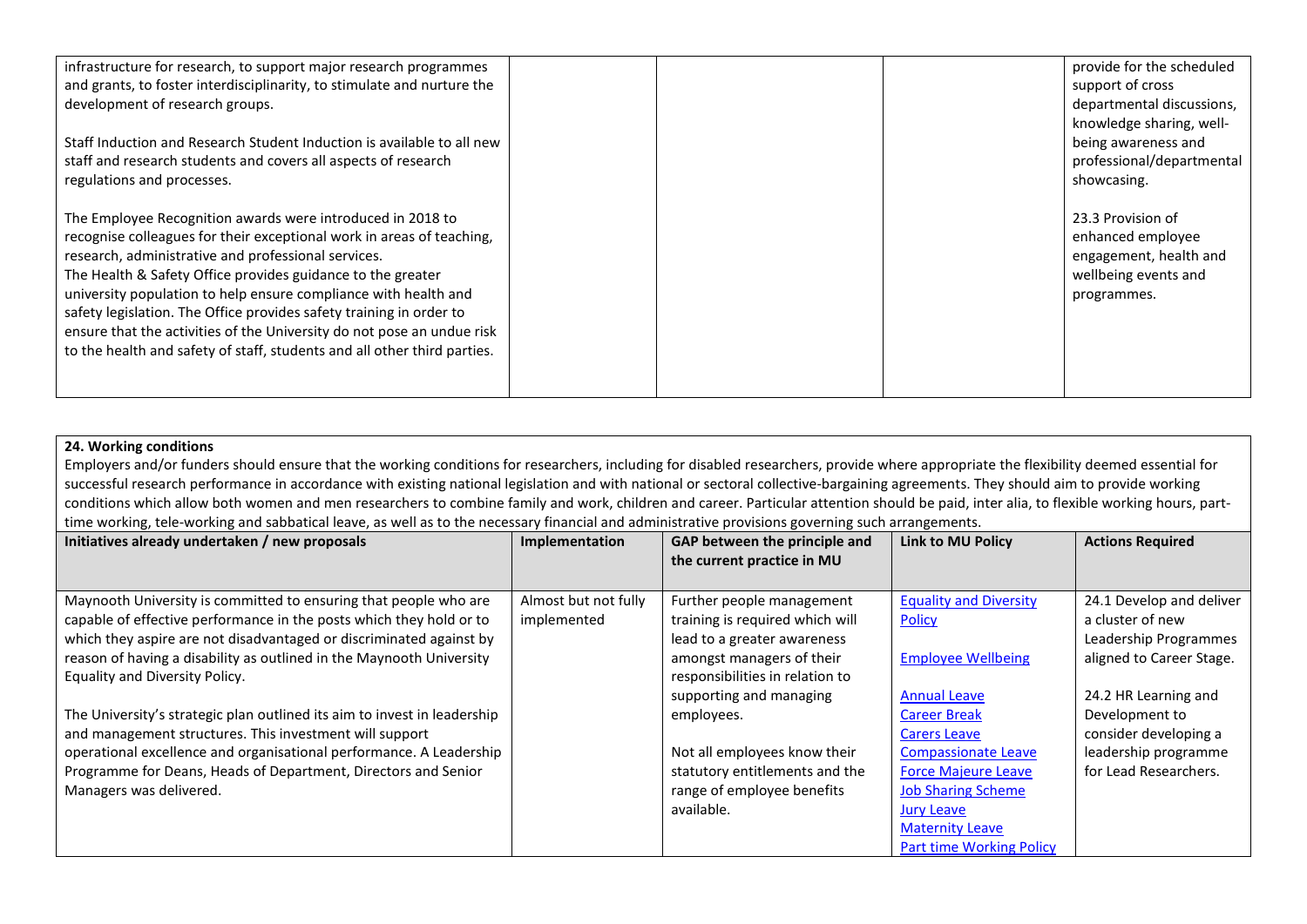| Statutory leave entitlements are outlined in all contracts of       | <b>Parental Leave</b>       |
|---------------------------------------------------------------------|-----------------------------|
| employment and the policies are available on the Human Resources    | <b>Paternity Leave</b>      |
| website.                                                            | <b>Sabbatical Leave</b>     |
|                                                                     | <b>Sick Leave</b>           |
| The University aims to facilitate staff who wish to reconcile their | <b>Shorter Working Year</b> |
| work/life balance and caring commitments through the provision of a |                             |
| number of flexible working arrangements (details are available on   |                             |
| the HR website).                                                    |                             |

## **25. Stability and permanence of employment**

Employers and/or funders should ensure that the performance of researchers is not undermined by instability of employment contracts, and should therefore commit themselves as far as possible to improving the stability of employment conditions for researchers, thus implementing and abiding by the principles and terms laid down in the EU Directive on Fixed-Term Work.

| Initiatives already undertaken / new proposals                                                                                                                                                                                                                                                                                                                                                                                                                                                      | Implementation    | GAP between the principle and<br>the current practice in MU | Link to MU Policy | <b>Actions Required</b> |
|-----------------------------------------------------------------------------------------------------------------------------------------------------------------------------------------------------------------------------------------------------------------------------------------------------------------------------------------------------------------------------------------------------------------------------------------------------------------------------------------------------|-------------------|-------------------------------------------------------------|-------------------|-------------------------|
| Maynooth University strives to offer as much security of employment<br>as possible and to ensure the optimum duration of contract is<br>determined at the outset. Contracts of employment are issued in line<br>with best practice and legislative requirements. The Lead Researcher<br>is required to issue the contract for the longest duration possible<br>subject to the actual need and/or term of the project subject to<br>funding available. Internal progression is via open competition. | Fully implemented |                                                             |                   | No action required      |

#### **26. Funding and salaries**

Employers and/or funders of researchers should ensure that researchers enjoy fair and attractive conditions of funding and/or salaries with adequate and equitable social security provisions (including sickness and parental benefits, pension rights and unemployment benefits) in accordance with existing national legislation and with national or sectoral collective bargaining agreements. This must include researchers at all career stages including early-stage researchers, commensurate with their legal status, performance and level of qualifications and/or responsibilities.

| Initiatives already undertaken / new proposals                          | Implementation       | GAP between the principle and<br>the current practice in MU | Link to MU Policy             | <b>Actions Required</b> |
|-------------------------------------------------------------------------|----------------------|-------------------------------------------------------------|-------------------------------|-------------------------|
| Maynooth University adheres to the national norms for researcher        | Almost but not fully | Generally, pay progression is                               | <b>Research Salary scales</b> | 26.1 Include            |
| salaries and implements the Irish University Association (IUA) salary   | implemented          | through annual increments.                                  |                               | recommendation in the   |
| scales. It is a requirement that researchers are paid on a point on the |                      | However, the application of                                 |                               | MU Researcher career    |
| scale.                                                                  |                      | incremental credit is always                                |                               | framework for           |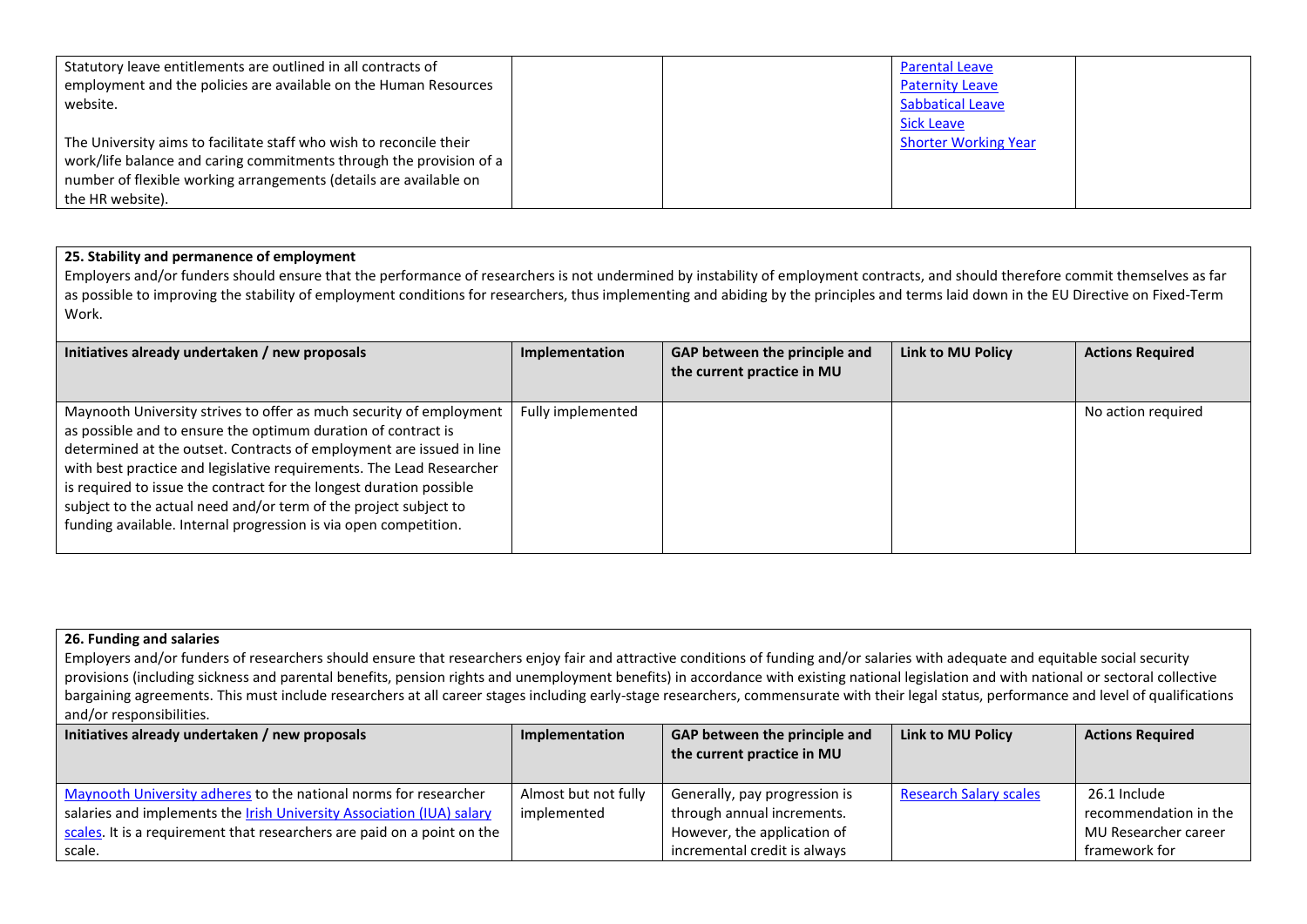| Research Fellowships (Irish Research Council / Marie Skłodowska<br>Curie) are placed on personal rates in accordance with the award<br>received. The personal rates, generally, remain unchanged for the<br>duration of the contract.                                                                                   | dependant on the availability of<br>funding. | incremental progression<br>(where funding is<br>available). |
|-------------------------------------------------------------------------------------------------------------------------------------------------------------------------------------------------------------------------------------------------------------------------------------------------------------------------|----------------------------------------------|-------------------------------------------------------------|
| Contracts of employment are issued to all research staff and they<br>include provisions on employment entitlements such as annual leave,<br>sick leave, social welfare class, pension scheme etc.<br>Redundancy payments are processed for eligible staff in accordance<br>with the Redundancy Payments Acts 1967-2014. |                                              |                                                             |

## **27. Gender balance**

Employers and/or funders should aim for a representative gender balance at all levels of staff, including at supervisory and managerial level. This should be achieved on the basis of an equal opportunity policy at recruitment and at the subsequent career stages without, however, taking precedence over quality and competence criteria. To ensure equal treatment, selection and evaluation committees should have an adequate gender balance.

| Initiatives already undertaken / new proposals                                                                                                                                                                                                                                                                                                                                                                                                                                                                                                                                                                                                                                                                                                                                                                                                                                                                                                                                                                   | Implementation                      | GAP between the principle and<br>the current practice in MU                                                                                              | Link to MU Policy                                            | <b>Actions Required</b>                                                                                                                                                                                              |
|------------------------------------------------------------------------------------------------------------------------------------------------------------------------------------------------------------------------------------------------------------------------------------------------------------------------------------------------------------------------------------------------------------------------------------------------------------------------------------------------------------------------------------------------------------------------------------------------------------------------------------------------------------------------------------------------------------------------------------------------------------------------------------------------------------------------------------------------------------------------------------------------------------------------------------------------------------------------------------------------------------------|-------------------------------------|----------------------------------------------------------------------------------------------------------------------------------------------------------|--------------------------------------------------------------|----------------------------------------------------------------------------------------------------------------------------------------------------------------------------------------------------------------------|
| The University is committed to ensuring that the institution is one<br>where everyone has an equal opportunity to progress and succeed.<br>In April 2018, Maynooth University was awarded an Athena SWAN<br>Bronze Institution Award in recognition of our progress, and our<br>plans to accelerate change, towards gender equality. The Gender<br>Equality Steering Committee has been established.<br>The Equality and Diversity policy outlines provisions to ensure that all<br>staff and applicants for employment are treated fairly by the<br>University.<br>The University recommends a minimum of 40% representation of<br>either gender on all high profile university events, committees and<br>boards.<br>Standard exit interviews have been introduced for all staff who leave<br>the University which aim to achieve a better understanding of why<br>staff elect to leave the university and to assess whether a gendered<br>work culture, work life balance or other gender issues are a factor. | Almost but not fully<br>implemented | The University recognises that<br>more needs to be done to ensure<br>that gender equality is fully<br>reflected in all its activities and<br>structures. | MU Athena Swan<br><b>Gender Action Plan for</b><br>2018-2021 | 27.1 Implement the<br>Maynooth University<br><b>Gender Equality Action</b><br>Plan (MU GEAP) to<br>address the under-<br>representation of<br>women in different<br>disciplines and grades<br>within the University. |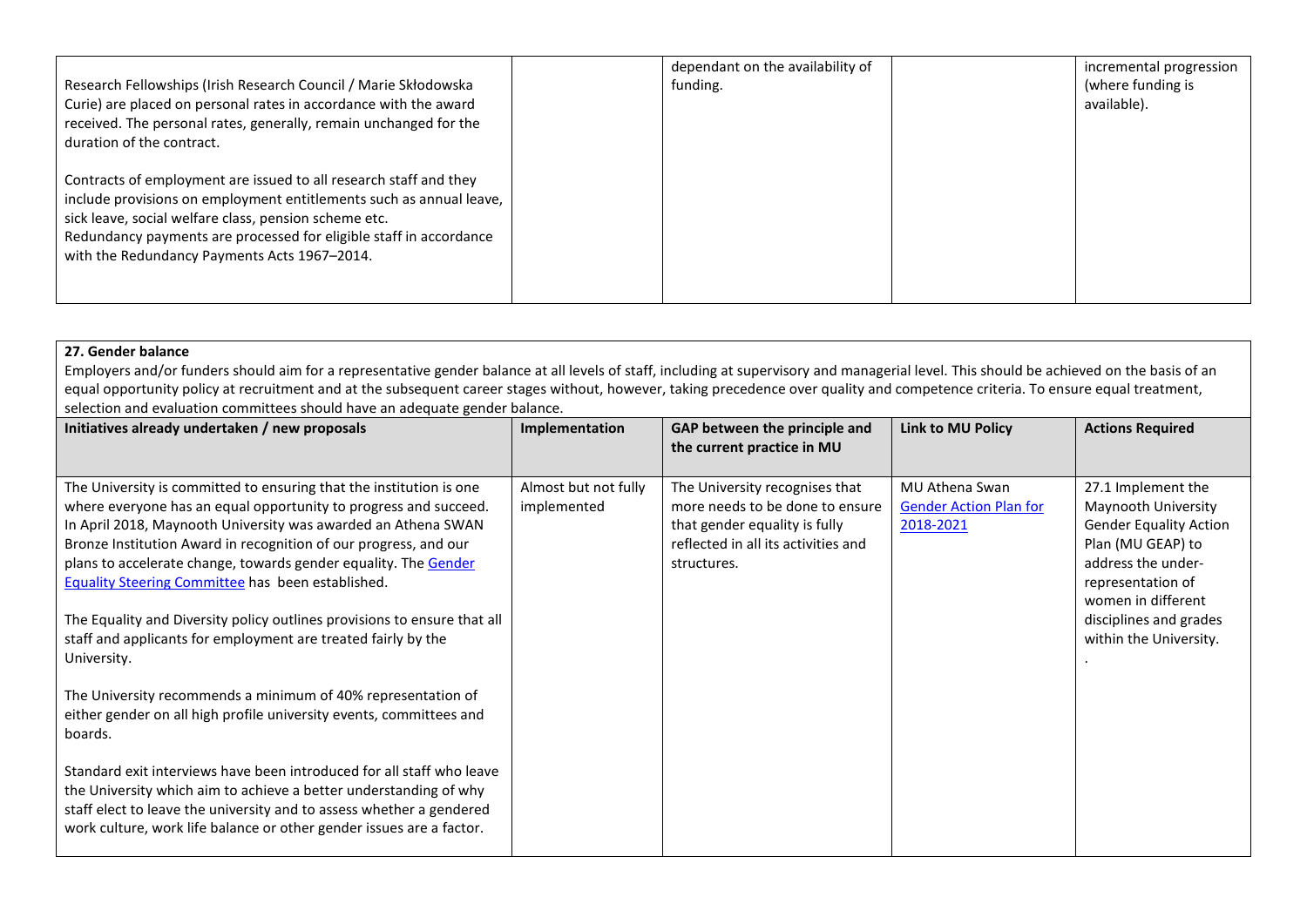| The Academic Promotions scheme has been reviewed and approved.<br>The new Promotions scheme will ensure equality of opportunity and<br>outcome for female applicants for promotion. |  |  |
|-------------------------------------------------------------------------------------------------------------------------------------------------------------------------------------|--|--|
| A 'Gender Identity and Gender Expression Policy' has been launched<br>and Gender Awareness Training has been provided.                                                              |  |  |

#### **28. Career development**

Employers and/or funders of researchers should draw up, preferably within the framework of their human resources management, a specific career development strategy for researchers at all stages of their career, regardless of their contractual situation, including for researchers on fixed-term contracts. It should include the availability of mentors involved in providing support and guidance for the personal and professional development of researchers, thus motivating them and contributing to reducing any insecurity in their professional future. All researchers should be made familiar with such provisions and arrangements.

| Initiatives already undertaken / new proposals                       | Implementation | GAP between the principle and<br>the current practice in MU | Link to MU Policy      | <b>Actions Required</b>   |
|----------------------------------------------------------------------|----------------|-------------------------------------------------------------|------------------------|---------------------------|
|                                                                      |                |                                                             |                        |                           |
| The HR and Research Development offices support the University's     | Partially      | Performance management                                      | Learning and           | See 11.1 (RCDEF), 11.2    |
| goal of ensuring staff have every opportunity to acquire the skills, | implemented    | system.                                                     | Development            | (competencies), 11.5      |
| knowledge and expertise to carry out their duties effectively and to |                |                                                             |                        | (mentoring) above.        |
| achieve their full potential. HR Learning & Development offers a     |                | Career frameworks for all                                   | <b>Research Skills</b> |                           |
| framework to support all employees meet the objectives of their      |                | research roles.                                             | Development Programme. | 28.1 Develop a cluster of |
| role, balance the demands of work and life while preserving and      |                |                                                             |                        | bepoke leadership         |
| enhancing our workplace culture of congeniality, engagement,         |                | More frequent induction.                                    |                        | programmes aligned to     |
| inclusion, professionalism and operational excellence.               |                |                                                             |                        | career stage.             |
|                                                                      |                | Mentorship programme.                                       |                        |                           |
| The Graduate Studies Office and Research Development Office aims     |                |                                                             |                        | 28.2 HR Learning and      |
| to provide researchers with opportunities to participate in the      |                | Further learning opportunities                              |                        | Development and the       |
| current Research Skills Development Programme.                       |                | needs to be available to all levels                         |                        | Research Development      |
|                                                                      |                | of researchers to support their                             |                        | Office will work together |
|                                                                      |                | career development.                                         |                        | to develop further        |
|                                                                      |                |                                                             |                        | learning & development    |
|                                                                      |                |                                                             |                        | opportunities for all     |
|                                                                      |                |                                                             |                        | levels of researchers.    |

#### **29. Value of mobility**

Employers and/or funders must recognise the value of geographical, intersectoral, inter- and trans-disciplinary and virtual mobility as well as mobility between the public and private sector as an important means of enhancing scientific knowledge and professional development at any stage of a researcher's career. Consequently, they should build such options into the specific career development strategy and fully value and acknowledge any mobility experience within their career progression/appraisal system. This also requires that the necessary administrative instruments be put in place to allow the portability of both grants and social security provisions, in accordance with national legislation.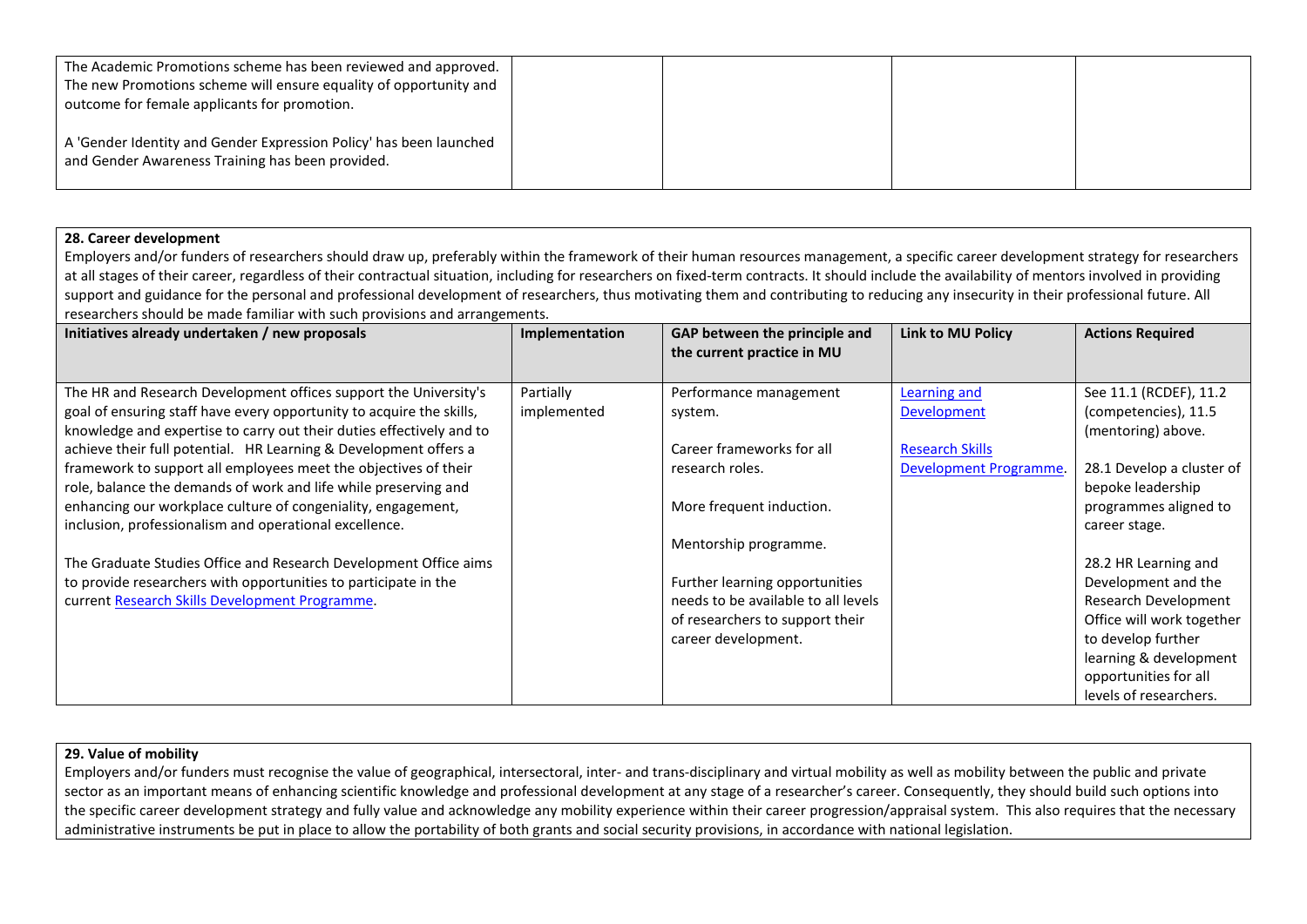| Initiatives already undertaken / new proposals                                                                                                                                                                                                                                                                                                                                                                                                                                                                                                                                                                              | Implementation    | GAP between the principle and<br>the current practice in MU | <b>Link to MU Policy</b> | <b>Actions Required</b> |
|-----------------------------------------------------------------------------------------------------------------------------------------------------------------------------------------------------------------------------------------------------------------------------------------------------------------------------------------------------------------------------------------------------------------------------------------------------------------------------------------------------------------------------------------------------------------------------------------------------------------------------|-------------------|-------------------------------------------------------------|--------------------------|-------------------------|
|                                                                                                                                                                                                                                                                                                                                                                                                                                                                                                                                                                                                                             |                   |                                                             |                          |                         |
| The University acknowledges the important role that mobility plays<br>in supporting opportunities to pursue research interests, scholarship<br>and the generation of publications and acknowledges that mobility<br>can be an important aspect of a researcher's career development.                                                                                                                                                                                                                                                                                                                                        | Fully implemented | None                                                        | Sabbatical leave scheme  | No action required      |
| The Research Development office actively promotes and supports all<br>Marie Skłodowska Curie Actions (MSCA) and other mobility<br>opportunities. The University has been awarded many Marie<br>Skłodowska Curie fellowships that aim to support the mobility of<br>researchers within and beyond Europe. In addition, MU is a partner<br>in a recent Marie Skłodowska Curie COFUND projects such as<br>ASSISTID, ALECS and ELITE-S. The aim of the Maynooth/Partner Co-<br>Fund PhD Scholarship is to jointly fund doctoral scholarships for<br>promising researchers in collaboration with an external funding<br>partner. |                   |                                                             |                          |                         |
| Many of our Research Institutes offer Visiting Researcher/Scholars<br>Fellowships to facilitate short research visits to Maynooth from<br>external colleagues.                                                                                                                                                                                                                                                                                                                                                                                                                                                              |                   |                                                             |                          |                         |

## **30. Access to career advice**

Employers and/or funders should ensure that career advice and job placement assistance, either in the institutions concerned, or through collaboration with other structures, is offered to researchers at all stages of their careers, regardless of their contractual situation.

| Initiatives already undertaken / new proposals                         | Implementation       | GAP between the principle and<br>the current practice in MU | <b>Link to MU Policy</b> | <b>Actions Required</b> |
|------------------------------------------------------------------------|----------------------|-------------------------------------------------------------|--------------------------|-------------------------|
|                                                                        |                      |                                                             |                          |                         |
| Provide further learning & development opportunities for all levels of | Almost but not fully | Please see point 28 above                                   |                          | 30.1 See 11.5           |
| research staff. Ensure researchers are provided with the relevant      | implemented          | (Career development)                                        |                          | (mentoring).            |
| information regarding their career development (core competencies,     |                      |                                                             |                          |                         |
| planning process, role of Lead Researcher, role of researcher) and     |                      |                                                             |                          | 30.2 Career             |
| provide template documentation for self-assessment, objective          |                      |                                                             |                          | Development             |
| setting and planning.                                                  |                      |                                                             |                          | Programme.              |
|                                                                        |                      |                                                             |                          |                         |
| A career development programme is currently being developed to         |                      |                                                             |                          |                         |
| assist Researchers reflect on their career path, plan ahead etc.       |                      |                                                             |                          |                         |
|                                                                        |                      |                                                             |                          |                         |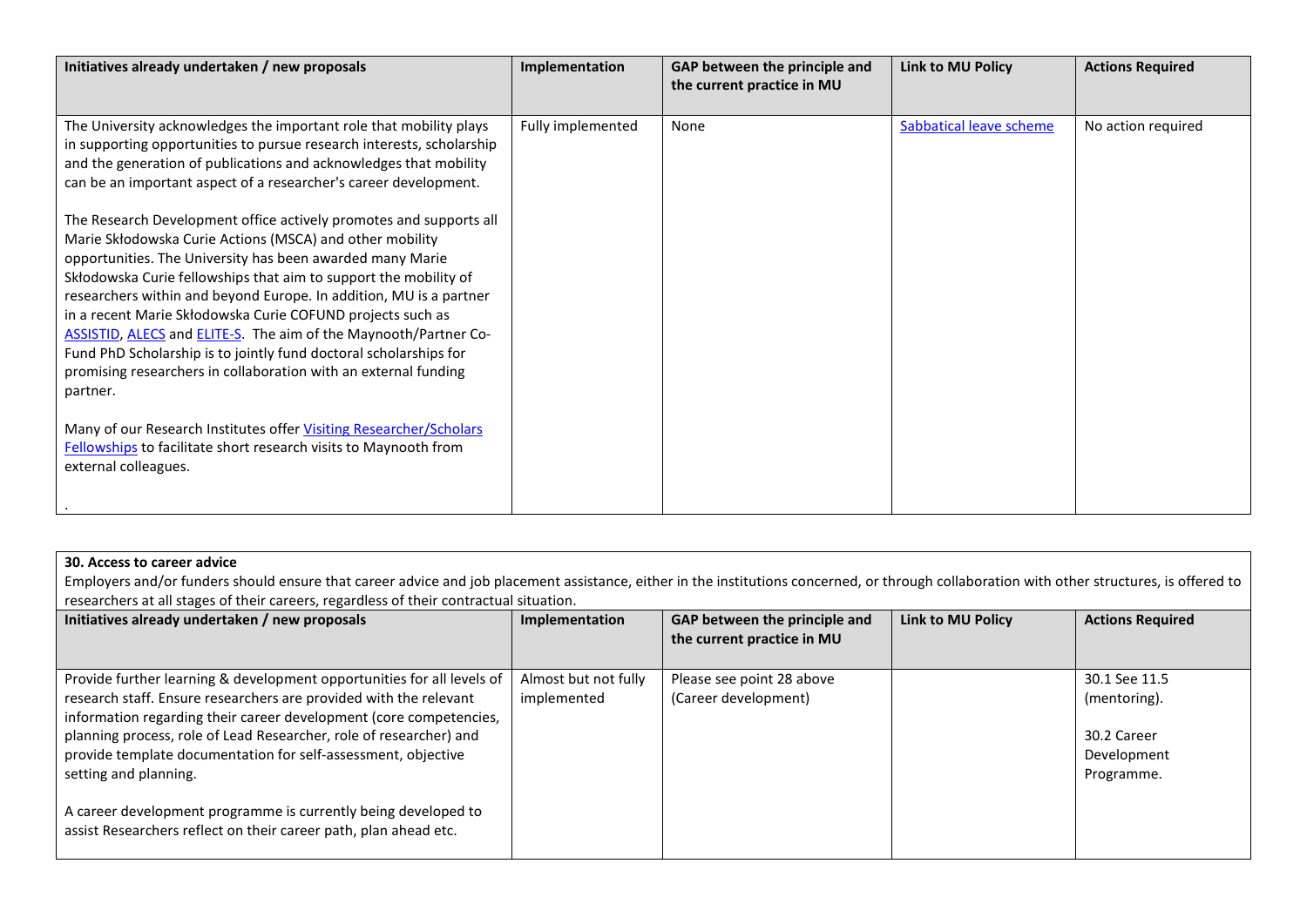| The development and introduction of a mentoring programme for |  |  |
|---------------------------------------------------------------|--|--|
| J early stage Academic, Research and support staff.           |  |  |

| 31. Intellectual Property Rights                                                                                                                                                                                                                                                                                                                                                                                                                                                                                                                                                                                                                                                                                                                                                                      |                      |                                                             |                                    |                           |
|-------------------------------------------------------------------------------------------------------------------------------------------------------------------------------------------------------------------------------------------------------------------------------------------------------------------------------------------------------------------------------------------------------------------------------------------------------------------------------------------------------------------------------------------------------------------------------------------------------------------------------------------------------------------------------------------------------------------------------------------------------------------------------------------------------|----------------------|-------------------------------------------------------------|------------------------------------|---------------------------|
| Employers and/or funders should ensure that researchers at all career stages reap the benefits of the exploitation (if any) of their R&D results through legal protection and, in particular,                                                                                                                                                                                                                                                                                                                                                                                                                                                                                                                                                                                                         |                      |                                                             |                                    |                           |
| through appropriate protection of Intellectual Property Rights, including copyrights. Policies and practices should specify what rights belong to researchers and/or, where applicable, to                                                                                                                                                                                                                                                                                                                                                                                                                                                                                                                                                                                                            |                      |                                                             |                                    |                           |
| their employers or other parties, including external commercial or industrial organisations, as possibly provided for under specific collaboration agreements or other types of agreement.                                                                                                                                                                                                                                                                                                                                                                                                                                                                                                                                                                                                            |                      |                                                             |                                    |                           |
| Initiatives already undertaken / new proposals                                                                                                                                                                                                                                                                                                                                                                                                                                                                                                                                                                                                                                                                                                                                                        | Implementation       | GAP between the principle and<br>the current practice in MU | <b>Link to MU Policy</b>           | <b>Actions Required</b>   |
| MU recognises and encourages the principle that University                                                                                                                                                                                                                                                                                                                                                                                                                                                                                                                                                                                                                                                                                                                                            | Almost but not fully | Current consultancy policy                                  | <b>Intellectual Property</b>       | 31.1 Conflict of Interest |
| intellectual property (IP) should be used for the greatest public                                                                                                                                                                                                                                                                                                                                                                                                                                                                                                                                                                                                                                                                                                                                     | implemented          | requires review                                             | <b>Management and</b>              | policy to be published.   |
| benefit. Commercialisation is often the most efficient means of                                                                                                                                                                                                                                                                                                                                                                                                                                                                                                                                                                                                                                                                                                                                       |                      |                                                             | Exploitation                       |                           |
| promoting the widest possible dissemination and use of University IP.                                                                                                                                                                                                                                                                                                                                                                                                                                                                                                                                                                                                                                                                                                                                 |                      |                                                             |                                    | 31.2 Consultancy Policy   |
| In such circumstances, it is appropriate and desirable for the                                                                                                                                                                                                                                                                                                                                                                                                                                                                                                                                                                                                                                                                                                                                        |                      |                                                             | <b>Conflict of Interest policy</b> | to be approved            |
| University and the originator to benefit from the commercial                                                                                                                                                                                                                                                                                                                                                                                                                                                                                                                                                                                                                                                                                                                                          |                      |                                                             |                                    | published.                |
| exploitation of IP produced at the University. Examples of benefits to                                                                                                                                                                                                                                                                                                                                                                                                                                                                                                                                                                                                                                                                                                                                |                      |                                                             | <b>Researcher Undertaking</b>      |                           |
| the originator of University                                                                                                                                                                                                                                                                                                                                                                                                                                                                                                                                                                                                                                                                                                                                                                          |                      |                                                             |                                    |                           |
| IP include financial gain, academic recognition, possible generation of                                                                                                                                                                                                                                                                                                                                                                                                                                                                                                                                                                                                                                                                                                                               |                      |                                                             |                                    |                           |
| spin-off companies, and increased research income.                                                                                                                                                                                                                                                                                                                                                                                                                                                                                                                                                                                                                                                                                                                                                    |                      |                                                             |                                    |                           |
| To achieve the above objectives, MU has developed and<br>implemented policies and procedures for technology transfer and<br>management of IP. The University Policy on IP provides a consistent<br>framework within which University IP is generated through the<br>activities of University researchers (postgraduate and<br>undergraduate) and is managed for the benefit of the University, the<br>originator and the public good. The Policy is in accordance with<br>normal practice in which the University, as employer, owns the IP<br>and proceeds to exploit the discovery.<br>The Policy also provides for any royalties and/or other income<br>resulting from the invention to be equitably distributed between the<br>originator, the originator's Department and the University itself. |                      |                                                             |                                    |                           |
| A suite of template legal agreements are available to the Legal and<br>Contracts Officer and Commericialisation Office to provide the<br>appropriate support.                                                                                                                                                                                                                                                                                                                                                                                                                                                                                                                                                                                                                                         |                      |                                                             |                                    |                           |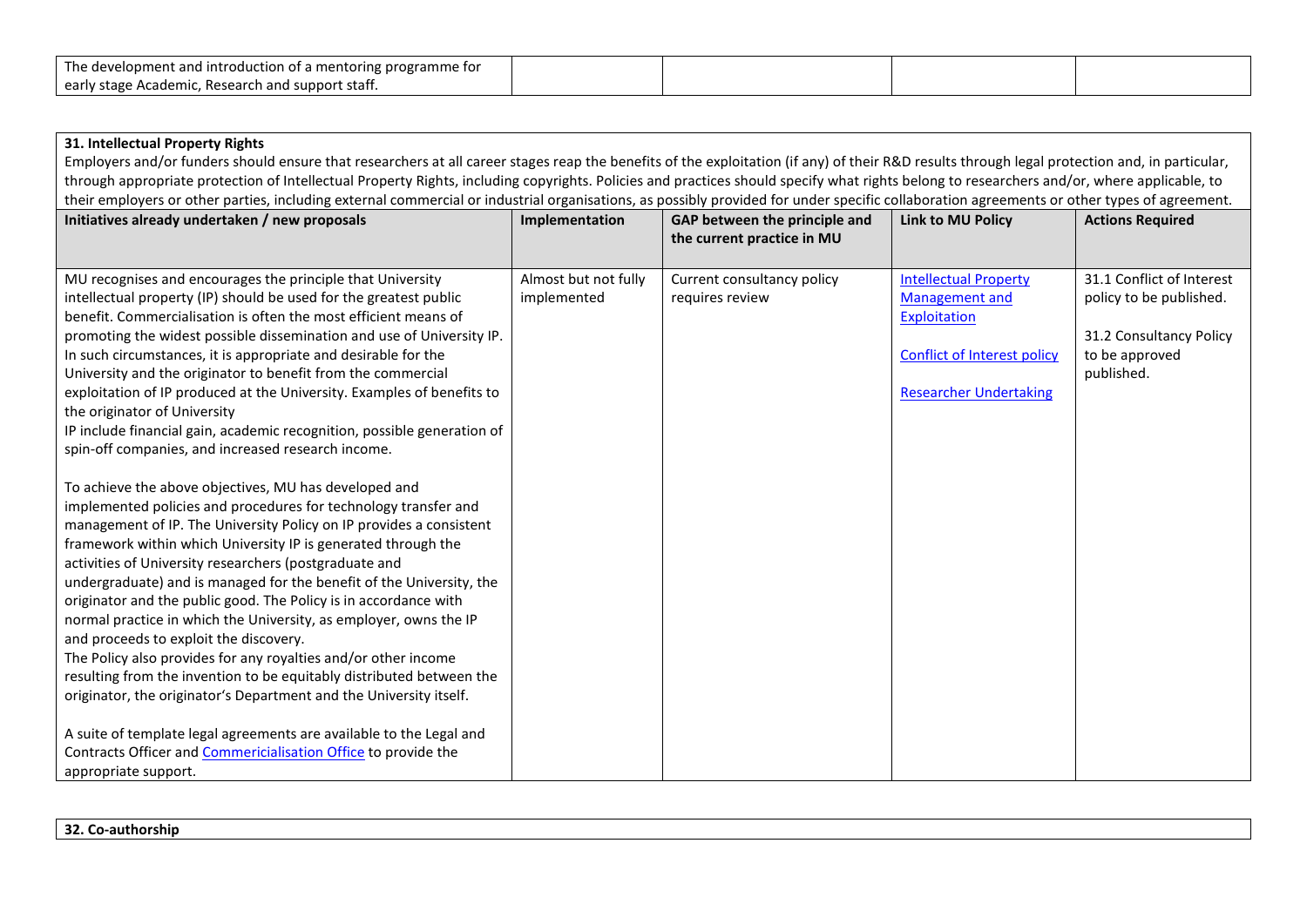Co-authorship should be viewed positively by institutions when evaluating staff, as evidence of a constructive approach to the conduct of research. Employers and/or funders should therefore develop strategies, practices and procedures to provide researchers, including those at the beginning of their research careers, with the necessary framework conditions so that they can enjoy the right to be recognised and listed and/or quoted, in the context of their actual contributions, as co-authors of papers, patents, etc, or to publish their own research results independently from their supervisor(s).

| Initiatives already undertaken / new proposals                                                                                                                                                                                                                                                                                                                                                                                                                                                                                                                                                     | Implementation    | GAP between the principle and<br>the current practice in MU | <b>Link to MU Policy</b>                                                                                                                                                          | <b>Actions Required</b> |
|----------------------------------------------------------------------------------------------------------------------------------------------------------------------------------------------------------------------------------------------------------------------------------------------------------------------------------------------------------------------------------------------------------------------------------------------------------------------------------------------------------------------------------------------------------------------------------------------------|-------------------|-------------------------------------------------------------|-----------------------------------------------------------------------------------------------------------------------------------------------------------------------------------|-------------------------|
| The right of researchers to be recognised for their research<br>contribution is fully supported by Maynooth University and the policy<br>on authorship is outlined in the Research Integrity policy. As per this<br>policy: Authorship credit should only be given (and taken) where<br>both the following are met: (i) Substantial contributions to<br>conception and design, or acquisition of data, or analysis and<br>interpretation of data. (ii) Drafting the article or revising it critically<br>for important intellectual content; and final approval of the version<br>to be published. | Fully implemented |                                                             | <b>Research Integrity Policy</b><br><b>Inventions and Patents</b><br><b>Policy</b><br><b>Rules and Procedures for</b><br>submission and<br>examination of a PhD by<br>publication | None.                   |
| Co-authorship is also outlined in the Rules and Procedures for<br>submission and examination of a PhD by publication.                                                                                                                                                                                                                                                                                                                                                                                                                                                                              |                   |                                                             |                                                                                                                                                                                   |                         |

#### **33. Teaching**

Teaching is an essential means for the structuring and dissemination of knowledge and should therefore be considered a valuable option within the researchers' career paths. However, teaching responsibilities should not be excessive and should not prevent researchers, particularly at the beginning of their careers, from carrying out their research activities. Employers and/or funders should ensure that teaching duties are adequately remunerated and taken into account in the evaluation/appraisal systems, and that time devoted by senior members of staff to the training of early stage researchers should be counted as part of their teaching commitment. Suitable training should be provided for teaching and coaching activities as part of the professional development of researchers.

| Initiatives already undertaken / new proposals                                                                                                                                                                                                                                                                                                                                                                                             | Implementation           | GAP between the principle and<br>the current practice in MU                                                                                                                          | <b>Link to MU Policy</b>          | <b>Actions Required</b>                                                                                                                                                                                    |
|--------------------------------------------------------------------------------------------------------------------------------------------------------------------------------------------------------------------------------------------------------------------------------------------------------------------------------------------------------------------------------------------------------------------------------------------|--------------------------|--------------------------------------------------------------------------------------------------------------------------------------------------------------------------------------|-----------------------------------|------------------------------------------------------------------------------------------------------------------------------------------------------------------------------------------------------------|
| The University recognises that teaching is a valuable skill for<br>researchers to develop. However, opportunities for researchers to<br>contribute to teaching can depend on the nature of the research<br>project or the area in which the researcher is based. The University is<br>mindful that teaching responsibilities should not be excessive and<br>should not prevent researchers from carrying out their research<br>activities. | Partially<br>implemented | There is a need to provide<br>researchers with opportunities to<br>obtain experience in teaching if it<br>is a skill which they wish to<br>develop and to progress their<br>careers. | Centre for Teaching &<br>Learning | 33.1 Develop a policy to<br>provide guidelines in<br>relation to maximum<br>time allocated to<br>teaching, (paid and<br>unpaid), remuneration,<br>evaluation etc. which<br>reflects the National<br>RCDEF. |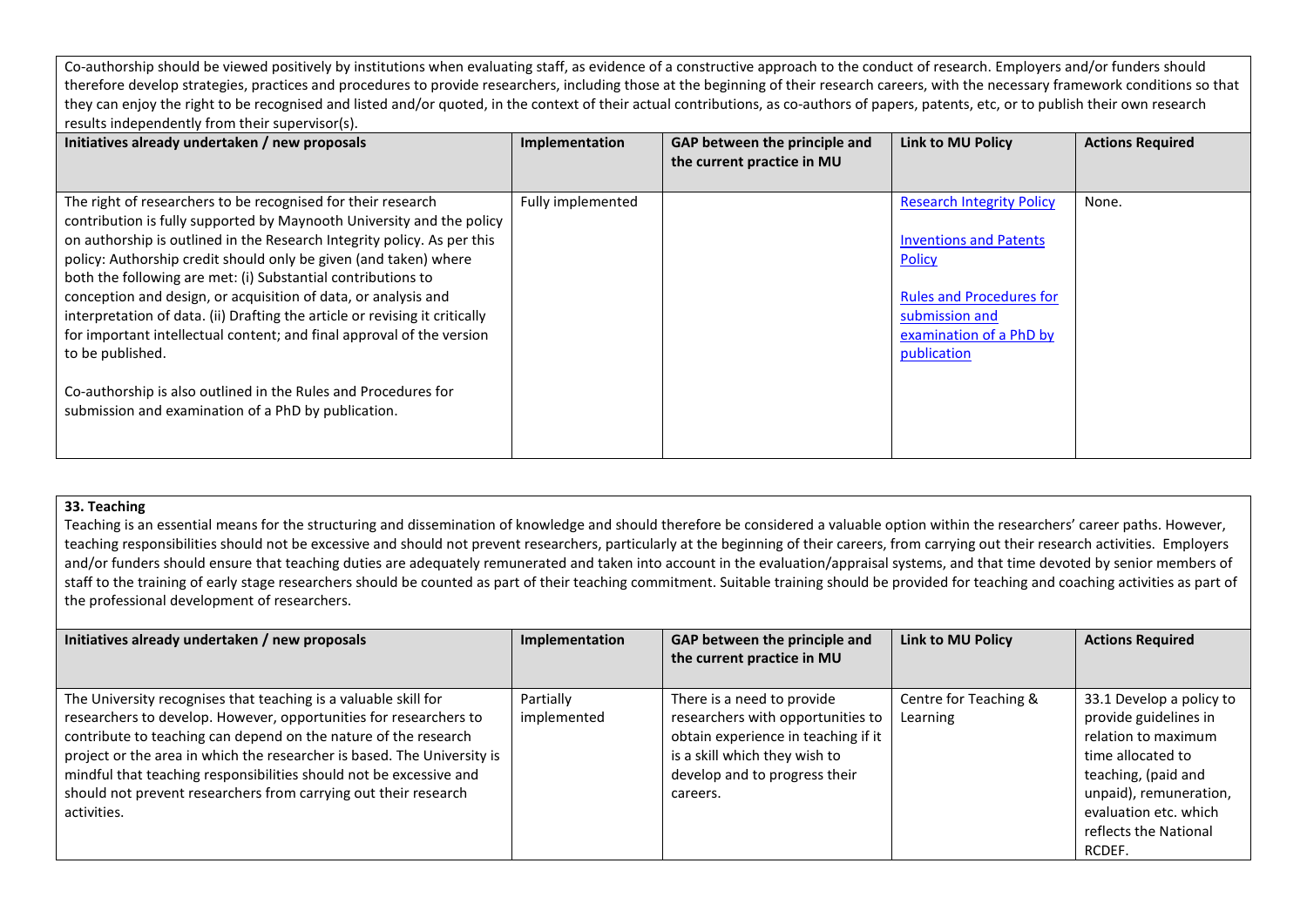|          | The Centre for Teaching and Learning provide opportunities for   | Workload model that balances    |  |
|----------|------------------------------------------------------------------|---------------------------------|--|
|          | researchers to undertake accredited programmes in the following  | teaching and research ambitions |  |
| l areas: |                                                                  | of staff.                       |  |
|          | Postgraduate Certificate and Diploma in Higher Education         |                                 |  |
|          | Teaching, Learning and Assessment                                |                                 |  |
|          | Professional Certificate in Teaching and Learning for Tutors and |                                 |  |
|          | Demonstrators (CTL1)                                             |                                 |  |

## **34. Complaints/ appeals**

Employers and/or funders of researchers should establish, in compliance with national rules and regulations, appropriate procedures, possibly in the form of an impartial (ombudsmantype) person to deal with complaints/ appeals of researchers, including those concerning conflicts between supervisor(s) and early-stage researchers. Such procedures should provide all research staff with confidential and informal assistance in resolving work-related conflicts, disputes and grievances, with the aim of promoting fair and equitable treatment within the institution and improving the overall quality of the working environment.

| Initiatives already undertaken / new proposals                                                                                                                                                                                                                                                                                                                                                                                                                                                                                                      | Implementation           | GAP between the principle and                                   | <b>Link to MU Policy</b>                                                                                       | <b>Actions Required</b>                                    |
|-----------------------------------------------------------------------------------------------------------------------------------------------------------------------------------------------------------------------------------------------------------------------------------------------------------------------------------------------------------------------------------------------------------------------------------------------------------------------------------------------------------------------------------------------------|--------------------------|-----------------------------------------------------------------|----------------------------------------------------------------------------------------------------------------|------------------------------------------------------------|
|                                                                                                                                                                                                                                                                                                                                                                                                                                                                                                                                                     |                          | the current practice in MU                                      |                                                                                                                |                                                            |
| The University's Code of Conduct for employees aims to provide<br>guidance to employees of Maynooth University in performing their<br>duties as employees having regard to the Ethics in Public Office Acts,<br>1995, the Standards in Public Office Act, 2001 and the Universities<br>Act, 1997 and the Statutes and policies of the university including                                                                                                                                                                                          | Partially<br>implemented | The grievance and disciplinary<br>statutes need to be reviewed. | <b>Code of Conduct for</b><br>employees<br><b>Maynooth University</b><br><b>Statutes</b>                       | 34.1 Update the<br>grievance and<br>disciplinary statutes. |
| those related to Equality; Grievances, Health & Safety; Protection of<br>Employees from Bullying, Harassment and Sexual Harassment; Staff<br>Student Relationships; Ethics in Research, and Engagement of Staff in<br>Consultancy work.                                                                                                                                                                                                                                                                                                             |                          |                                                                 | <b>Protection of Staff against</b><br><b>Workplace Bullying,</b><br><b>Harassment and Sexual</b><br>Harassment |                                                            |
| The University's policy on Workplace Bullying, Harassment & Sexual<br>Harassment outlines the procedures that can be used where an<br>employee is currently, or has been experiencing workplace bullying,<br>harassment or sexual harassment. All complaints will be treated<br>seriously by the University and will be dealt with as quickly as<br>possible in accordance with these procedures. Confidentiality will be<br>maintained to the greatest extent consistent with the requirements<br>of a full, fair and comprehensive investigation. |                          |                                                                 | Policy for Staff – Student<br>Relationships                                                                    |                                                            |

#### **35. Participation in decision-making bodies**

Employers and/or funders of researchers should recognise it as wholly legitimate, and indeed desirable, that researchers be represented in the relevant information, consultation and decision-making bodies of the institutions for which they work, so as to protect and promote their individual and collective interests as professionals and to actively contribute to the workings of the institution.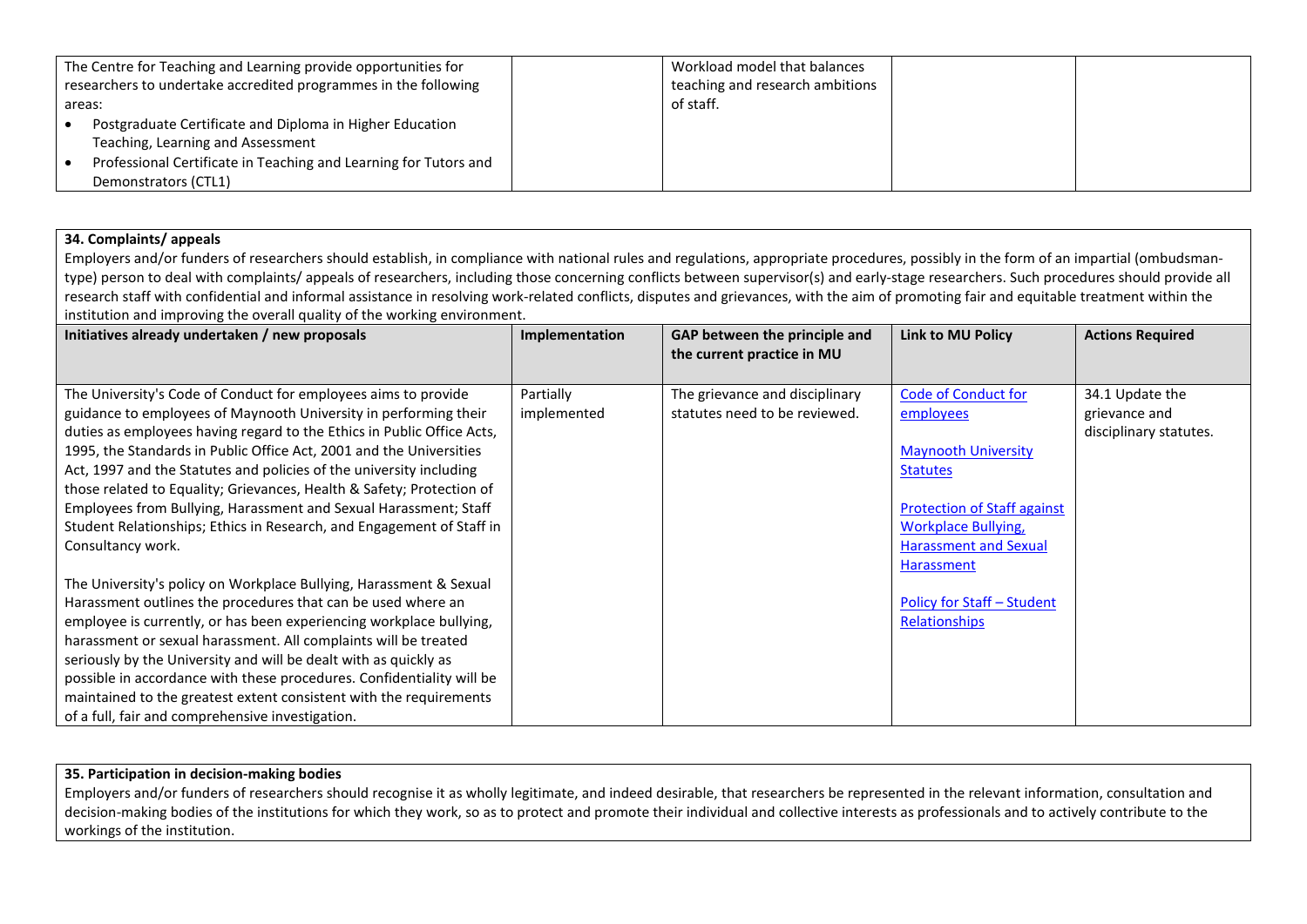| Initiatives already undertaken / new proposals                                                                                                                                                       | Implementation              | <b>GAP between the principle and</b><br>the current practice in MU | Link to MU Policy                                                                           | <b>Actions Required</b>                                                             |
|------------------------------------------------------------------------------------------------------------------------------------------------------------------------------------------------------|-----------------------------|--------------------------------------------------------------------|---------------------------------------------------------------------------------------------|-------------------------------------------------------------------------------------|
| Currently, as part of the Strategic Plan, MU will promote a positive<br>organisational culture by supporting staff participation in inclusive<br>decision making processes (Strategic Action 9.1.5). | Almost fully<br>implemented |                                                                    | <b>MU Strategic Plan 2018-</b><br>2022<br><b>Academic Council</b><br><b>Standing Orders</b> | 35.1 Evaluate standing<br>committees for<br>participation and amend<br>accordingly. |

# **4. Training and Development**

## **36. Relation with supervisors**

Researchers in their training phase should establish a structured and regular relationship with their supervisor(s) and faculty/departmental representative(s) so as to take full advantage of their relationship with them. This includes keeping records of all work progress and research findings, obtaining feedback by means of reports and seminars, applying such feedback and working in accordance with agreed schedules, milestones, deliverables and/or research outputs.

| Initiatives already undertaken / new proposals                         | Implementation | GAP between the principle and<br>the current practice in MU | <b>Link to MU Policy</b>          | <b>Actions Required</b>  |
|------------------------------------------------------------------------|----------------|-------------------------------------------------------------|-----------------------------------|--------------------------|
|                                                                        |                |                                                             |                                   |                          |
| MU Strategic Action 2.1 will ensure excellent and consistent           | Partially      | Formal probationary policy.                                 | <b>Research Integrity policy</b>  | See 11.1 (RCDEF), , 11.3 |
| supervision of research students across the University.                | implemented    |                                                             |                                   | (probation), 11.4        |
| The MU Research Skills Development Programme, draws on the             |                |                                                             | <b>Regulations for Post</b>       | (mentoring)              |
| expertise of the Graduate Studies and Research Development Office,     |                |                                                             | <b>Graduate Research</b>          |                          |
| in conjunction with faculties, departments and other training units    |                |                                                             | <b>Degrees</b>                    | 36.1 Investigate the     |
| within the university, to support MU researchers in acquiring the      |                |                                                             |                                   | feasibility of obtaining |
| skills and experience necessary to develop their career. A key         |                |                                                             | <b>Roles and Responsibilities</b> | the Training module for  |
| element of a researcher's career development is the involvement of     |                |                                                             | <b>Policy</b>                     | CoreHR.                  |
| the Lead Researcher. This includes action planning, goal setting and   |                |                                                             |                                   |                          |
| regular meetings between the Lead Researcher and research staff        |                |                                                             | Code of practice, Viva            |                          |
| members and students. Currently, this happens in an informal,          |                |                                                             | voce examinations                 |                          |
| unstructured way.                                                      |                |                                                             | (February 2019)                   |                          |
|                                                                        |                |                                                             |                                   |                          |
| All new staff are made aware of the probation period for their         |                |                                                             | <b>Route of Progression</b>       |                          |
| specific role and this is detailed in their employment contract.       |                |                                                             | <b>Research Masters</b>           |                          |
| Probation is monitored in an informal way with the direct Line         |                |                                                             |                                   |                          |
| Manager.                                                               |                |                                                             | <b>PhD regulations (Sept</b>      |                          |
|                                                                        |                |                                                             | 2016)                             |                          |
| The roles and responsibilities for research students and Supervisors   |                |                                                             |                                   |                          |
| are outlined the Roles and Responsibilities Policy (Graduate Studies   |                |                                                             |                                   |                          |
| Office). Further definition of this is also found in Code of Practice, |                |                                                             |                                   |                          |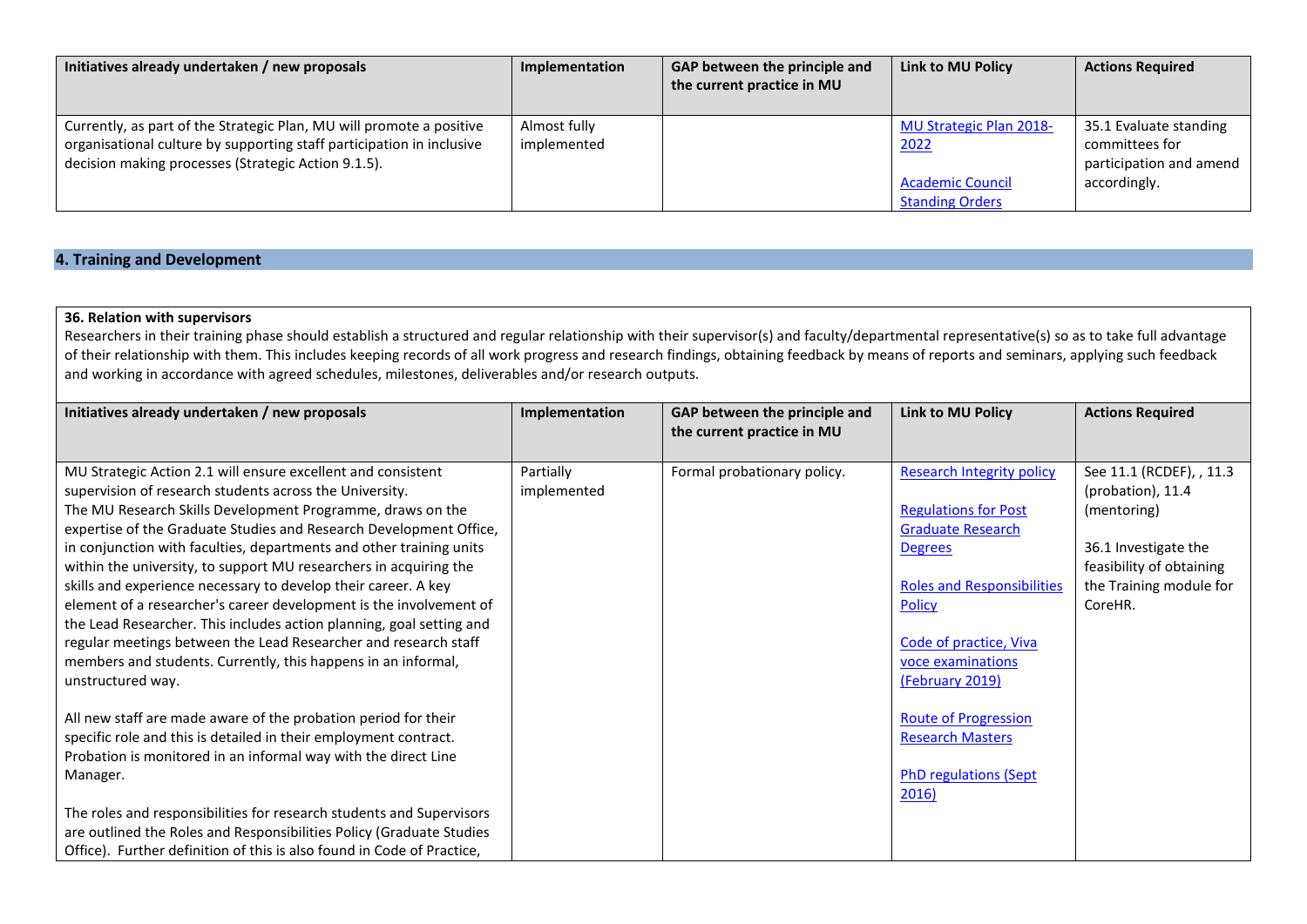| Viva Voce Examinations, Route to Progression Research Masters and<br>PhD Regulation.                                                                                                                                                                                                                                                                                                                                               |  |  |
|------------------------------------------------------------------------------------------------------------------------------------------------------------------------------------------------------------------------------------------------------------------------------------------------------------------------------------------------------------------------------------------------------------------------------------|--|--|
| Responsibilities include preparing an Initial Meeting Record (IMR),<br>agreeing a schedule of meetings, active documentation of progress<br>of work as agreed, notifying any proposal to publish or make a<br>presentation in connection with the work, full completion of any<br>course work as required by the programme and notifying intention to<br>submit at least three months prior to the proposed date of<br>submission. |  |  |
| A Research Agreement for Funded Research Students is signed by the<br>research student and the Supervisor prior to the commencement of<br>the research and/or enrolment to the research programme.                                                                                                                                                                                                                                 |  |  |

## **37. Supervision and managerial duties**

Senior researchers should devote particular attention to their multi-faceted role as supervisors, mentors, career advisors, leaders, project coordinators, managers or science communicators. They should perform these tasks to the highest professional standards. With regard to their role as supervisors or mentors of researchers, senior researchers should build up a constructive and positive relationship with the early-stage researchers, in order to set the conditions for efficient transfer of knowledge and for the further successful development of the researchers' careers.

| Initiatives already undertaken / new proposals                                                                                                                                                                                                                                                                                                                                                                                                                                                                                           | Implementation           | GAP between the principle and<br>the current practice in MU                                                           | <b>Link to MU Policy</b>                                                                                               | <b>Actions Required</b>                                                                                                                             |
|------------------------------------------------------------------------------------------------------------------------------------------------------------------------------------------------------------------------------------------------------------------------------------------------------------------------------------------------------------------------------------------------------------------------------------------------------------------------------------------------------------------------------------------|--------------------------|-----------------------------------------------------------------------------------------------------------------------|------------------------------------------------------------------------------------------------------------------------|-----------------------------------------------------------------------------------------------------------------------------------------------------|
|                                                                                                                                                                                                                                                                                                                                                                                                                                                                                                                                          |                          |                                                                                                                       |                                                                                                                        |                                                                                                                                                     |
| HR Learning & Development offer the following supports to Heads of<br>Departments and Units in their leadership roles:<br>Head of Department training - this programme is designed to<br>specifically support people in leadership positions within the<br>University and to provide information to employees with people<br>management responsibilities.<br>Aurora leadership programme - this programme is designed develop<br>leadership competencies and to address the under-representation of<br>women in senior leadership posts. | Partially<br>Implemented | Further development<br>programmes and processes to<br>support all line managers in the<br>people management function. | <b>Researcher Skills</b><br>Development Programme<br><b>Regulations for</b><br>Postgraduate Research<br><b>Degrees</b> | See 11.1 (RCDEF), 113<br>(probation), 11.4<br>(mentoring)<br>37.1 Expanding the<br>leadership training<br>programme to include<br>Lead Researchers. |
| For the Supervision of Research Students, training is offered over for<br>workshops covering<br>Research Supervision: Exploring Career Paths for PhD<br>The Supervisor and the Institution<br>Preparing to Supervise: Recruitment and Induction<br><b>Making Progress</b>                                                                                                                                                                                                                                                                |                          |                                                                                                                       |                                                                                                                        |                                                                                                                                                     |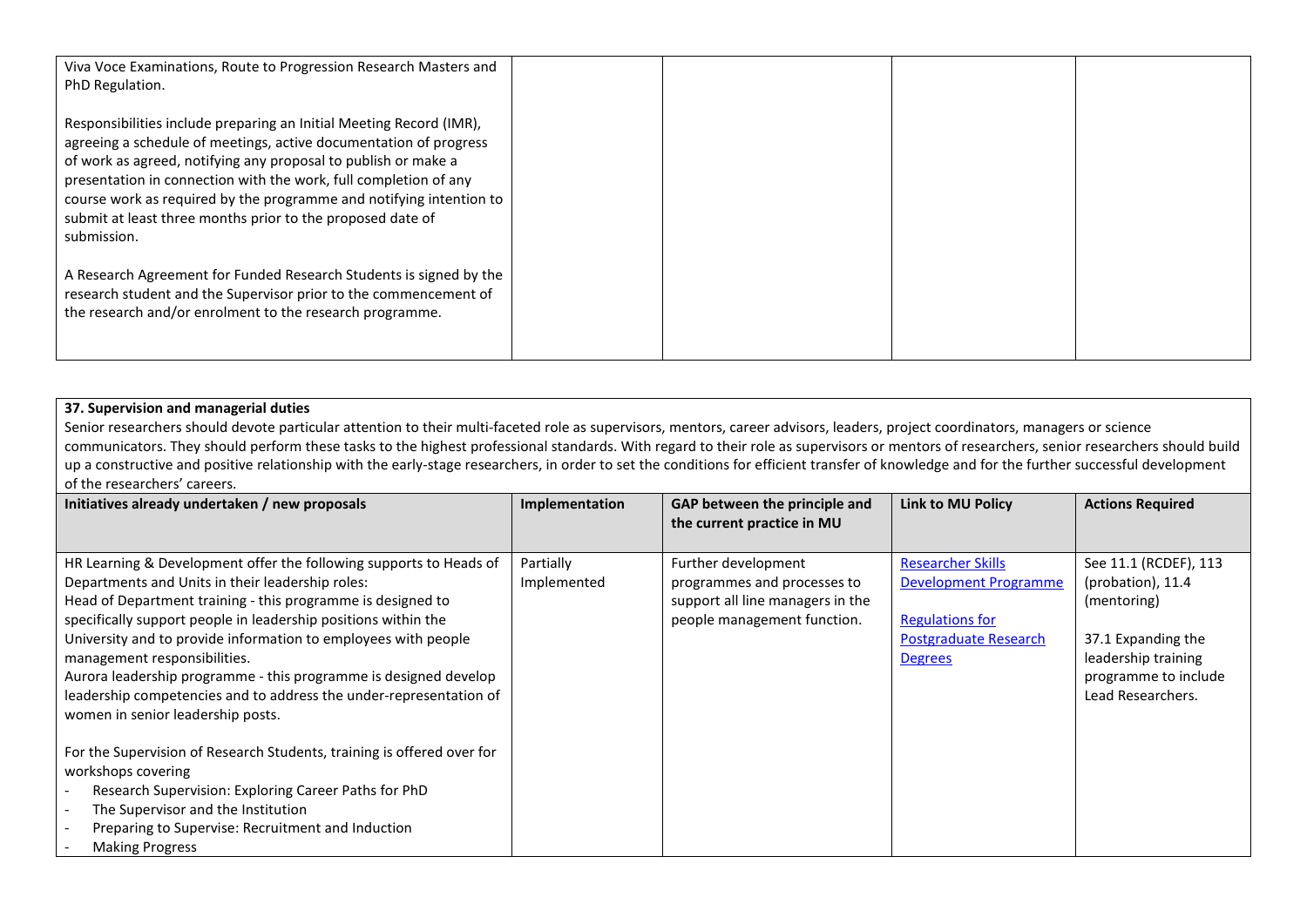|  | ι Bevond<br>letion:<br>The Viva &<br>Progre<br>$-$<br>comp'<br>$\sim$ |  |  |  |  |
|--|-----------------------------------------------------------------------|--|--|--|--|
|--|-----------------------------------------------------------------------|--|--|--|--|

## **38. Continuing Professional Development**

Researchers at all career stages should seek to continually improve themselves by regularly updating and expanding their skills and competencies. This may be achieved by a variety of means including, but not restricted to, formal training, workshops, conferences and e-learning.

| Initiatives already undertaken / new proposals                       | Implementation | GAP between the principle and  | <b>Link to MU Policy</b>          | <b>Actions Required</b> |
|----------------------------------------------------------------------|----------------|--------------------------------|-----------------------------------|-------------------------|
|                                                                      |                | the current practice in MU     |                                   |                         |
|                                                                      |                |                                |                                   |                         |
| There are a variety of options for employees to undertake            | Partially      | Improved infrastructure and    | <b>Researcher Skills</b>          | See 11.1 (RCDEF), 11.2  |
| professional development and skills training offered through both HR | implemented    | processes are needed to enable | <b>Development Programme</b>      | (competencies), , 11.3  |
| and the Centre for Learning and Teaching. The Research               |                | and facilitate continued       |                                   | (probation), 11.4       |
| Development and Graduate Studies offices offer the Research Skills   |                | professional development which | <b>Learning &amp; Development</b> | (mentoring).            |
| Development Programme which aims to support MU researchers and       |                | supports the long term         |                                   |                         |
| students in acquiring the skills and experience necessary to become  |                | development of career paths.   |                                   |                         |
| independent academic researchers and to develop their careers in     |                |                                |                                   |                         |
| multiple settings beyond academia.                                   |                | A performance management and   |                                   |                         |
|                                                                      |                | development system             |                                   |                         |
| The Centre for Teaching & Learning offer the following accredited    |                |                                |                                   |                         |
| programmes:                                                          |                |                                |                                   |                         |
| Professional Certificate in Teaching and Learning for Tutors and     |                |                                |                                   |                         |
| Demonstrators,                                                       |                |                                |                                   |                         |
| Postgraduate Certificate in Higher Education Teaching,               |                |                                |                                   |                         |
| Learning and Assessment and the Postgraduate Diploma in              |                |                                |                                   |                         |
| Higher Education Teaching, Learning and Assessment.                  |                |                                |                                   |                         |
| These programmes aim to provide employees who are involved in        |                |                                |                                   |                         |
| teaching with the opportunity to engage with the theory, concepts    |                |                                |                                   |                         |
| and contemporary discourse of learning, teaching and assessment in   |                |                                |                                   |                         |
| higher education. The Centre for Teaching and Learning also offer    |                |                                |                                   |                         |
| ongoing unaccredited CPD opportunities via workshops,                |                |                                |                                   |                         |
| consultations and participation in projects.                         |                |                                |                                   |                         |
|                                                                      |                |                                |                                   |                         |
| Researchers of all levels can avail of the varies training options   |                |                                |                                   |                         |
| included in the MU Research Skills Development Programme (RSDP),     |                |                                |                                   |                         |
| facilitated by the RDO and GSO. This broadly covers:                 |                |                                |                                   |                         |
| - Professional Development & Employability                           |                |                                |                                   |                         |
| - Research Skills & Awareness                                        |                |                                |                                   |                         |
| - Academic Writing Skills                                            |                |                                |                                   |                         |
| - Ethics & Integrity                                                 |                |                                |                                   |                         |
| - Grants/Funding                                                     |                |                                |                                   |                         |
| - Innovation & Entrepreneurship                                      |                |                                |                                   |                         |
| - Teaching & Supervision                                             |                |                                |                                   |                         |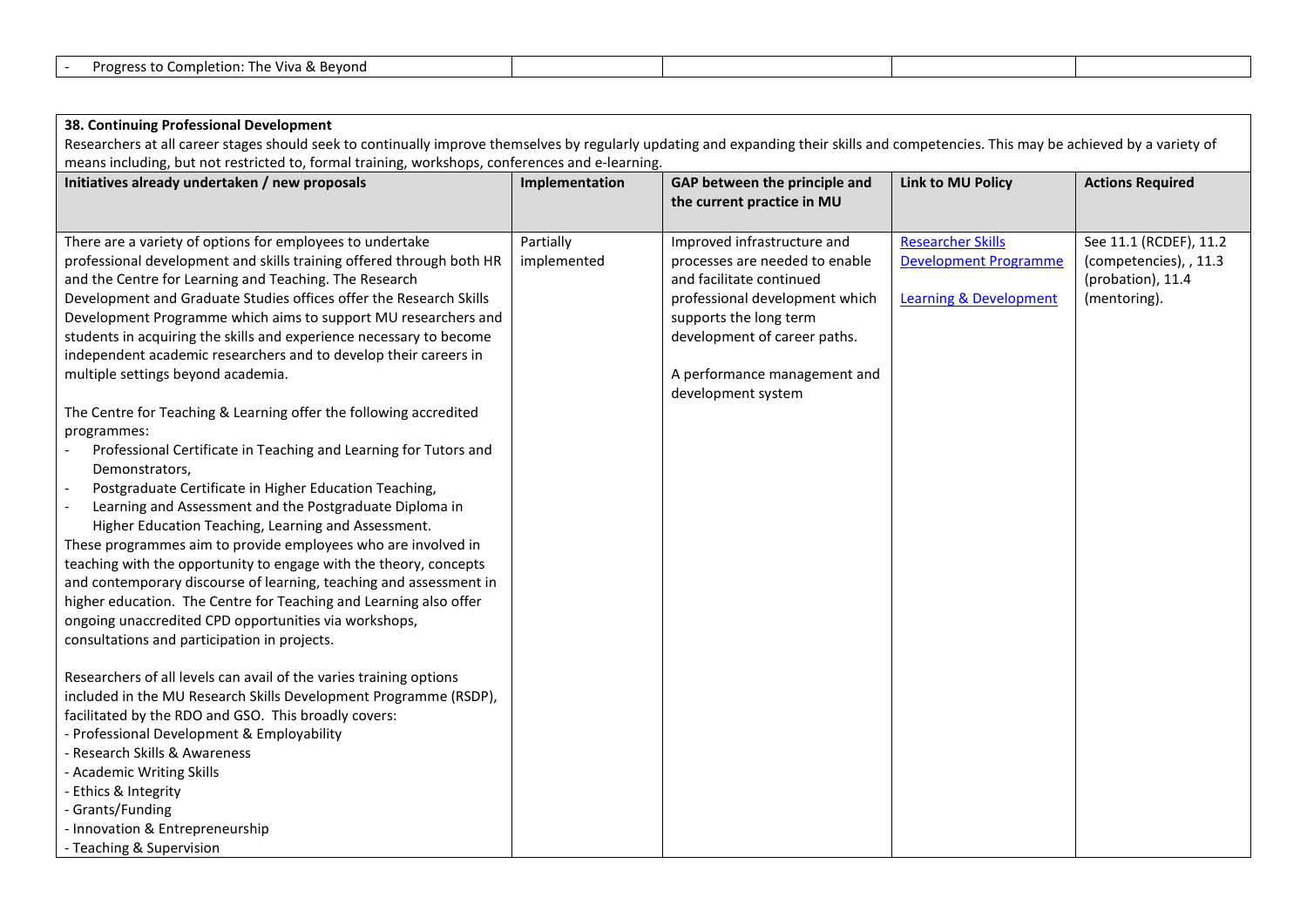### **39. Access to research training and continuous development**

Employers and/or funders should ensure that all researchers at any stage of their career, regardless of their contractual situation, are given the opportunity for professional development and for improving their employability through access to measures for the continuing development of skills and competencies. Such measures should be regularly assessed for their accessibility, take-up and effectiveness in improving competencies, skills and employability.

| Initiatives already undertaken / new proposals | Implementation           | GAP between the principle and<br>the current practice in MU | Link to MU Policy | <b>Actions Required</b>                                                                                                                        |
|------------------------------------------------|--------------------------|-------------------------------------------------------------|-------------------|------------------------------------------------------------------------------------------------------------------------------------------------|
| See 11 above                                   | Partially<br>implemented | See 37 & 38 above                                           |                   | See 11.1 (RCDEF), 11.2<br>(competencies), 11.3<br>(probation), 11.4<br>(mentoring).<br>above<br>See 37.1 (Leadership for<br>Lead Researchers). |

#### **40. Supervision**

Employers and/or funders should ensure that a person is clearly identified to whom early-stage researchers can refer for the performance of their professional duties, and should inform the researchers accordingly. Such arrangements should clearly define that the proposed supervisors are sufficiently expert in supervising research, have the time, knowledge, experience, expertise and commitment to be able to offer the research trainee appropriate support and provide for the necessary progress and review procedures, as well as the necessary feedback mechanisms.

| Initiatives already undertaken / new proposals                                                                                                                                                                                            | Implementation                      | GAP between the principle and<br>the current practice in MU | <b>Link to MU Policy</b>                                                                                                                                                                         | <b>Actions Required</b>                                                                                                               |
|-------------------------------------------------------------------------------------------------------------------------------------------------------------------------------------------------------------------------------------------|-------------------------------------|-------------------------------------------------------------|--------------------------------------------------------------------------------------------------------------------------------------------------------------------------------------------------|---------------------------------------------------------------------------------------------------------------------------------------|
| A Supervisor is identified for all early-stage researchers, to whom<br>they report, and who supports them in their professional<br>development. Supervisory training is provided as part of the<br>Research Development Skills Programme. | Almost but not fully<br>implemented | See 37 & 38.                                                | <b>Regulations for</b><br><b>Postgraduate Research</b><br><b>Degrees</b><br><b>Roles and Responsibilities</b><br><b>Policy</b><br>Code of practice, Viva<br>voce examinations<br>(February 2019) | See 11.1 (RCDEF), 11.2<br>(competencies), 11.3<br>(probation), 11.4<br>(mentoring).<br>See 37.1 (Leadership for<br>Lead Researchers). |
|                                                                                                                                                                                                                                           |                                     |                                                             | Route of Progression<br><b>Research Masters</b>                                                                                                                                                  |                                                                                                                                       |